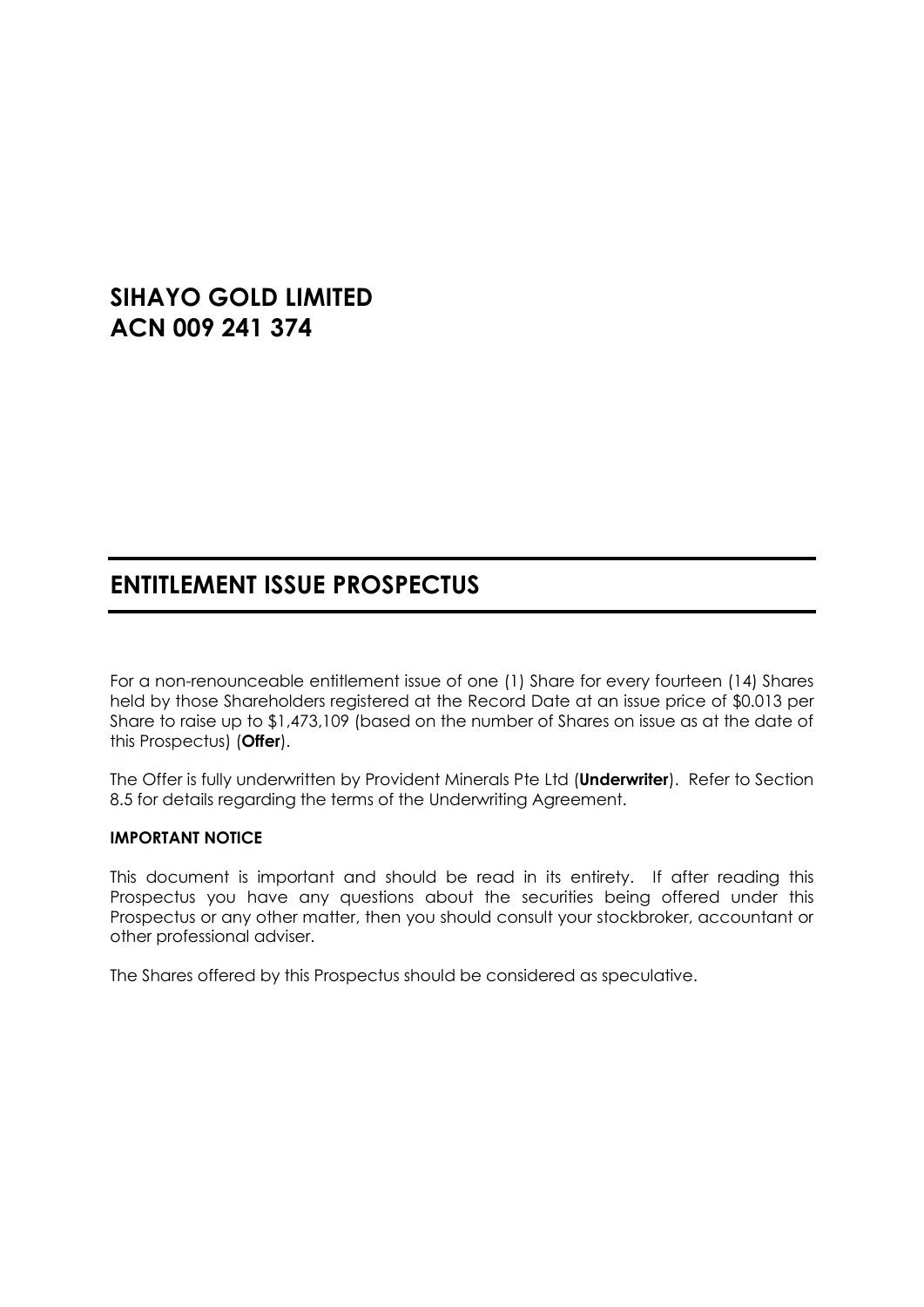# **CONTENTS**

| $\mathbf{1}$ .     |  |
|--------------------|--|
| 2.                 |  |
| 3.                 |  |
| $\mathbf{4}$       |  |
| 5.                 |  |
| $\boldsymbol{6}$ . |  |
| $\overline{7}$ .   |  |
| 8.                 |  |
| 9.                 |  |
| 10.                |  |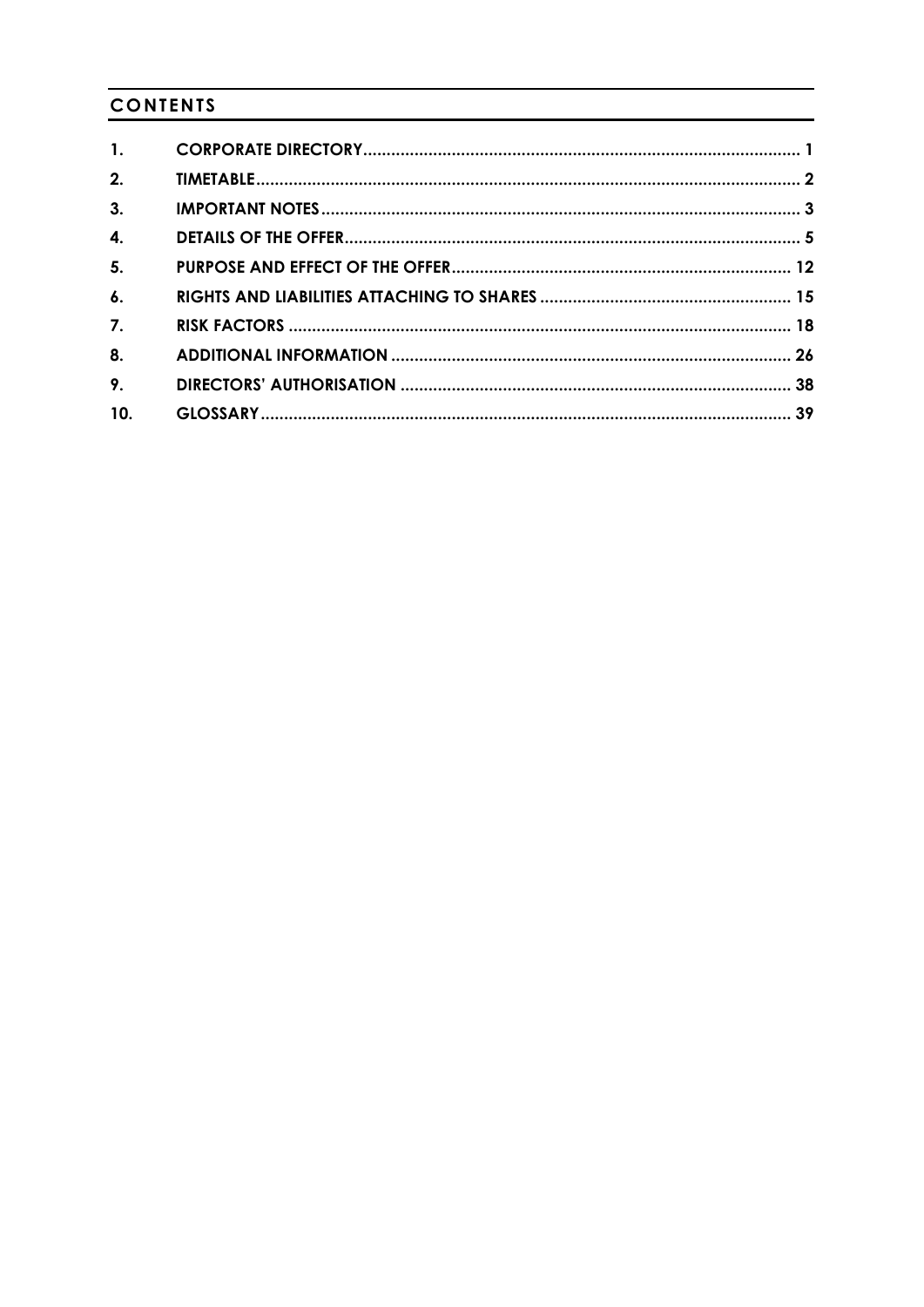# <span id="page-2-0"></span>**1. CORPORATE DIRECTORY**

# **Directors**

Misha Collins (Non-Executive Chairman) Gavin Caudle (Non-Executive Director) Stuart Gula (Managing Director) Danny Nolan (Executive Director)

# **Company Secretary**

Danny Nolan

#### **Share Registry\***

Security Transfer Registrars Pty Ltd PO Box A2020 Sydney south 1235

Telephone: 1300 992 916 Facsimile: +61 8 9315 2233

#### **Auditor**

Stantons International Audit and Consulting Pty Ltd Level 2 1 Walker Avenue West Perth WA 6005

#### **Registered Office**

C/- McCullough Robertson 11/66 Eagle Street Brisbane QLD 4000

Telephone: + 61 427 401198 Facsimile: +61 7 3399 3172

Email: sihayogold@sihayogold.com Website: www.sihayogold.com

#### **Solicitors**

Steinepreis Paganin Lawyers and Consultants Level 4, The Read Buildings 16 Milligan Street Perth WA 6000

#### **Underwriter**

Provident Minerals Pte Ltd 80 Raffles Place #51-02 UOB Plaza 1 Singapore 048624

\*This entity is included for information purposes only. It has not been involved in the preparation of this Prospectus and has not consented to being named in this Prospectus.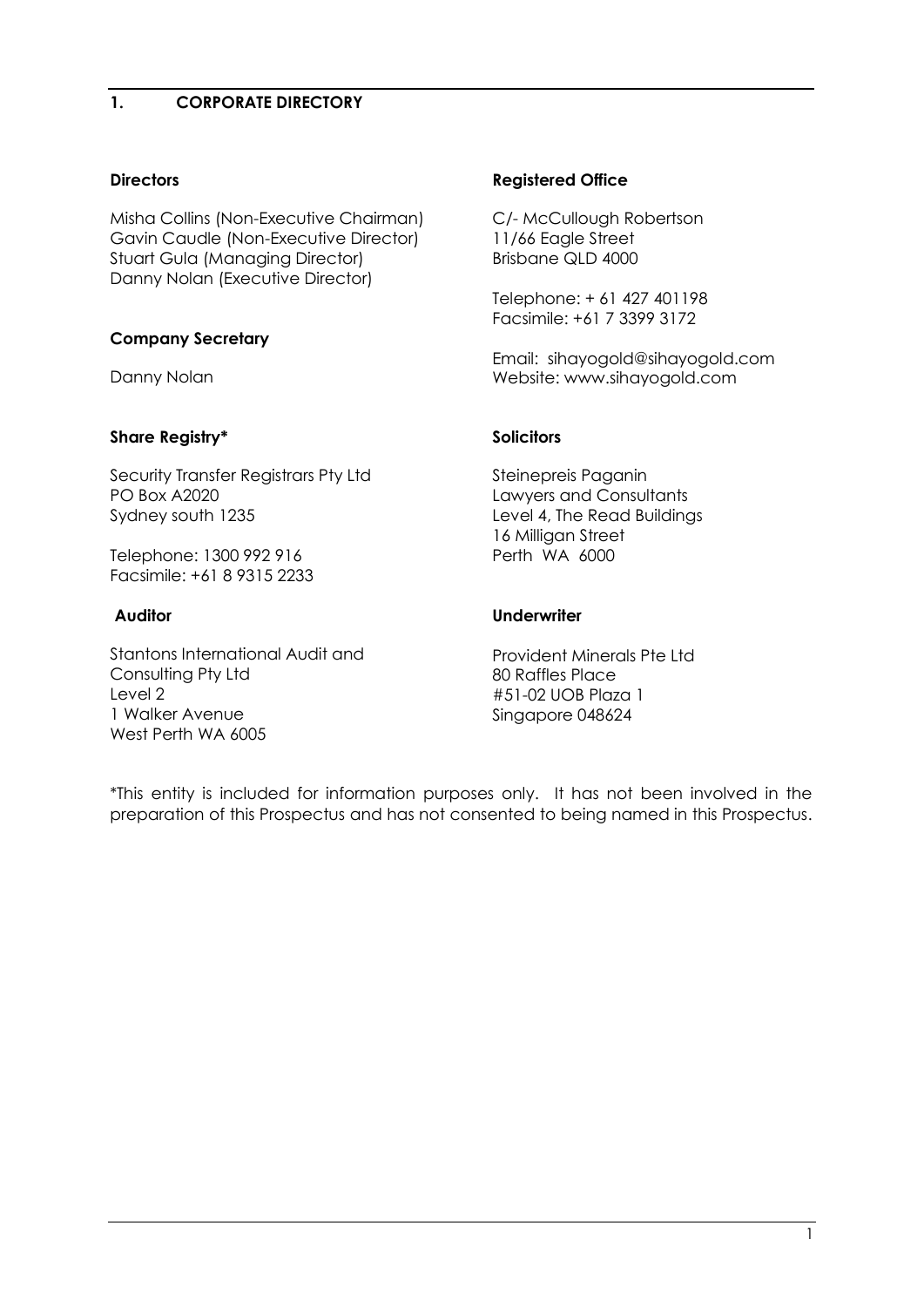# <span id="page-3-0"></span>**2. TIMETABLE**

| Lodgement of Prospectus with the ASIC                                              | 8 February 2017  |
|------------------------------------------------------------------------------------|------------------|
| Lodgement of Prospectus & Appendix 3B with ASX                                     | 8 February 2017  |
| Notice sent to Shareholders                                                        | 9 February 2017  |
| Ex date                                                                            | 13 February 2017 |
| Record Date for determining Entitlements                                           | 14 February 2017 |
| Prospectus sent out to Shareholders & Company<br>announces this has been completed | 16 February 2017 |
| Last day to extend the Closing Date*                                               | 22 February 2017 |
| Closing Date*                                                                      | 28 February 2017 |
| Shares quoted on a deferred settlement basis                                       | 1 March 2017     |
| ASX notified of under subscriptions                                                | 3 March 2017     |
| Issue date/Shares entered into Shareholders'<br>security holdings                  | 7 March 2017     |
| Quotation of Shares issued under the Offer*                                        | 8 March 2017     |

\*The Directors may extend the Closing Date by giving at least 3 Business Days' notice to ASX prior to the Closing Date. As such the date the Shares are expected to commence trading on ASX may vary.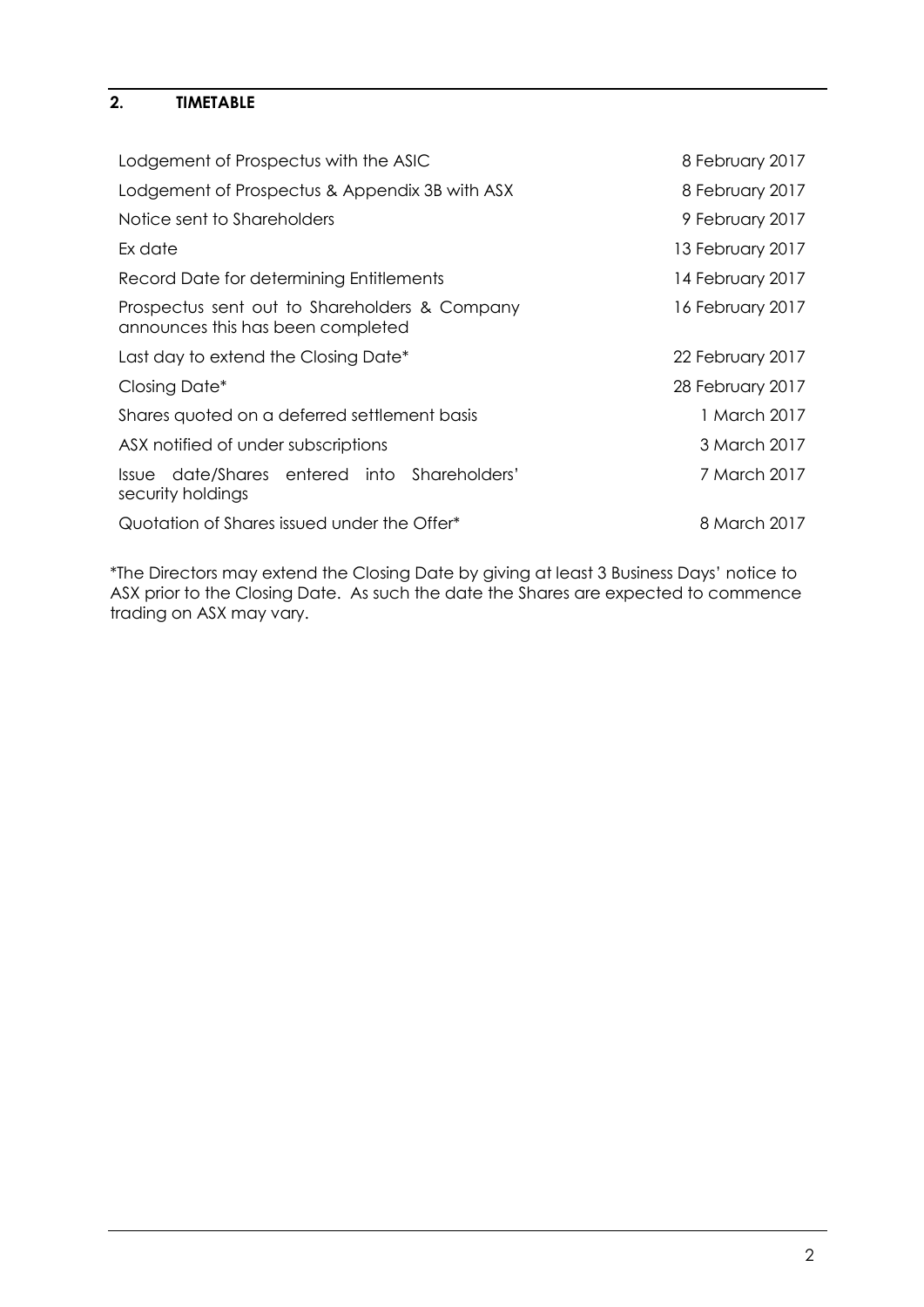#### <span id="page-4-0"></span>**3. IMPORTANT NOTES**

This Prospectus is dated 8 February 2017 and was lodged with the ASIC on that date. The ASIC and its officers take no responsibility for the contents of this Prospectus or the merits of the investment to which this Prospectus relates.

No Shares may be issued on the basis of this Prospectus later than 13 months after the date of this Prospectus.

No person is authorised to give information or to make any representation in connection with this Prospectus, which is not contained in the Prospectus. Any information or representation not so contained may not be relied on as having been authorised by the Company in connection with this Prospectus.

It is important that investors read this Prospectus in its entirety and seek professional advice where necessary. The Shares the subject of this Prospectus should be considered highly speculative.

Applications for Shares offered pursuant to this Prospectus can only be submitted on an original Entitlement and Acceptance Form or Shortfall Application Form.

This Prospectus is a transaction specific prospectus for an offer of continuously quoted securities (as defined in the Corporations Act) and has been prepared in accordance with section 713 of the Corporations Act. It does not contain the same level of disclosure as an initial public offering prospectus. In making representations in this Prospectus regard has been had to the fact that the Company is a disclosing entity for the purposes of the Corporations Act and certain matters may reasonably be expected to be known to investors and professional advisers whom potential investors may consult.

#### **3.1 Risk factors**

Potential investors should be aware that subscribing for Shares in the Company involves a number of risks. The key risk factors of which investors should be aware are set out in Section [7](#page-19-0) of this Prospectus. These risks together with other general risks applicable to all investments in listed securities not specifically referred to, may affect the value of the Shares in the future. Accordingly, an investment in the Company should be considered highly speculative. Investors should consider consulting their professional advisers before deciding whether to apply for Shares pursuant to this Prospectus.

#### **3.2 Forward-looking statements**

This Prospectus contains forward-looking statements which are identified by words such as 'may', 'could', 'believes', 'estimates', 'targets', 'expects', or 'intends' and other similar words that involve risks and uncertainties.

These statements are based on an assessment of present economic and operating conditions, and on a number of assumptions regarding future events and actions that, as at the date of this Prospectus, are expected to take place.

Such forward-looking statements are not guarantees of future performance and involve known and unknown risks, uncertainties, assumptions and other important factors, many of which are beyond the control of our Company, the Directors and our management.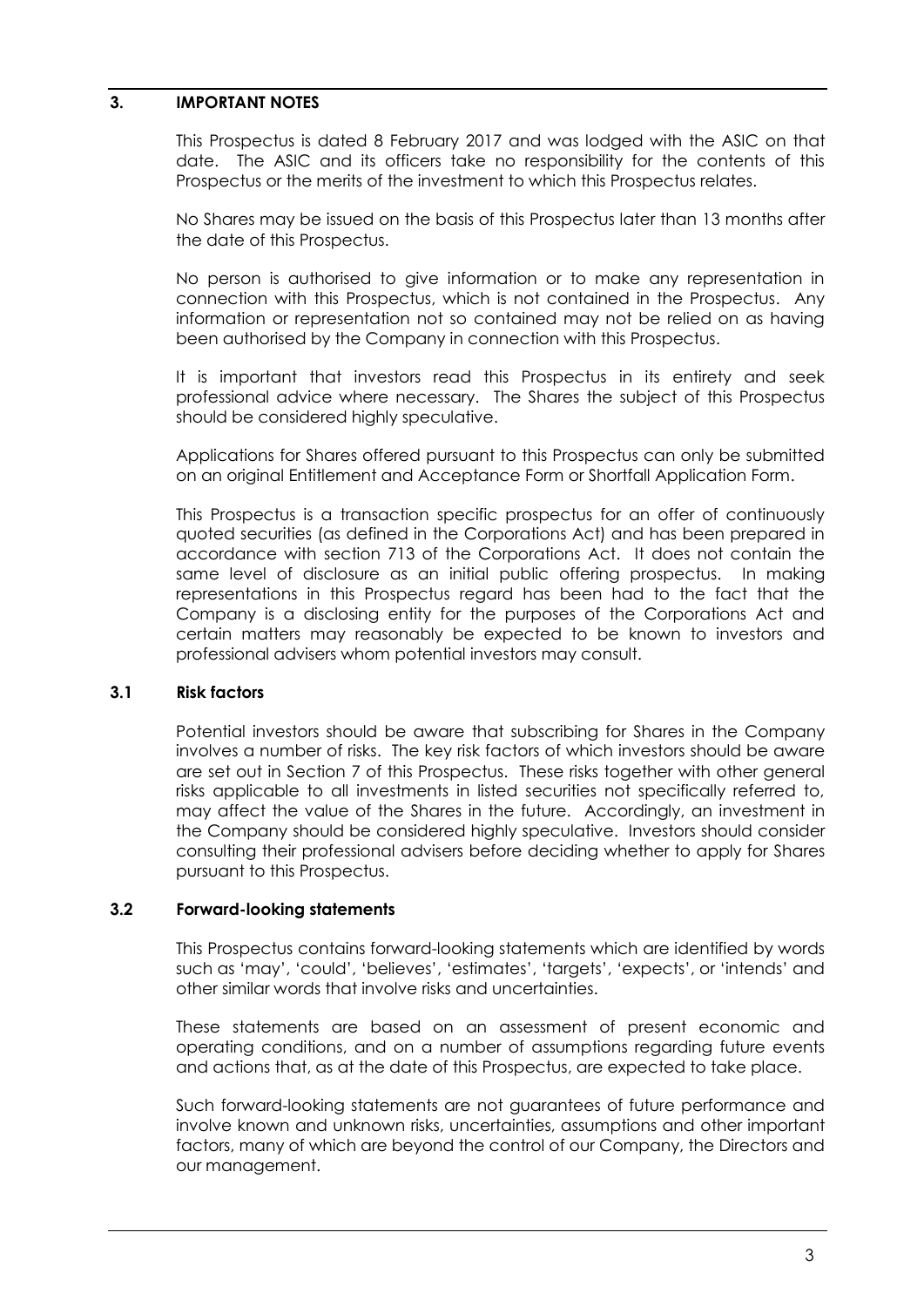We cannot and do not give any assurance that the results, performance or achievements expressed or implied by the forward-looking statements contained in this prospectus will actually occur and investors are cautioned not to place undue reliance on these forward-looking statements.

We have no intention to update or revise forward-looking statements, or to publish prospective financial information in the future, regardless of whether new information, future events or any other factors affect the information contained in this prospectus, except where required by law.

These forward looking statements are subject to various risk factors that could cause our actual results to differ materially from the results expressed or anticipated in these statements. These risk factors are set out in Section [4](#page-6-0) of this Prospectus.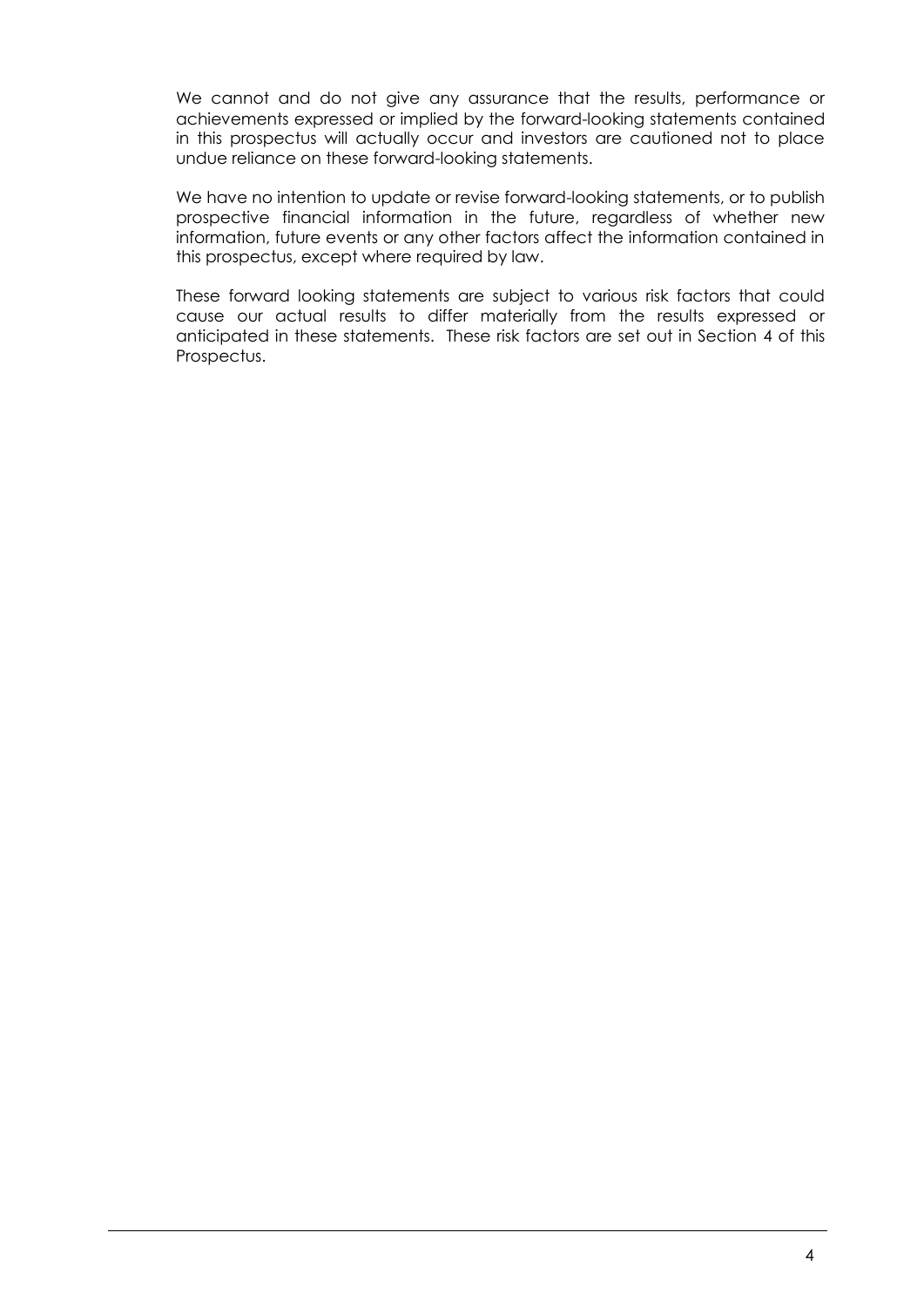# <span id="page-6-0"></span>**4. DETAILS OF THE OFFER**

#### **4.1 The Offer**

The Offer is being made as a non-renounceable entitlement issue of one (1) Share for every fourteen (14) Shares held by Shareholders registered at the Record Date at an issue price of \$0.013 per Share. Fractional Entitlements will be rounded up to the nearest whole number.

Based on the capital structure of the Company as at the date of this Prospectus, a maximum of 113,316,043 Shares will be issued pursuant to this Offer to raise up to \$1,473,109.

All of the Shares offered under this Prospectus will rank equally with the Shares on issue at the date of this Prospectus. Please refer to Section [6](#page-16-0) for further information regarding the rights and liabilities attaching to the Shares.

The purpose of the Offer and the intended use of funds raised are set out in Section [5.1](#page-13-1) of this Prospectus.

#### **4.2 Minimum subscription**

There is no minimum subscription to the Offer.

#### **4.3 Acceptance**

Your acceptance of the Offer must be made on the Entitlement and Acceptance Form accompanying this Prospectus.

You may participate in the Offer as follows:

- (a) if you wish to accept your **full** Entitlement:
	- (i) complete the Entitlement and Acceptance Form; and
	- (ii) attach your cheque, drawn on an Australian bank or bank draft made payable in Australian currency, for the amount indicated on the Entitlement and Acceptance Form; or
- (b) if you wish to accept your **full** Entitlement **and apply for Shares under the Shortfall Offer** (refer to Section [4.10](#page-10-0) for further details):
	- (i) complete the appropriate section of the Entitlement and Acceptance Form; and
	- (ii) attach your cheque, drawn on an Australian bank or bank draft made payable in Australian currency, for the appropriate application monies (at \$0.013 per Share); or
- (c) if you only wish to accept **part** of your Entitlement:
	- (i) fill in the number of Shares you wish to accept in the space provided on the Entitlement and Acceptance Form; and
	- (ii) attach your cheque, drawn on an Australian bank or bank draft made payable in Australian currency, for the appropriate application monies (at \$0.013 per Share); or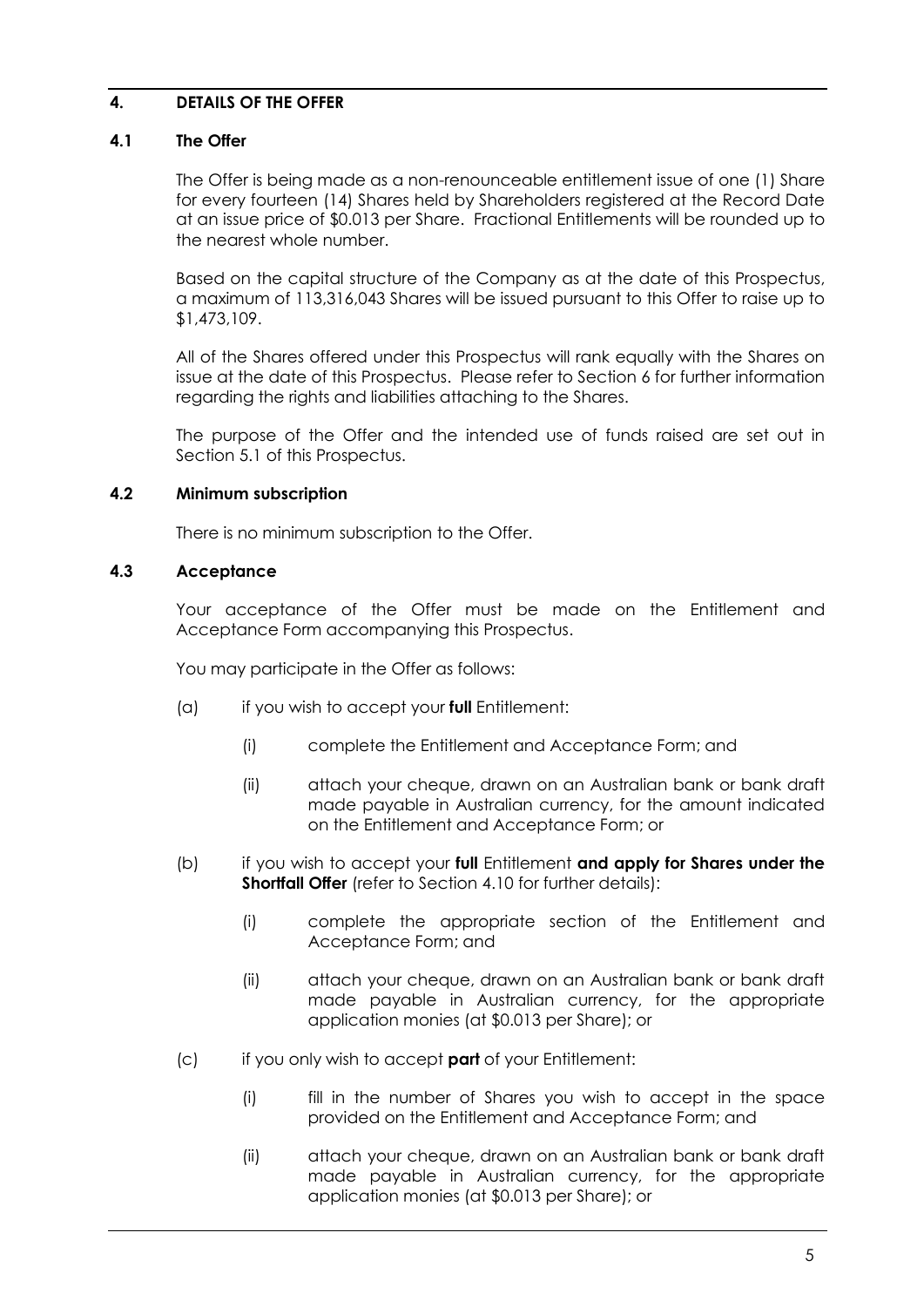(d) if you do not wish to accept all or part of your Entitlement, you are not obliged to do anything.

#### **4.4 Payment by cheque/bank draft**

All cheques must be drawn on an Australian bank or bank draft made payable in Australian currency to "Sihayo Gold Limited – Entitlement Issue Account" and crossed "Not Negotiable".

Your completed Entitlement and Acceptance Form and cheque must reach the Company's share registry no later than 5.00pm WST on the Closing Date.

#### **4.5 Payment by BPAY®**

For payment by BPAY®, please follow the instructions on the Entitlement and Acceptance Form. You can only make a payment via BPAY® if you are the holder of an account with an Australian financial institution that supports BPAY® transactions. Please note that should you choose to pay by BPAY®:

- (a) you do not need to submit the Entitlement and Acceptance Form but are taken to have made the declarations on that Entitlement and Acceptance Form; and
- (b) if you do not pay for your Entitlement in full, you are deemed to have taken up your Entitlement in respect of such whole number of Shares which is covered in full by your application monies.

**It is your responsibility to ensure that your BPAY® payment is received by the share registry by no later than 4.00pm (WST) on the Closing Date. You should be aware that your financial institution may implement earlier cut-off times with regards to electronic payment and you should therefore take this into consideration when making payment.** Any application monies received for more than your final allocation of Shares (only where the amount is \$1.00 or greater) will be refunded. No interest will be paid on any application monies received or refunded.

The Offer is non-renounceable. Accordingly, a Shareholder may not sell or transfer all or part of their Entitlement.

#### **4.6 Underwriting**

The Offer is fully underwritten by the Underwriter. Refer to Section [8.5](#page-29-0) of this Prospectus for details of the terms of the underwriting.

#### **4.7 Details of substantial holders**

Based on publicly available information as at 8 February 2017, those persons which (together with their associates) have a relevant interest in 5% or more of the Shares on issue are set out below:

| Shareholder                             | <b>Shares</b> | %      |
|-----------------------------------------|---------------|--------|
| Provident Minerals Pte Ltd <sup>1</sup> | 451,602,996   | 28.47% |
| <b>HSBC Custody Nominees</b>            | 265,540,705   | 16.74% |
| PT Saratoga Investama Sedaya            | 204,198,405   | 12.87% |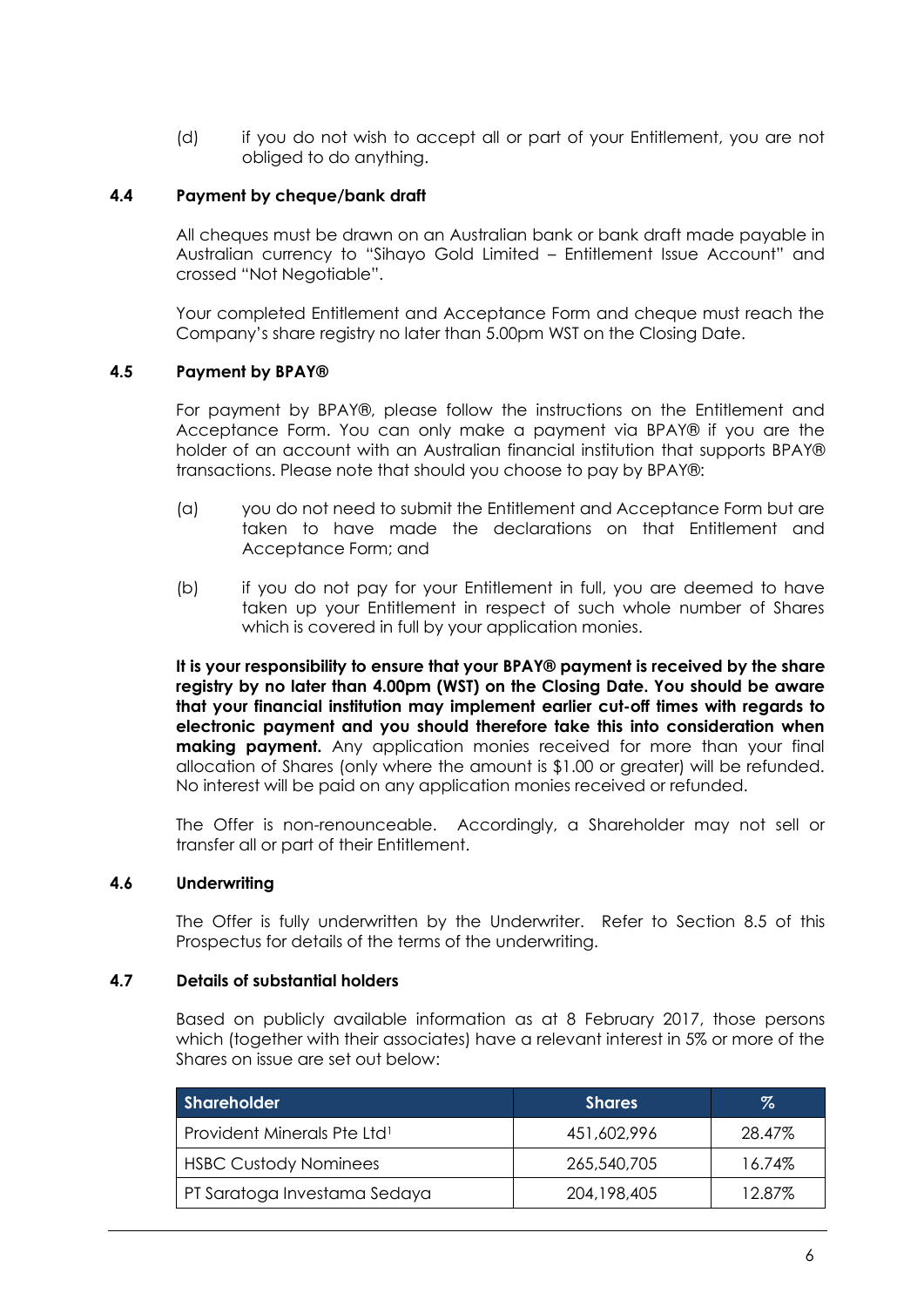|  | Goldstar Asia Mining | 101,030,239 | 6.37% |
|--|----------------------|-------------|-------|
|--|----------------------|-------------|-------|

**Note:**

1. Provident Minerals Pte Ltd has agreed to fully underwrite the Offer. Refer to Section [8.5](#page-29-0) of this Prospectus for further details of the underwriting.

In the event all Entitlements are accepted there will be no change to the substantial holders on completion of the Offer.

#### <span id="page-8-0"></span>**4.8 Effect on control of the Company**

The Company has entered into an underwriting agreement with the Underwriter under which the Underwriter has agreed to fully underwrite the Offer. A summary of the material terms of the Underwriting Agreement is set out in Section [8.5](#page-29-0) of this Prospectus.

The Directors of the Company consider, having regard to all available options, that entering into the Underwriting Agreement with the Underwriter provides the Company with the highest degree of certainty in the time available that the Offer will be successful.

The Underwriter presently is a Shareholder of the Company and the extent to which Shares are issued pursuant to the underwriting will increase the Underwriters' voting power in the Company.

The Underwriter is a related party of the Company for the purpose of the Corporations Act by virtue of being controlled by Gavin Caudle, a Director. Notwithstanding this relationship between the Company and the Underwriter, the Board (other than Gavin Caudle) considered prior Shareholder approval to the entry into the Underwriting Agreement (which is deemed under the Corporations Act to be the giving of a financial benefit to the Underwriter) was not required on the basis that the terms of the agreement are considered to be 'arm's length'.

The Underwriter's present relevant interest and changes under several scenarios are set out in the table below and are based on the assumption that the Underwriter takes up its full Entitlement of 32,257,357 Shares under each scenario.

| <b>Event</b>                                                     | <b>Shares held by</b><br><b>Underwriter</b> | Voting power of<br><b>Underwriter</b> |
|------------------------------------------------------------------|---------------------------------------------|---------------------------------------|
| Date of Prospectus                                               | 451,602,996                                 | 28.47%                                |
| Completion of Entitlement<br><i><u><b>Issue</b></u></i>          |                                             |                                       |
| Fully subscribed                                                 | 483,860,363                                 | 28.47%                                |
| • 75% subscribed                                                 | 512,189,364                                 | 30.13%                                |
| • 50% subscribed                                                 | 540,518,374                                 | 31.80%                                |
| • 28.47% subscribed (being<br>the Underwriter's<br>Entitlement). | 564,919,039                                 | 33.24%                                |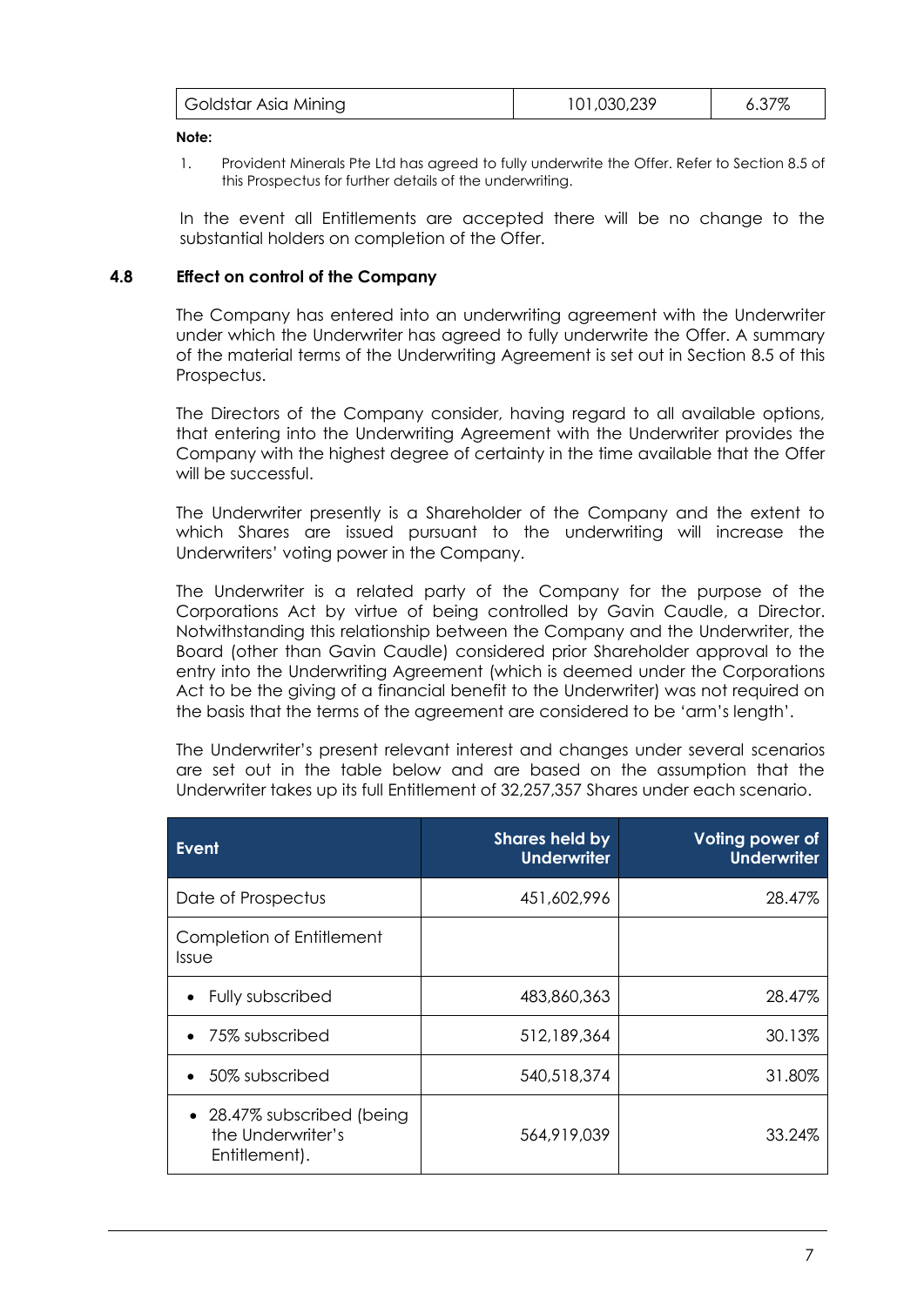The number of shares held by the Underwriter and its voting power in the table above show the potential effect of the underwriting of the Offer. However, it is unlikely that no Shareholders, other than the Underwriter, will take up Entitlements under the Offer. The underwriting obligation and therefore voting power of the Underwriter will reduce by a corresponding amount for the amount of Entitlements under the Offer taken up by the other Shareholders.

Prior to entering into the Underwriting Agreement, the Company considered alternative underwriting options to mitigate the potential control effects. The Board considered, amongst other things, the quantum of fees payable to the Underwriter (being \$60,000), which is approximately 4.07% of the amount raised under the Offer, as compared with the market standard fee payable to underwriters of 6.00% of the amount raised under the Offer. In the Board's opinion, in the current commercial environment the most suitable underwriting option that was available to it was that outlined above.

In order to mitigate the potential control effects of the Underwriting, the Company has included a Shortfall Offer, as described in Section [4.10](#page-10-0) below.

Notwithstanding the potential control effect of Underwriter underwriting the Offer, the Company understands that, other than as disclosed in this Prospectus and previously announced by the Company, the Underwriter has no present intention of making any significant changes to the business of the Company. These intentions are based on information concerning the Company, its business and the business environment which is known to the Underwriter at the date of this Prospectus. These present intentions may change as new information becomes available, as circumstances change or in the light of all material information, facts and circumstances necessary to assess the operational, commercial, taxation and financial implications of those decisions at the relevant time.

#### **4.9 Potential Dilution**

Shareholders should note that if they do not participate in the Offer, their holdings are likely to be diluted by approximately 6.7% (as compared to their holdings and number of Shares on issue as at the date of the Prospectus). Examples of how the dilution may impact Shareholders is set out in the table below:

| <b>Holder</b> | Holding as<br>at Record'<br>date | % at Record<br>Date | <b>Entitlements</b><br>under the<br><b>Offer</b> | <b>Holdings if</b><br>Offer not<br>taken Up | % post Offer |
|---------------|----------------------------------|---------------------|--------------------------------------------------|---------------------------------------------|--------------|
| Shareholder 1 | 100.000.000                      | $6.30\%$            | 7,142,857                                        | 100,000,000                                 | 5.88%        |
| Shareholder 2 | 50,000,000                       | 3.15%               | 3,571,429                                        | 50,000,000                                  | 2.94%        |
| Shareholder 3 | 15,000,000                       | 0.95%               | 1,071,429                                        | 15,000,000                                  | 0.88%        |
| Shareholder 4 | 4,000,000                        | 0.25%               | 285,714                                          | 4,000,000                                   | 0.24%        |
| Shareholder 5 | 500,000                          | 0.03%               | 35,714                                           | 500,000                                     | 0.03%        |

#### **Notes:**

1. The dilutionary effect shown in the table is the maximum percentage on the assumption that those Entitlements not accepted are placed under the Shortfall Offer. In the event all Entitlements are not accepted and some or all of the resulting Shortfall was not subsequently placed, the dilution effect for each Shareholder not accepting their Entitlement would be a lesser percentage.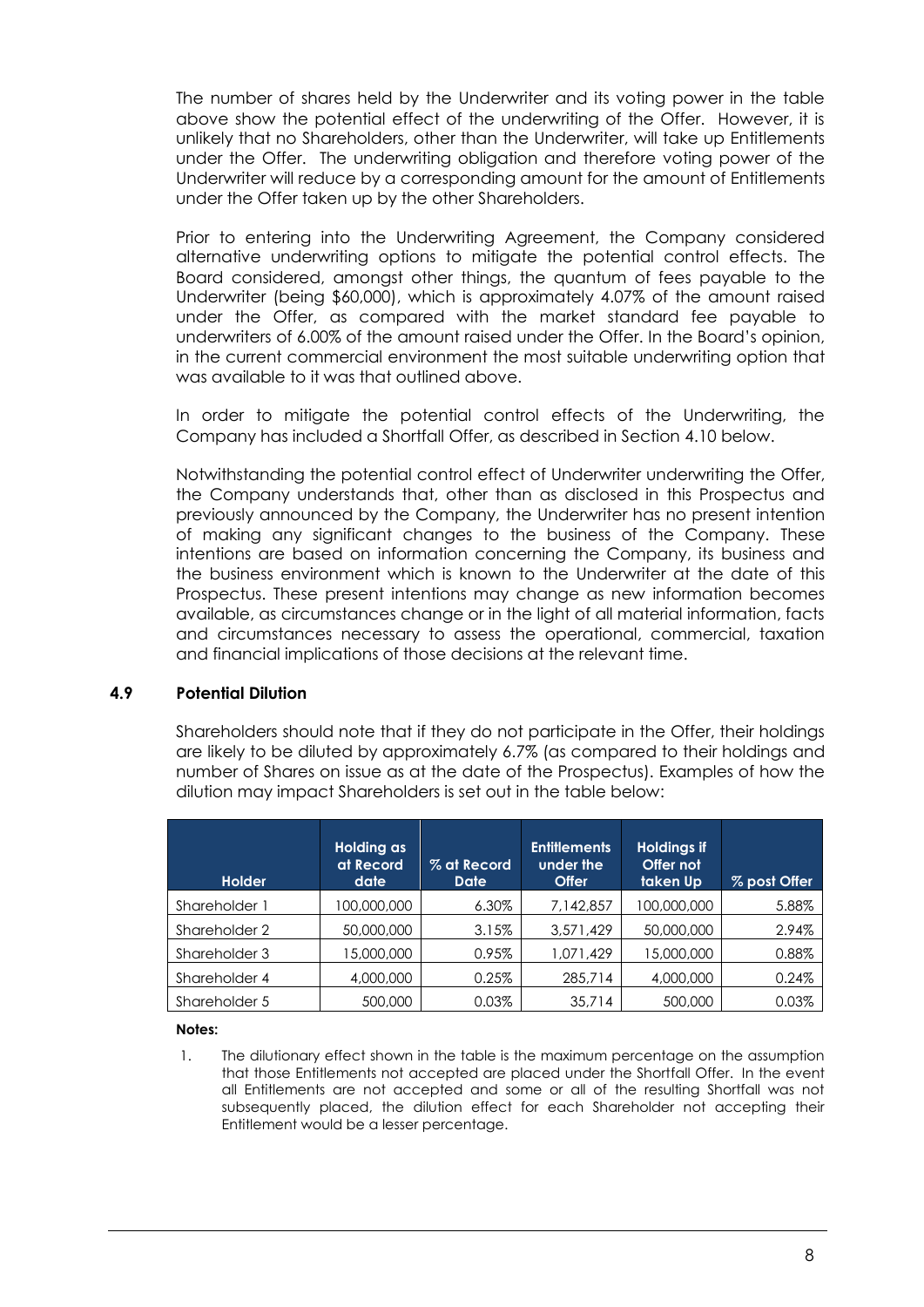# <span id="page-10-0"></span>**4.10 Shortfall Offer**

Any Entitlement not taken up pursuant to the Offer will form the Shortfall Offer.

The Shortfall Offer is a separate offer made pursuant to this Prospectus and will remain open for up to three months following the Closing Date. The issue price for each Share to be issued under the Shortfall Offer shall be \$0.013 being the price at which Shares have been offered under the Offer.

Eligible Shareholders may apply for Shortfall Shares on the Entitlement and Acceptance Form accompanying this Prospectus. The Company will allow Eligible Shareholders to apply for new Shares in the Shortfall Offer in priority to the satisfaction of obligations of the Underwriter subject to such applications being received by the Closing Date. In the event of oversubscription from these applications they will be scaled back on a pro-rata basis.

The Company notes that no Shares will be issued to an applicant under this Prospectus or via the Shortfall Offer if the issue of Shares would contravene the takeover prohibition in section 606 of the Corporations Act. Similarly, no Shares will be issued via the Shortfall Offer to any related parties of the Company.

# **4.11 ASX listing**

Application for Official Quotation of the Shares offered pursuant to this Prospectus will be made in accordance with the timetable set out at the commencement of this Prospectus. If ASX does not grant Official Quotation of the Shares offered pursuant to this Prospectus before the expiration of 3 months after the date of issue of the Prospectus, (or such period as varied by the ASIC), the Company will not issue any Shares and will repay all application monies for the Shares within the time prescribed under the Corporations Act, without interest.

The fact that ASX may grant Official Quotation to the Shares is not to be taken in any way as an indication of the merits of the Company or the Shares now offered for subscription.

#### **4.12 Issue of Shares**

Shares issued pursuant to the Offer will be issued in accordance with the ASX Listing Rules and timetable set out at the commencement of this Prospectus.

Shares issued pursuant to the Shortfall Offer will be issued on a progressive basis. Where the number of Shares issued is less than the number applied for, or where no issue is made surplus application monies will be refunded without any interest to the Applicant as soon as practicable after the closing date of the Shortfall Offer.

Pending the issue of the Shares or payment of refunds pursuant to this Prospectus, all application monies will be held by the Company in trust for the Applicants in a separate bank account as required by the Corporations Act. The Company, however, will be entitled to retain all interest that accrues on the bank account and each Applicant waives the right to claim interest.

Holding statements for Shares issued under the Offer will be mailed in accordance with the ASX Listing Rules and timetable set out at the commencement of this Prospectus and for Shortfall Shares issued under the Shortfall Offer as soon as practicable after their issue.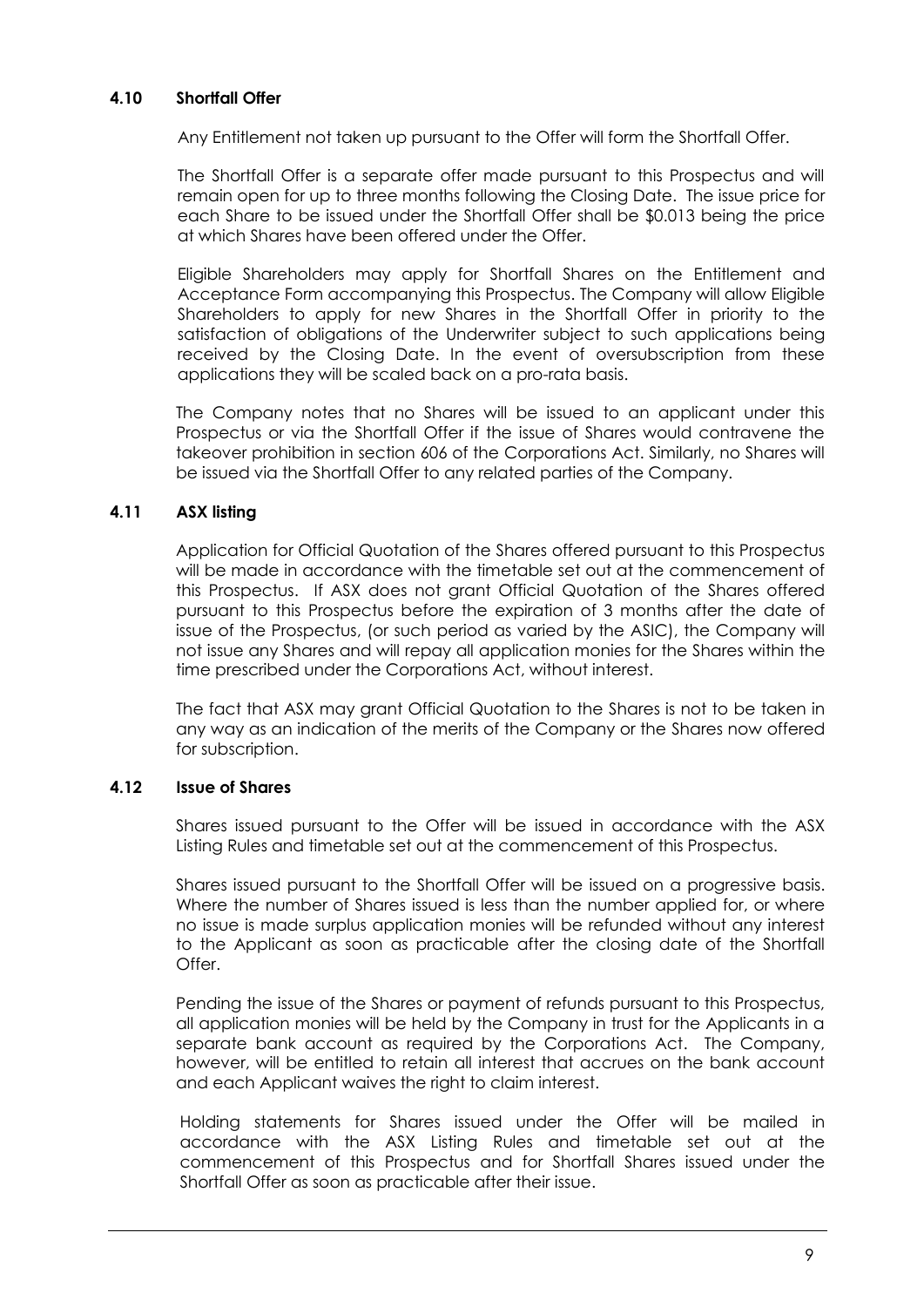# **4.13 Overseas shareholders**

This Prospectus is only intended to be distributed and made available to existing Shareholders of the Company and is personal to each Shareholder to whom it has been delivered. This Offer does not, and is not intended to, constitute an offer in any place or jurisdiction in which, or to any person to whom, it would not be lawful to make such an offer or to issue this Prospectus.

It is not practicable for the Company to comply with the securities laws of overseas jurisdictions having regard to the number of overseas Shareholders, the number and value of Shares these Shareholders would be offered and the cost of complying with regulatory requirements in each relevant jurisdiction. Accordingly, the Offer is not being extended and Shares will not be issued to Shareholders with a registered address which is outside Australia, New Zealand, Singapore or Indonesia.

The distribution of this Prospectus in jurisdictions outside Australia, New Zealand, Singapore and Indonesia may be restricted by law and persons who come into possession of this Prospectus should seek advice on and observe any such restrictions. Any failure to comply with such restrictions may constitute a violation of applicable securities laws. No action has been taken to register or qualify these Shares the subject of this Prospectus or otherwise permit a public offering of the Shares the subject of this Prospectus in any jurisdiction outside Australia, New Zealand, Singapore and Indonesia.

# *New Zealand*

The Offer is being made in New Zealand pursuant to the Securities act (Overseas Companies) Exemption Notice 2013.

Shareholders resident in Australia or New Zealand holding Shares on behalf of persons who are resident overseas are responsible for ensuring that taking up an Entitlement under the Offer does not breach regulations in the relevant overseas jurisdiction. Return of a duly completed Entitlement and Acceptance Form will be taken by the Company to constitute a representation that there has been no breach of those regulations.

# *Singapore*

This document and any other materials relating to the Shares have not been, and will not be, lodged or registered as a prospectus in Singapore with the Monetary Authority of Singapore. Accordingly, this document and any other document or materials in connection with the offer or sale, or invitation for subscription or purchase, of Shares may not be issued, circulated or distributed, nor may these securities be offered or sold, or be made the subject of an invitation for subscription or purchase, whether directly or indirectly, to persons in Singapore except pursuant to and in accordance with exemptions in Subdivision (4) Division 1, Part XIII of the Securities and Futures Act, Chapter 289 of Singapore (the "SFA"), or as otherwise pursuant to, and in accordance with the conditions of any other applicable provisions of the SFA.

This document has been given to you on the basis that you are an existing holder of the Company's Shares. In the event that you are not such a Shareholder, please return this document immediately. You may not forward or circulate this document to any other person in Singapore.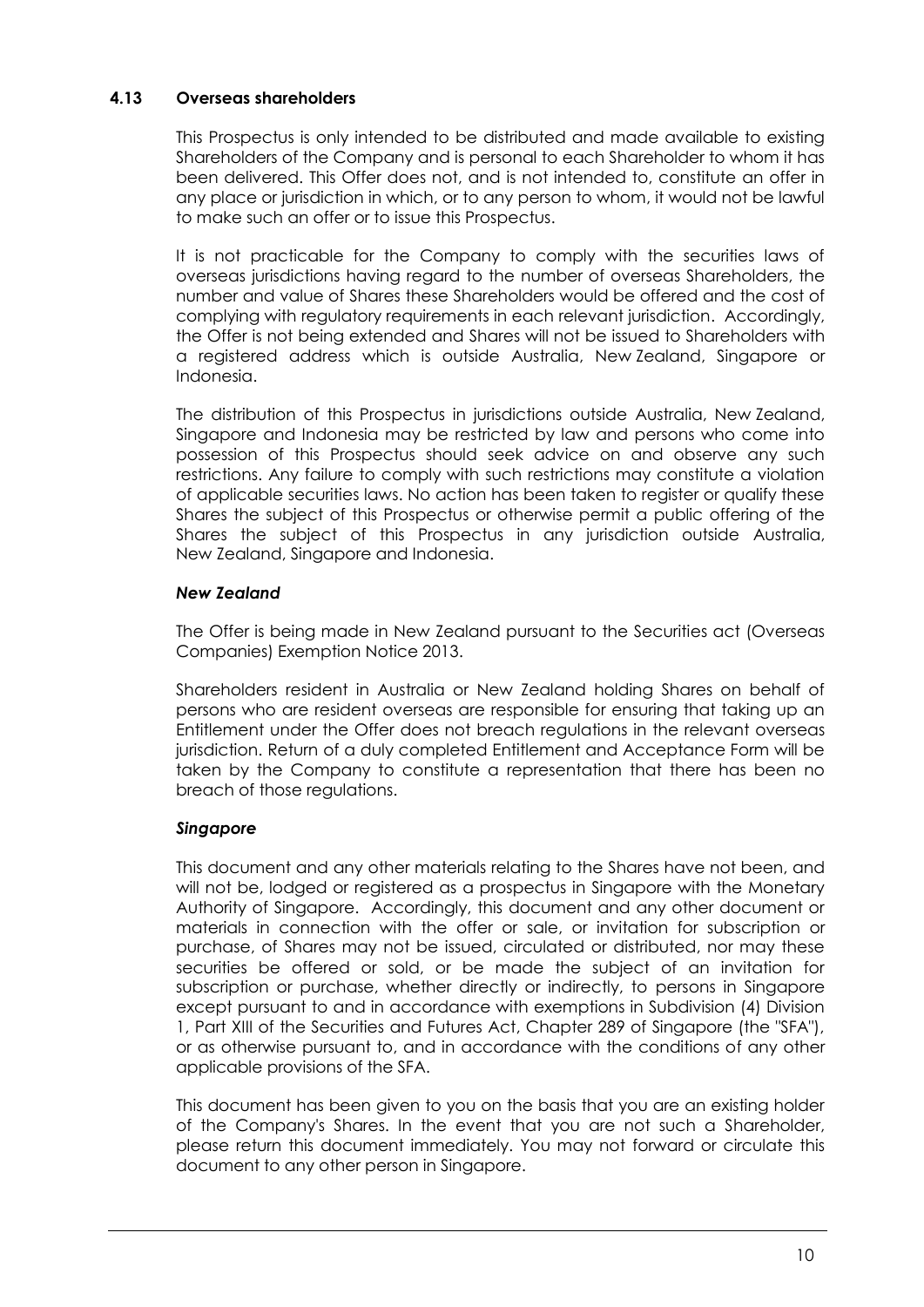Any offer is not made to you with a view to the Shares being subsequently offered for sale to any other party. There are on-sale restrictions in Singapore that may be applicable to investors who acquire Shares. As such, investors are advised to acquaint themselves with the SFA provisions relating to resale restrictions in Singapore and comply accordingly.

# *Indonesia*

A registration statement with respect to the Shares has not been, and will not be, filed with the Capital Market and Financial Institutions Supervisory Agency (Bapepam-LK) of the Republic of Indonesia. Therefore, the Shares may not be offered or sold or be the subject of an invitation for subscription or purchase. Neither this document nor any other document relating to the offer or sale, or invitation for subscription or purchase, of the Shares may be circulated or distributed, whether directly or indirectly, in the Republic of Indonesia or to Indonesian citizens, corporations or residents, except in a manner that will not be considered as a "public offer" under the law and regulations in the Republic of Indonesia.

# *United States*

This Prospectus and any Entitlement and Acceptance Form do not constitute an offer to sell, or a solicitation of an offer to buy, any securities in the United States. Neither this Prospectus nor related documents may be distributed or released in the United States. The Shares have not been, nor will be, registered under the US Securities Act of 1933 or the securities laws of any state or other jurisdiction of the United States. The Entitlements may not be taken up by persons in the United States or by persons who are, or are acting for the account or benefit of, a person in the United States. The Shares may not be offered or sold in the United States except in a transaction exempt from, or not subject to, the registration requirements of the US Securities Act of 1933 and the applicable securities laws of any state or other jurisdiction in the United States.

#### **4.14 Notice to nominees and custodians**

Nominees and custodians may not distribute any part of this Prospectus or any Entitlement and Acceptance Form in any country outside Australia, New Zealand, Singapore and Indonesia, except in such other country as the Company may determine it is lawful and practical to make the Offer.

#### **4.15 Enquiries**

Any questions concerning the Offer should be directed to Danny Nolan, Company Secretary, on +61 427 401198.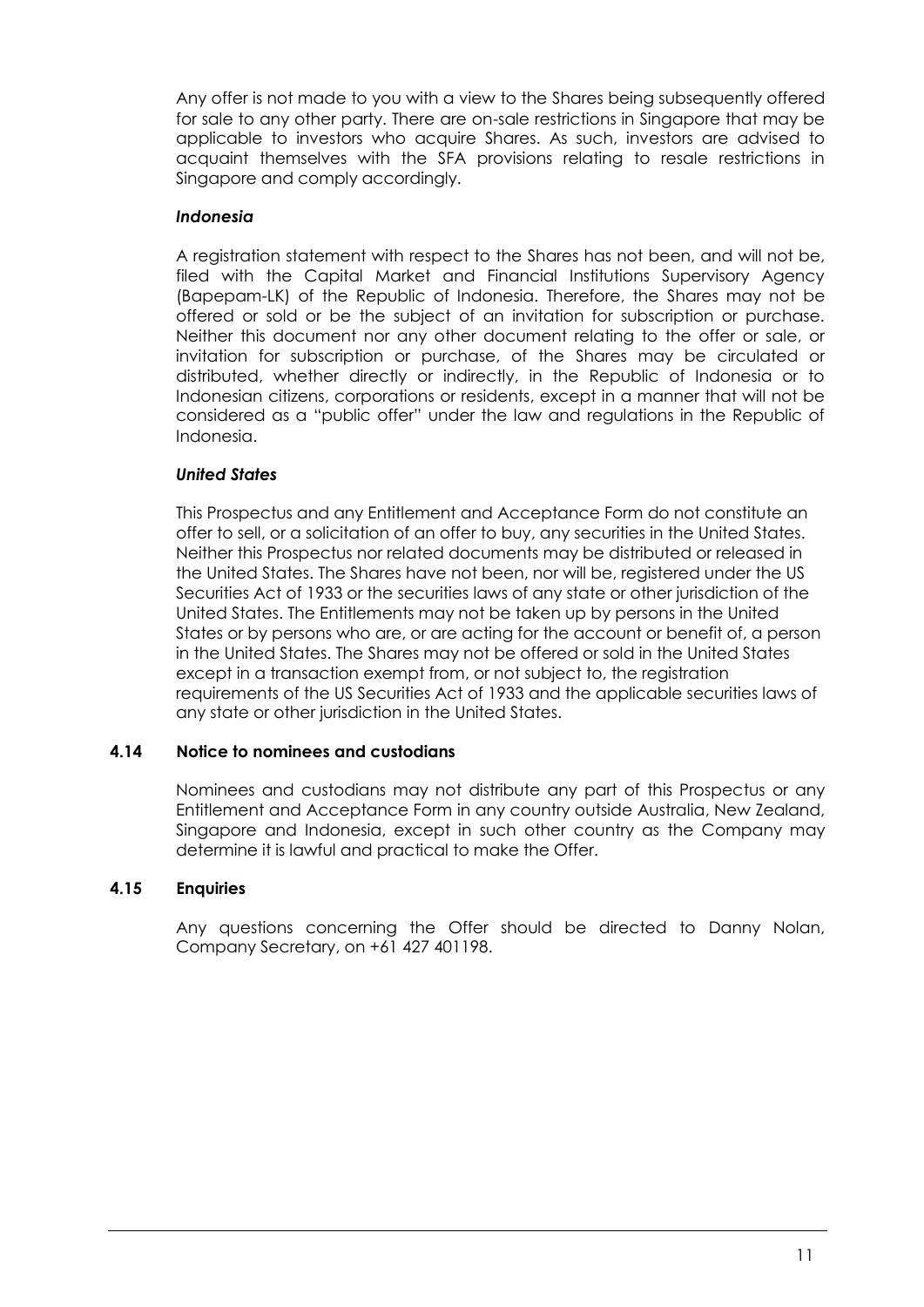# <span id="page-13-0"></span>**5. PURPOSE AND EFFECT OF THE OFFER**

#### <span id="page-13-1"></span>**5.1 Purpose of the Offer**

The purpose of the Offer is to raise up to \$1,473,109.

The funds raised from the Offer are planned to be used in accordance with the table set out below:

| <b>Item</b> | <b>Proceeds of the Offer</b>       | <b>Full Subscription</b><br>(5) | %     |
|-------------|------------------------------------|---------------------------------|-------|
| 1.          | Expenses of the Offer <sup>1</sup> | 103,500                         | 7.0%  |
| 2.          | Repayment of loans <sup>2</sup>    | 263,563                         | 17.9% |
| 3.          | Feasibility Study Optimisation     | 540,000                         | 36.7% |
| 4.          | <b>Working Capital</b>             | 566,046                         | 38.4% |
|             | Total                              | 1,473,109                       | 100%  |

**Notes:**

- 1. Refer to Section 8.11 of this Prospectus for further details relating to the estimated expenses of the Offer.
- 2. The amount includes interest payable. As at the date of this Prospectus, the principal and interest outstanding on the loans is USD201,889, which is repayable to Provident Minerals Pte Ltd;

Based on an exchange rate of USD 0.766 : A\$1.00 as quoted on the Reserve Bank of Australia website on 7 February 2017, the Company anticipates that it will be required to repay A\$263,563. Refer to Section [8.6](#page-33-0) of this Prospectus for further details relating to the Loan Agreements and Note 1 to the table in Section [5.4.](#page-14-0)

The funds raised from the Offer will be applied partially towards repayment of outstanding loans and interest payable to Provident Minerals Pte Ltd under the Loan Agreement. As noted in section [4.8](#page-8-0) of this Prospectus, Provident Minerals Pte Ltd is a related party of the Company by virtue of being controlled by Gavin Caudle, a Director. In addition, Provident Minerals Pte Ltd has agreed to fully underwrite the Offer.

The above table is a statement of current intentions as of the date of this Prospectus. As with any budget, intervening events and new circumstances have the potential to affect the manner in which the funds are ultimately applied. The Board reserves the right to alter the way funds are applied on this basis.

#### **5.2 Effect of the Offer**

The principal effect of the Offer, assuming all Entitlements are accepted and no Options are exercised prior to the Record Date, will be to:

- (a) increase the cash reserves by \$1,369,609 (after deducting the estimated expenses of the Offer) immediately after completion of the Offer; and
- (b) increase the number of Shares on issue from 1,586,424,605 as at the date of this Prospectus to 1,699,740,648 Shares following completion of the Offer.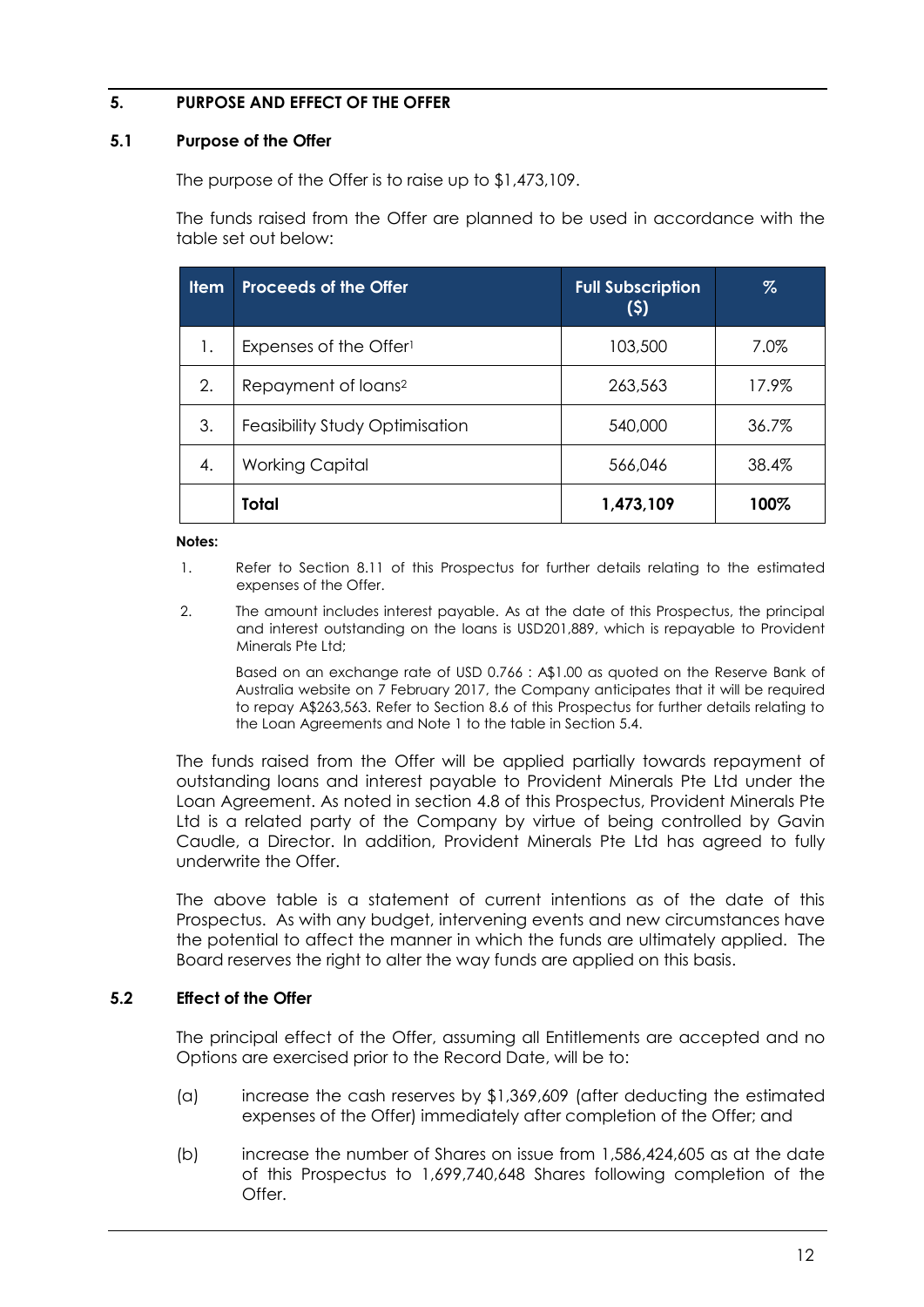# <span id="page-14-1"></span>**5.3 Pro-forma balance sheet**

The audited balance sheet as at 30 June 2016, the unaudited balance sheet as at 31 December 2016 and the unaudited pro-forma balance sheet as at 31December 2016 shown below have been prepared on the basis of the accounting policies normally adopted by the Company and reflect the changes to its financial position.

The pro-forma balance sheet has been prepared assuming all Entitlements are accepted and including expenses of the Offer.

The pro-forma balance sheet has been prepared to provide investors with information on the assets and liabilities of the Company and pro-forma assets and liabilities of the Company as noted below. The historical and pro-forma financial information is presented in an abbreviated form, insofar as it does not include all of the disclosures required by Australian Accounting Standards applicable to annual financial statements.

|                                  | <b>Audited</b><br>30 JUN 2016<br>\$ | <b>UNAUDITED</b><br>31 DEC 2016<br>$\boldsymbol{\mathsf{S}}$ | <b>PROFORMA</b><br>31 DEC 2016 |
|----------------------------------|-------------------------------------|--------------------------------------------------------------|--------------------------------|
| <b>CURRENT ASSETS</b>            |                                     |                                                              | Ş                              |
| Cash                             | 27,720                              | 3,512                                                        | 1,112,025                      |
| Other current assets             | 435,379                             | 450,477                                                      | 450,477                        |
| <b>TOTAL CURRENT ASSETS</b>      | 463,099                             | 453,989                                                      | 1,562,502                      |
|                                  |                                     |                                                              |                                |
| <b>NON-CURRENT ASSETS</b>        |                                     |                                                              |                                |
| Exploration                      | 13,295,317                          | 14,143,084                                                   | 14,143,084                     |
| <b>TOTAL NON-CURRENT ASSETS</b>  | 13,295,317                          | 14,143,084                                                   | 14,143,084                     |
|                                  |                                     |                                                              |                                |
| <b>TOTAL ASSETS</b>              | 13,758,416                          | 14,597,073                                                   | 15,705,586                     |
|                                  |                                     |                                                              |                                |
| <b>CURRENT LIABILITIES</b>       |                                     |                                                              |                                |
| Creditors and borrowings         | 5,370,932                           | 1,823,258                                                    | 1,562,162                      |
| <b>TOTAL CURRENT LIABILITIES</b> | 5,370,932                           | 1,823,258                                                    | 1,562,162                      |
|                                  |                                     |                                                              |                                |
| <b>TOTAL LIABILITIES</b>         | 5,370,932                           | 1,823,258                                                    | 1,562,162                      |
|                                  |                                     |                                                              |                                |
| <b>NET ASSETS (LIABILITIES)</b>  | 8,387,484                           | 12,773,815                                                   | 14,143,424                     |
|                                  |                                     |                                                              |                                |
| <b>EQUITY</b>                    |                                     |                                                              |                                |
| Share capital                    | 101,526,008                         | 106,015,633                                                  | 107,488,742                    |
| Reserves                         | 5,130,782                           | 9,167,457                                                    | 9,167,457                      |
| <b>Retained loss</b>             | -98,269,306                         | $-102,409,275$                                               | $-102,512,775$                 |
| <b>TOTAL EQUITY</b>              | 8,387,484                           | 12,773,815                                                   | 14, 143, 424                   |

#### <span id="page-14-0"></span>**5.4 Effect on capital structure**

The effect of the Offer on the capital structure of the Company, assuming all Entitlements are accepted is set out below.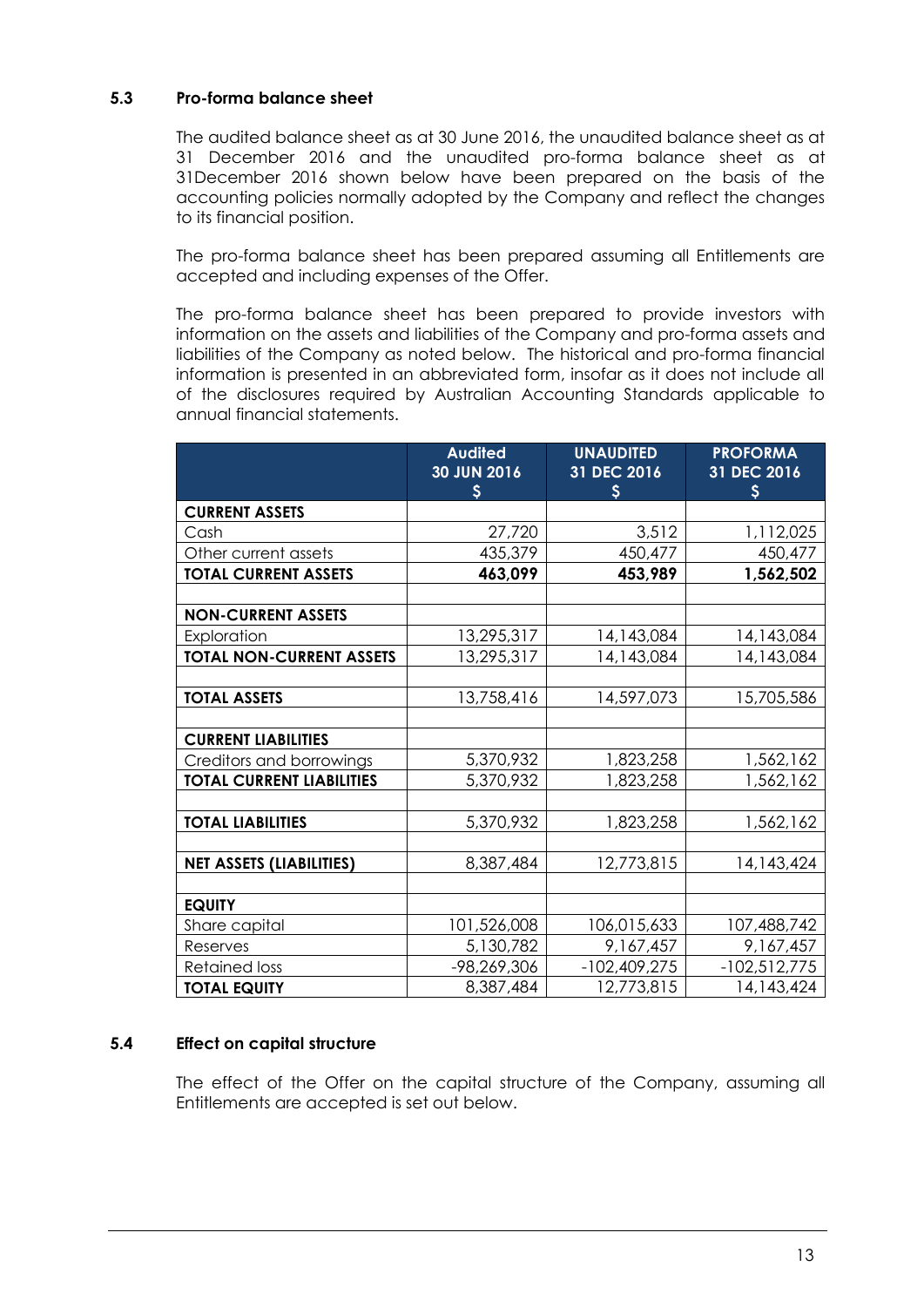# **Shares**

|                                                     | <b>Number</b> |
|-----------------------------------------------------|---------------|
| Shares currently on issue <sup>1</sup>              | 1,586,424,605 |
| Shares offered pursuant to the Offer                | 113,316,043   |
| Total Shares on issue after completion of the Offer | 1,699,740,648 |

No Shares on issue are subject to escrow restrictions, either voluntary or ASX imposed.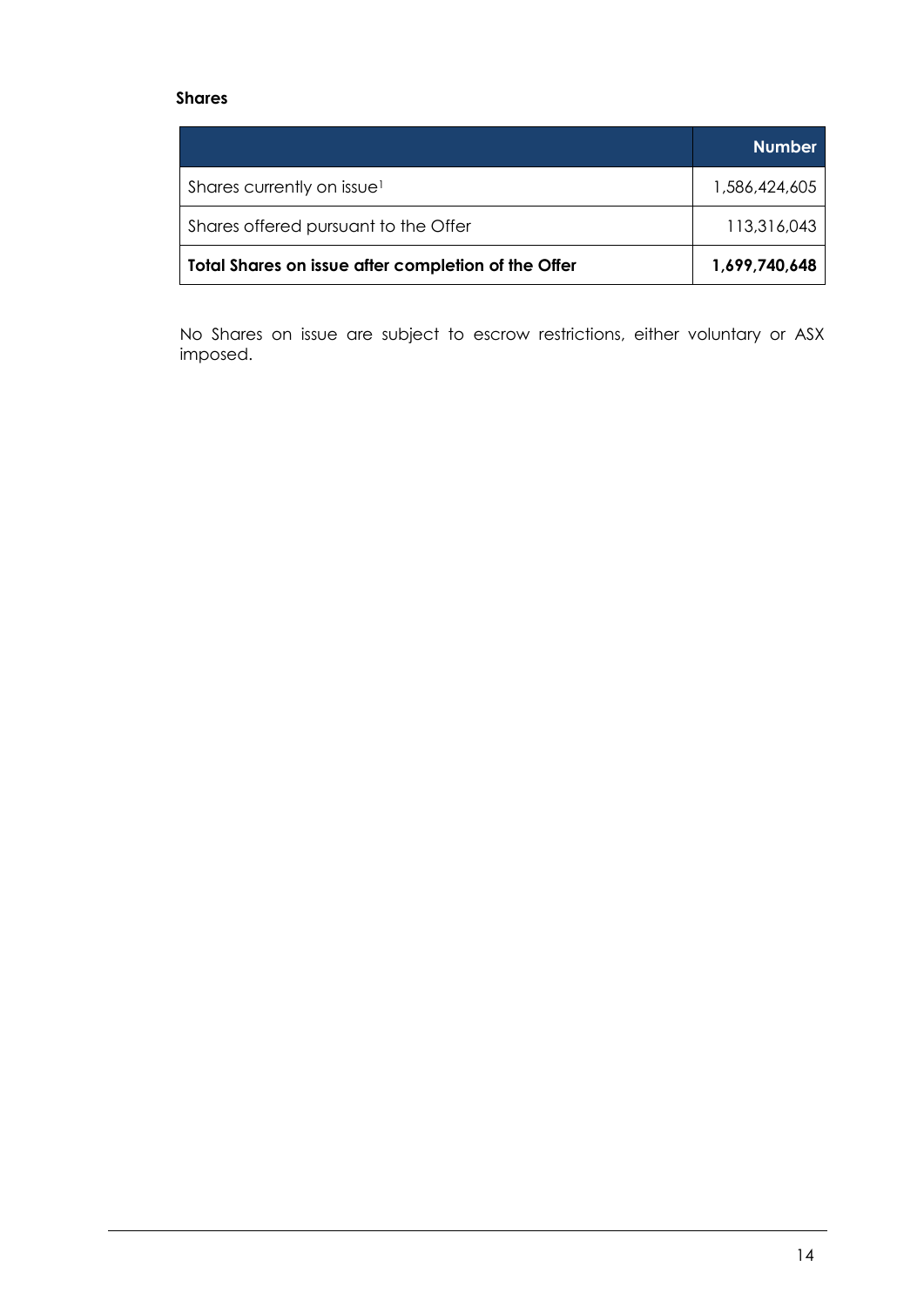# <span id="page-16-0"></span>**6. RIGHTS AND LIABILITIES ATTACHING TO SHARES**

The following is a summary of the more significant rights and liabilities attaching to Shares being offered pursuant to this Prospectus. This summary is not exhaustive and does not constitute a definitive statement of the rights and liabilities of Shareholders. To obtain such a statement, persons should seek independent legal advice.

Full details of the rights and liabilities attaching to Shares are set out in the Constitution, a copy of which is available for inspection at the Company's registered office during normal business hours.

# **6.1 General meetings**

Shareholders are entitled to be present in person, or by proxy, attorney or representative to attend and vote at general meetings of the Company.

Shareholders may requisition meetings in accordance with section 249D of the Corporations Act and the Constitution of the Company.

# **6.2 Voting rights**

Subject to the ASX Listing Rules and any rights or restrictions for the time being attached to any class or classes of Shares, at general meetings of Shareholders or classes of Shareholders:

- (a) each Shareholder entitled to vote may vote in person or by proxy, attorney or representative;
- (b) on a show of hands, every person present who is a Shareholder or a proxy, attorney or representative of a Shareholder has one vote; and
- (c) on a poll, every person present who is a Shareholder or a proxy, attorney or representative of a Shareholder shall, in respect of each fully paid Share held by him, or in respect of which he is appointed a proxy, attorney or representative, have one vote for each Share held, but in respect of partly paid Shares shall have a fraction of a vote for each partly paid Share. The fraction shall be equivalent to the proportion which the amount paid (not credited) is of the total amounts paid and payable, excluding amounts credited, provided that amounts paid in advance of a call are ignored when calculating a true proportion.

#### **6.3 Dividend rights**

Subject to the rights of any preference Shareholders and to the rights of the holders of any shares created or raised under any special arrangement as to dividend, the Directors may from time to time declare a dividend to be paid to the Shareholders entitled to the dividend which shall be payable on all Shares in accordance with Section 254W of the Corporations Act.

The Directors may from time to time pay to the Shareholders any interim dividends as they may determine. No dividend shall carry interest as against the Company. The Directors may set aside out of the profits of the Company any amounts that they may determine as reserves, to be applied at the discretion of the Directors, for any purpose for which the profits of the Company may be properly applied.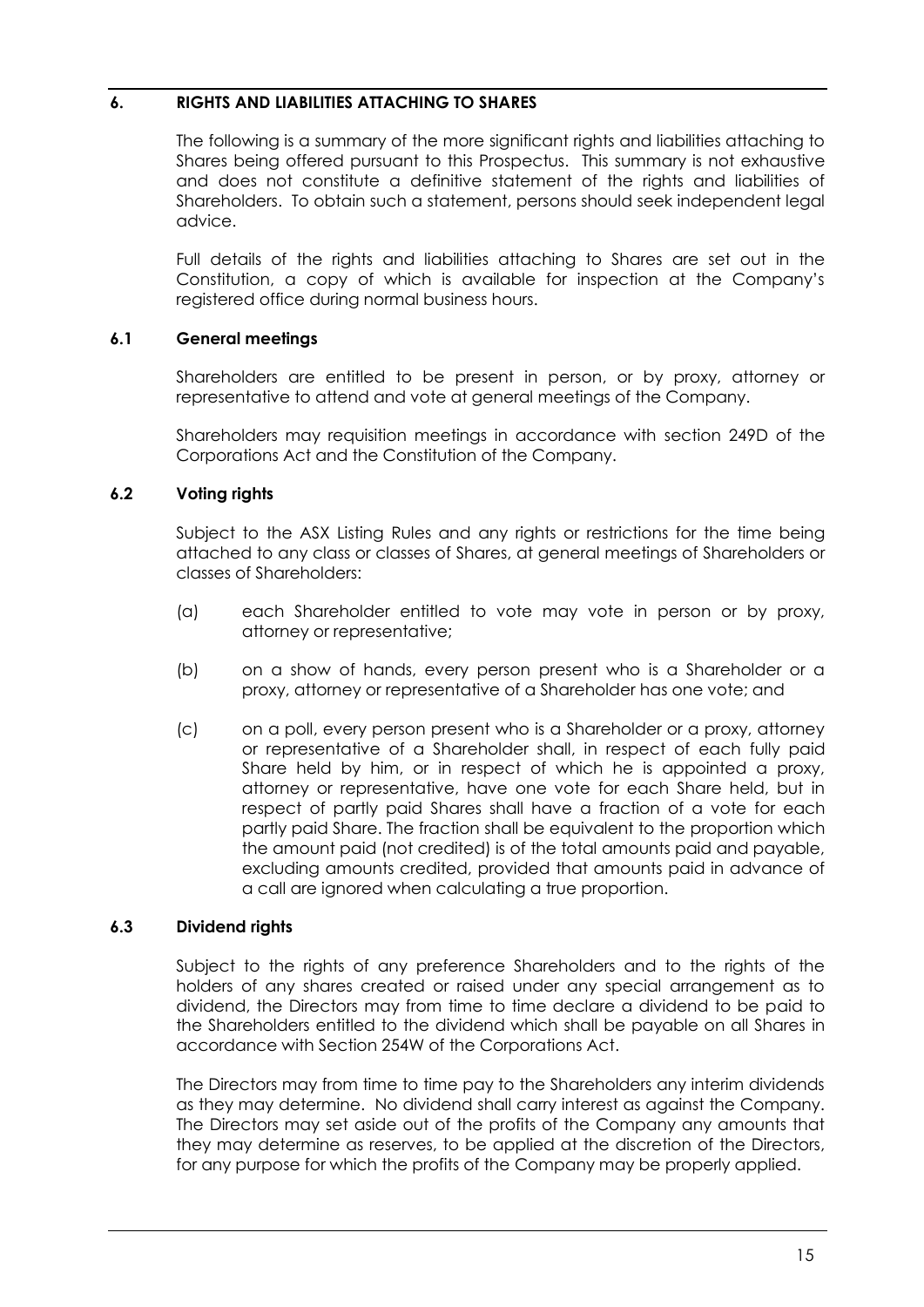Subject to the ASX Listing Rules and the Corporations Act, the Directors may in their absolute discretion, establish on such terms and conditions are they think fit:

- (a) plans (to be called a "dividend reinvestment plan" or an "interest reinvestment plan" as the case may be) for cash dividends paid by the Company in respect of Shares issued by the Company and interest paid by the Company on unsecured notes or debenture stock issued by the Company to be reinvested by way of subscription for Shares in the Company; and
- (b) a plan (to be called a "dividend election plan") permitting holders of Shares to the extent that his Shares are fully paid up, to have the option to elect to forego his right to share in any dividends (whether interim or otherwise) payable in respect of such Shares and to receive instead an issue of Shares credited as fully paid up to the extent as determined by the Directors.

# **6.4 Winding-up**

If the Company is wound up, the liquidator may, with the authority of a special resolution, divide among the Shareholders in kind the whole or any part of the property of the Company, and may for that purpose set such value as he considers fair upon any property to be so divided, and may determine how the division is to be carried out as between the Shareholders or different classes of Shareholders.

The liquidator may, with the authority of a special resolution, vest the whole or any part of any such property in trustees upon such trusts for the benefit of the contributories as the liquidator thinks fit, but so that no Shareholder is compelled to accept any shares or other securities in respect of which there is any liability.

#### **6.5 Shareholder liability**

As the Shares issued will be fully paid Shares, they will not be subject to any calls for money by the Directors and will therefore not become liable for forfeiture.

#### **6.6 Transfer of shares**

Generally, Shares in the Company are freely transferable, subject to formal requirements, the registration of the transfer not resulting in a contravention of or failure to observe the provisions of a law of Australia and the transfer not being in breach of the Corporations Act and the ASX Listing Rules.

#### **6.7 Future increase in capital**

The issue of any new Shares is under the control of the Directors of the Company. Subject to restrictions on the issue or grant of securities contained in the ASX Listing Rules, the Constitution and the Corporations Act (and without affecting any special right previously conferred on the holder of an existing share or class of shares), the Directors may at any time and from time to time issue Shares as they shall, in their absolute discretion, determine.

#### **6.8 Variation of rights**

Under section 246B of the Corporations Act, the Company may, with the sanction of a special resolution passed at a meeting of Shareholders vary or abrogate the rights attaching to shares.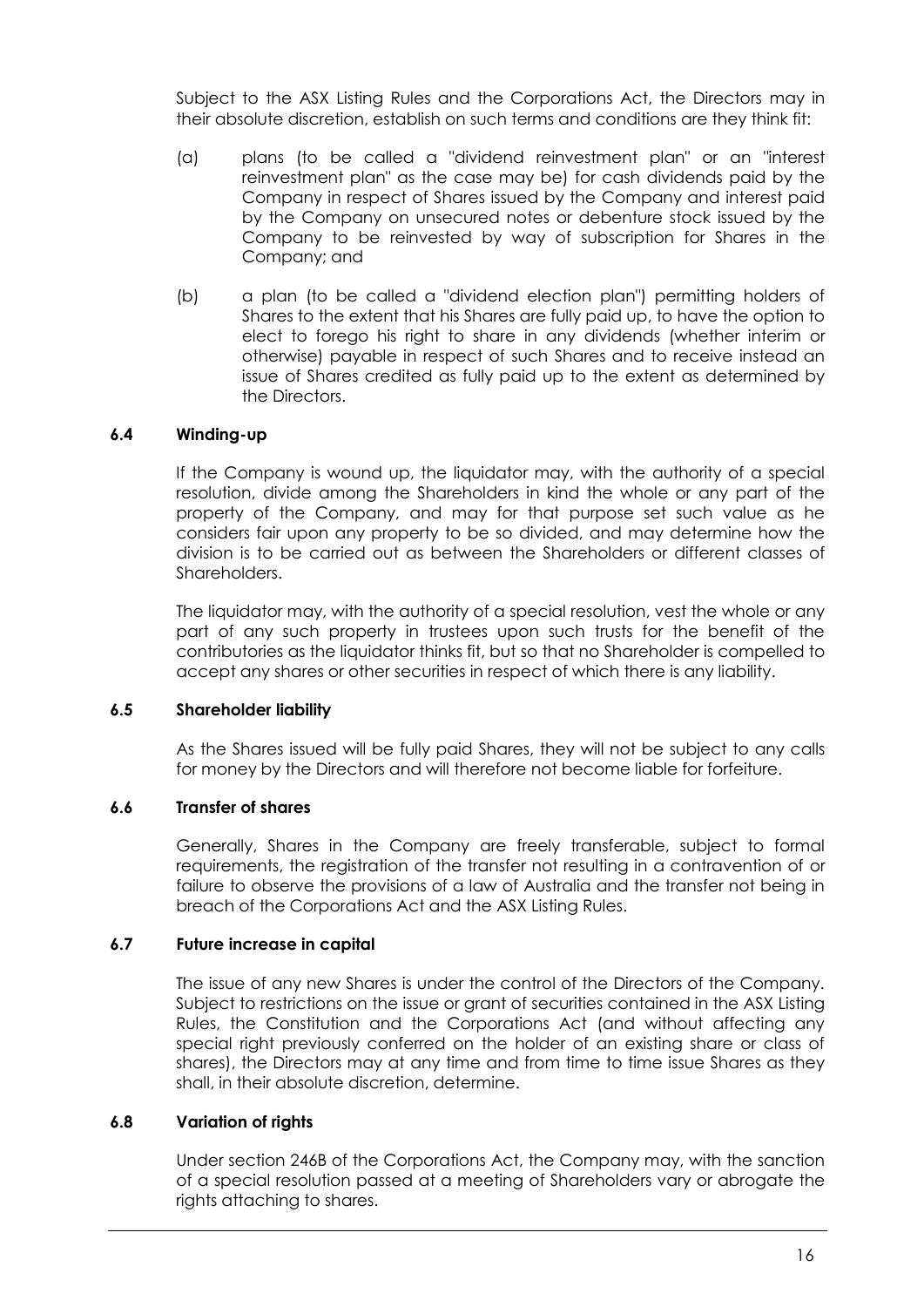If at any time the share capital is divided into different classes of Shares, the rights attached to any class (unless otherwise provided by the terms of issue of the Shares of that class), whether or not the Company is being wound up, may be varied or abrogated with the consent in writing of the holders of three quarters of the issued shares of that class, or if authorised by a special resolution passed at a separate meeting of the holders of the Shares of that class.

# **6.9 Alteration of constitution**

In accordance with the Corporations Act, the Constitution can only be amended by a special resolution passed by at least three quarters of Shareholders present and voting at the general meeting. In addition, at least 28 days written notice specifying the intention to propose the resolution as a special resolution must be given.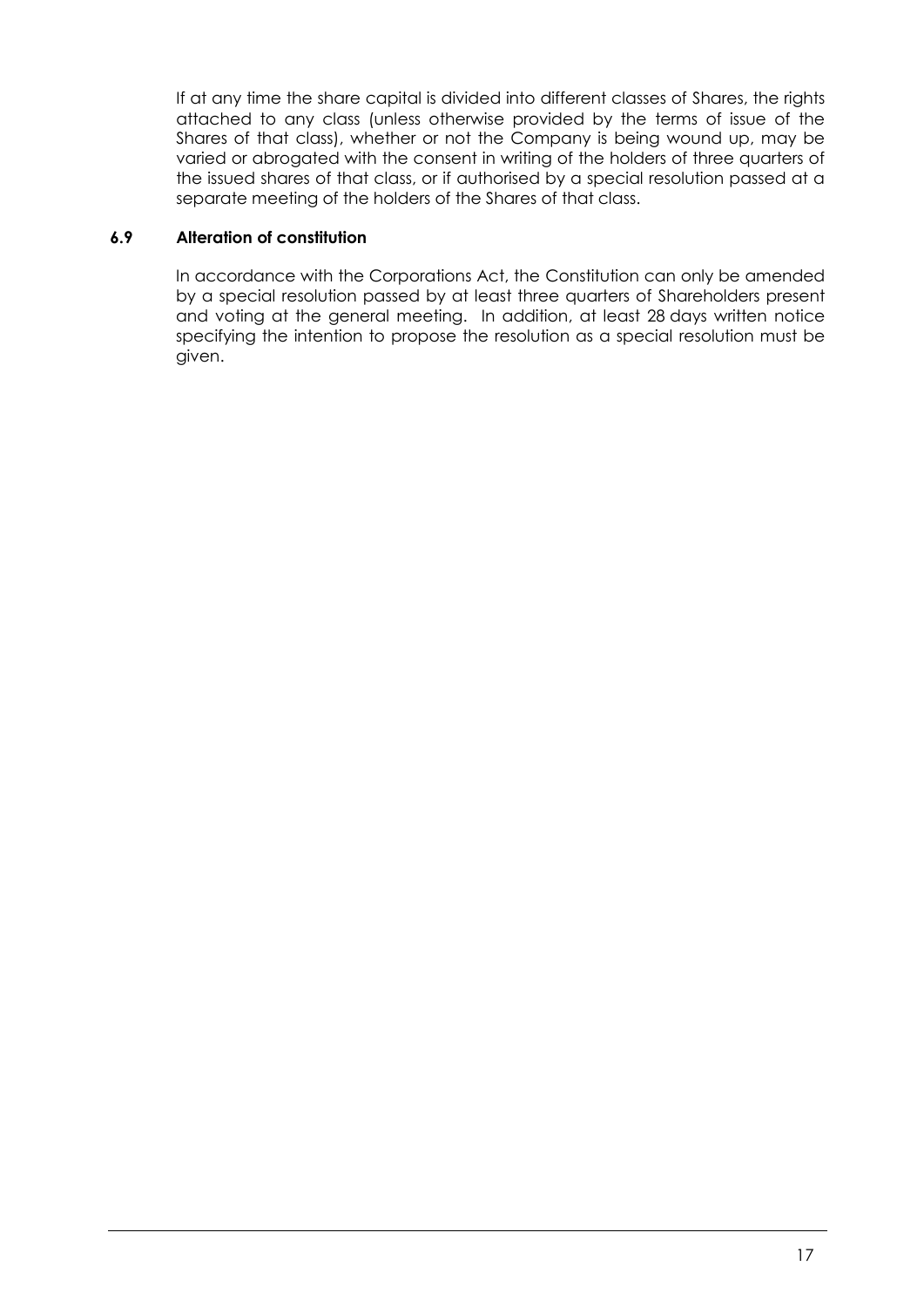#### <span id="page-19-0"></span>**7. RISK FACTORS**

## **7.1 Introduction**

The Shares offered under this Prospectus are considered highly speculative. An investment in the Company is not risk free and the Directors strongly recommend potential investors to consider the risk factors described below, together with information contained elsewhere in this Prospectus and to consult their professional advisers before deciding whether to apply for Shares pursuant to this Prospectus.

There are specific risks which relate directly to the Company's business. In addition, there are other general risks, many of which are largely beyond the control of the Company and the Directors. The risks identified in this section, or other risk factors, may have a material impact on the financial performance of the Company and the market price of the Shares.

The following is not intended to be an exhaustive list of the risk factors to which the Company is exposed.

# **7.2 Company specific**

#### (a) **Potential for dilution**

Upon implementation of the Offer, assuming all Entitlements are accepted, the number of Shares in the Company will increase from 1,586,424,605 currently on issue to 1,699,740,648. This means that each Share will represent a lower proportion of the ownership of the Company.

It is not possible to predict what the value of the Company or a Share will be following the completion of the Offer being implemented and the Directors do not make any representation as to such matters.

The last trading price of Shares on ASX prior to the Prospectus being lodged of \$0.017 is not a reliable indicator as to the potential trading price of Shares after implementation of the Offer.

#### (b) **Going concern risk**

The Company's financial report for the year ended 30 June 2016 (released to ASX on 3 October 2016) includes a note on the financial condition of the Company and the possible existence of an inherent uncertainty about the consolidated entity's ability to continue as a going concern.

Notwithstanding the 'going concern' paragraph included in the half-year financial report, the Directors believe that upon the successful completion of the Offer, the Company will have sufficient funds to adequately meet the Company's current expenditure commitments and short term working capital requirements. However, it is highly likely that further funding will be required to meet the medium to long term working capital costs of the Company. Please refer to Section [7.2\(c\)](#page-20-0) below for further details.

In the event that the Offer is not completed successfully there is significant uncertainty as to whether the Company can continue as a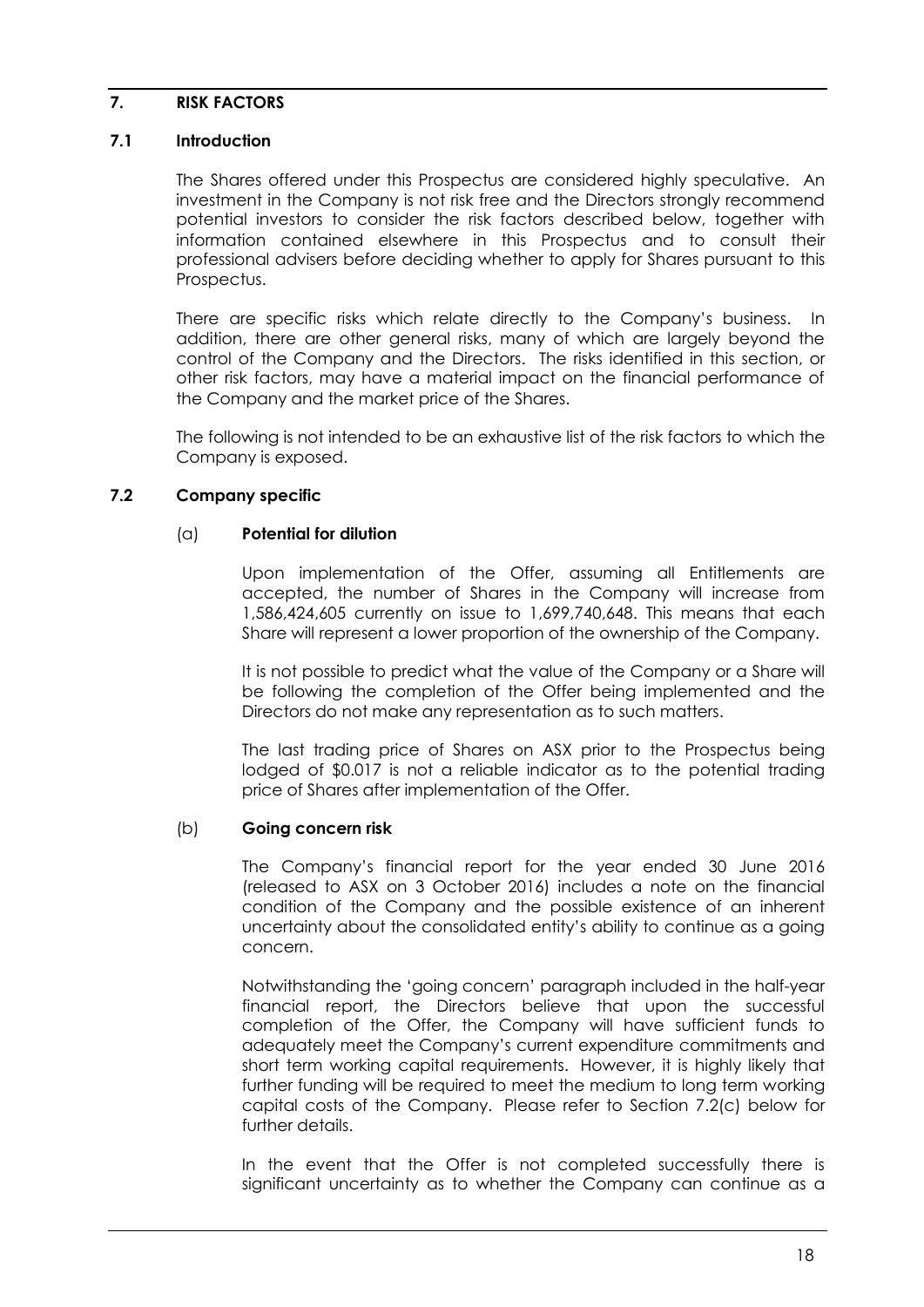going concern, and which is likely to have a material adverse effect on the Company's activities.

## <span id="page-20-0"></span>(c) **Additional requirements for capital**

The funds raised by the Offer will be used to carry out the Company's objectives as detailed in this Prospectus and the Company's announcements to ASX. Whilst the Company believes that the funds raised by the Offer will provide the Company with sufficient funds to meet its expenses, carry out its objectives and continue as a going concern, there is no guarantee that the Company will not be required to raise additional capital in the future.

The Company's ability to raise further capital (equity or debt) within an acceptable time, of a sufficient amount and on terms acceptable to the Company will vary accordingly to a number of factors, including prospectively of projects (existing and future), feasibility studies, development of its technology, stock market and industry conditions and the price of relevant commodities and exchange rates.

The Company may require further financing in addition to amounts raised under the Offer in order to progress the construction phase of the Sihayo Pungkut project. Any additional equity financing will dilute shareholdings, and debt financing, if available, may involve restrictions on financing and operating activities. If the Company is unable to obtain additional financing as needed, it may be unable to progress the construction of a mining operation at Sihayo Pungkut and it may impact on the Company's ability to continue as a going concern. There is no guarantee that the Company will be able to secure any additional funding or be able to secure funding on terms favourable to the Company.

#### (d) **Feasibility Study**

The Company completed and published a Feasibility Study of the Sihayo Pungkut Gold Project in January 2014. There is no assurance that the cost estimates and underlying assumptions in the Feasibility Study will be realised in practice, which may materially and adversely affect the company's viability.

In the event the cost estimates and the underlying assumptions are unachievable in practice, the Company may be required to do more work, including, amongst other things, attempting to increase the amount of gold in the known resource by expanding the boundaries of the ore body as currently defined, investigate additional opportunities to improve metallurgical recoveries and investigate a more cost effective power supply. This would require the Company to expend significantly more funds than would be available to the Company, even accounting for the funds provided by the Offer. There is no guarantee this extra work would produce a financially viable project, which would materially affect the viability of the Company.

Alternatively, the Company may wish to continue exploration across the Contract for Work which would require additional funds.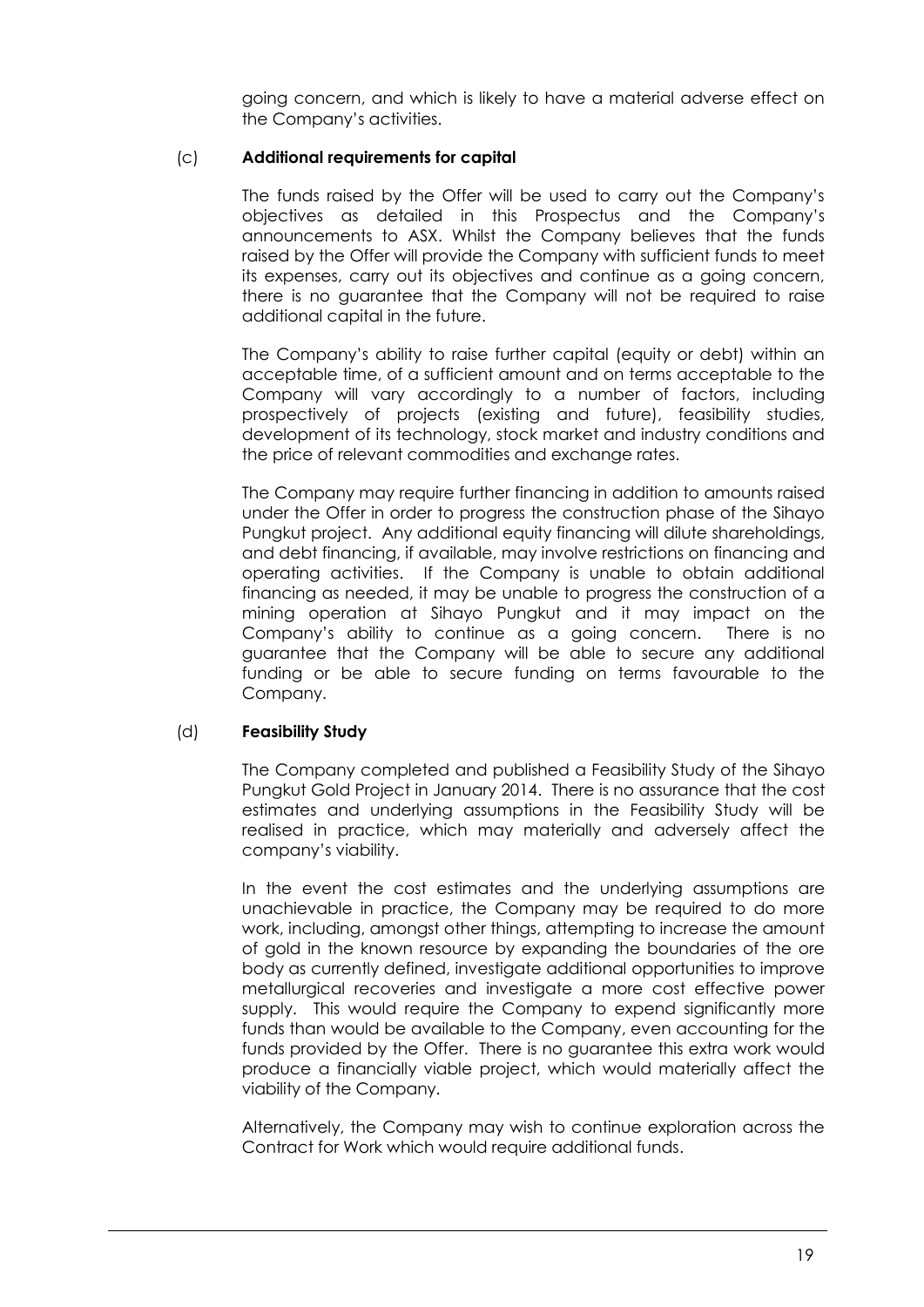# (e) **Resource Estimate**

Resource estimates are expressions of judgment based on knowledge, experience and industry practice. Estimates, which were valid when made, may change significantly when new information becomes available. In addition, resource estimates are imprecise and depend to some extent on interpretations, which may prove to be inaccurate. Should the Company encounter mineralisation or formations different from those predicted by past sampling and drilling, resource estimates may have to be adjusted and mining plans may have to be altered in a way which could have either a positive or negative effect on the Company's operations.

# (f) **Lack of Executive Management**

The Company's management currently consists of two non-executive directors, the Chief Executive Officer and Chief Financial Officer. The current Chief Executive Officer will vacate that position on 14 February 2017, although he will remain with the Company in the capacity of Non Executive Director. The Board is aware of the need to have sufficient management to properly supervise the development of the Sihayo Pungkut Gold Project. Generally, the Board will continually monitor the management roles in the Company. More specifically the Board is currently engaged in finding and recruiting a suitable replacement for the Chief Executive Officer.

As the Company's Sihayo Pungkut Gold Project progresses it will require an increased level of involvement by the Board and senior management. The Company will look to appoint additional management and/or consultants when and where appropriate to ensure proper management of the Company's major projects.

However, there is a risk that the Company may not be able to secure personnel with the relevant experience at the appropriate time which may impact on the Company's ability to develop its Sihayo Pungkut Project in its preferred timetable. The responsibility for overseeing the day-to-day operations and the strategic management of the Company depends substantially on two key management personnel and the Board, respectively. There can be no assurance given that there will be no detrimental impact on the Company if one or more of these Directors or managers cease their employment.

#### (g) **Sovereign Risk**

The Company's Sihayo Pungkut Gold Project is located in Indonesia. As such its operations are subject to regulation by Central Government and local government bodies in relation to mining operations, environment, community relations and manpower.

Possible sovereign risks associated with operating in Indonesia include, without limitation, changes in the terms of mining legislation, changes to royalty arrangements, changes to taxation rates and concessions and changes in the ability to enforce legal rights. Any of these factors may, in the future, adversely affect the financial performance of the Company and the market price of its shares.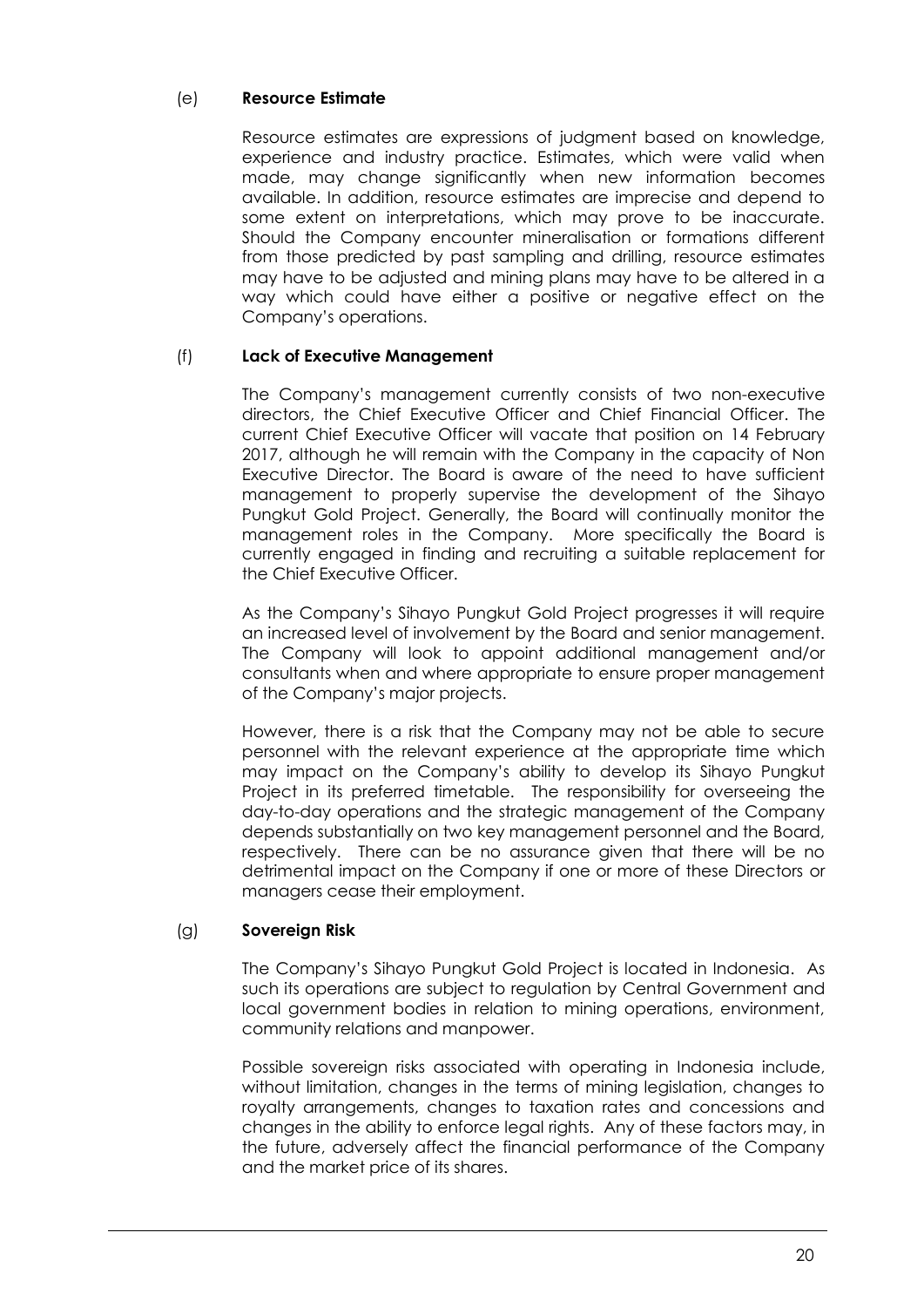No assurance can be given regarding future stability in Indonesia or any other country in which the Company may, in the future, have an interest.

# (h) **Gold**

Changes in the market price of gold, which in the past have fluctuated widely, will affect the profitability of the Company's projected operations and its financial condition. The viability of the Company's Sihayo Pungkut Gold Project also depends on the future market price of gold. The price of gold is set in the world market and is affected by numerous industry factors beyond the Company's control including the demand for precious metals, expectations with respect to the rate of inflation, interest rates, currency exchange rates, demand for jewellery and industrial products containing gold, gold production levels, inventories, cost of substitutes, changes in global or regional investment or consumption patterns, and sales by central banks, other holders and speculators, and global and regional political and economic factors.

A decline in the market price of gold below the Company's projected production costs for a sustained period may have a material adverse impact on the viability of the Company's Sihayo Pungkut Gold Project. Such a decline also could have a material adverse impact on the ability of the Company to finance the development of the existing project. A decline in the market price of gold may also require the Company to write-down the carrying value of assets which may have a material adverse effect on the value of the Company's securities

# (i) **Gold - Operating and Development Risks**

The Company's ability to achieve production, development, operating cost and capital expenditure estimates on a timely basis cannot be assured. The business of gold mining involves many risks and may be impacted by factors including ore tonnes, yield, input prices (some of which are unpredictable and outside the control of the Company), overall availability of free cash to fund continuing development activities, labour force disruptions, cost overruns, changes in the regulatory environment and other unforeseen contingencies. Other risks also exist such as environmental hazards (including discharge of pollutants or hazardous chemicals), industrial accidents and occupational and health hazards. Such occurrences could result in damage to, or destruction of, production facilities, personal injury or death, environmental damage, delays in mining, increased production costs and other monetary losses and possible legal liability to the owner or operator of the mine. The Company may become subject to liability for pollution or other hazards against which it has not insured or cannot insure, including those in respect of past mining activities for which it was not responsible.

In addition the Company's profitability could be adversely affected if for any reason its production and processing of gold or mine development is unexpectedly interrupted or slowed. Examples of events which could have such an impact include unscheduled plant shutdowns or other processing problems, mechanical failures, the unavailability of materials and equipment, pit slope failures, unusual or unexpected rock formations, poor or unexpected geological or metallurgical conditions, poor or inadequate ventilation, failure of mine communication systems, poor water condition, interruptions to gas and electricity supplies, human error and adverse weather conditions.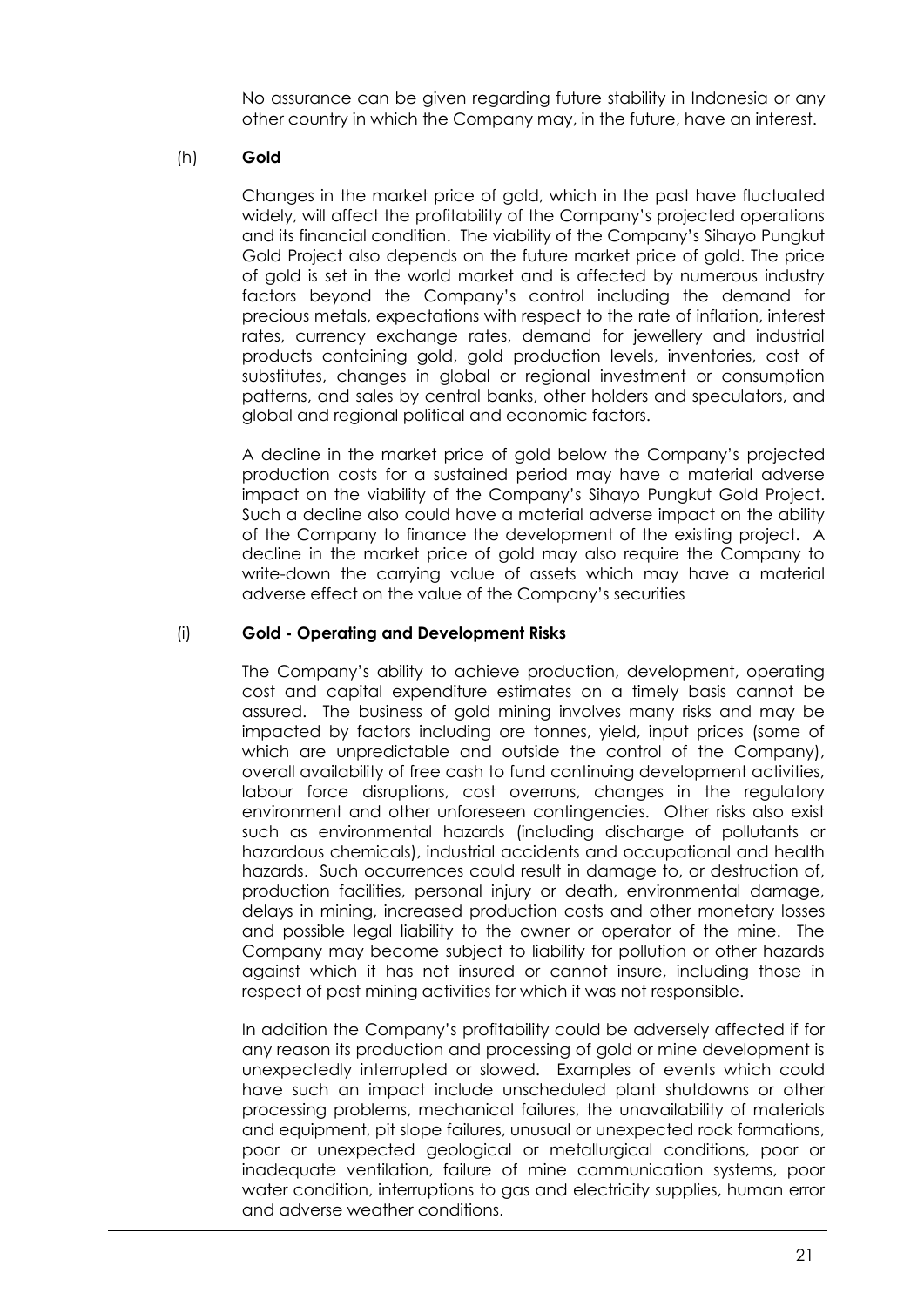The risks outlined above also mean that there can be no assurances as to the future development of a mining operation in relation to any of the Company's projects described in this Prospectus or which the Company may acquire in the future.

# **7.3 Industry specific**

#### (a) **Exploration**

The mineral tenements of the Company are at various stages of exploration, and potential investors should understand that mineral exploration and development are high-risk undertakings.

There can be no assurance that exploration of these tenements, or any other tenements that may be acquired in the future, will result in the discovery of an economic ore deposit. Even if an apparently viable deposit is identified, there is no guarantee that it can be economically exploited.

The future exploration activities of the Company may be affected by a range of factors including geological conditions, limitations on activities due to seasonal weather patterns, unanticipated operational and technical difficulties, industrial and environmental accidents, native title process, changing government regulations and many other factors beyond the control of the Company.

The success of the Company will also depend upon the Company having access to sufficient development capital, being able to maintain title to its Tenements and obtaining all required approvals for its activities. In the event that exploration programmes prove to be unsuccessful this could lead to a diminution in the value of the Tenements, a reduction in the case reserves of the Company and possible relinquishment of the Tenements.

The exploration costs of the Company are based on certain assumptions with respect to the method and timing of exploration. By their nature, these estimates and assumptions are subject to significant uncertainties and, accordingly, the actual costs may materially differ from these estimates and assumptions. Accordingly, no assurance can be given that the cost estimates and the underlying assumptions will be realised in practice, which may materially and adversely affect the Company's viability.

#### (b) **Operations**

The operations of the Company may be affected by various factors, including failure to locate or identify mineral deposits, failure to achieve predicted grades in exploration and mining, operational and technical difficulties encountered in mining, difficulties in commissioning and operating plant and equipment, mechanical failure or plant breakdown, unanticipated metallurgical problems which may affect extraction costs, adverse weather conditions, industrial and environmental accidents, industrial disputes and unexpected shortages or increases in the costs of consumables, spare parts, plant and equipment.

No assurances can be given that the Company will achieve commercial viability through the successful exploration and/or mining of its tenement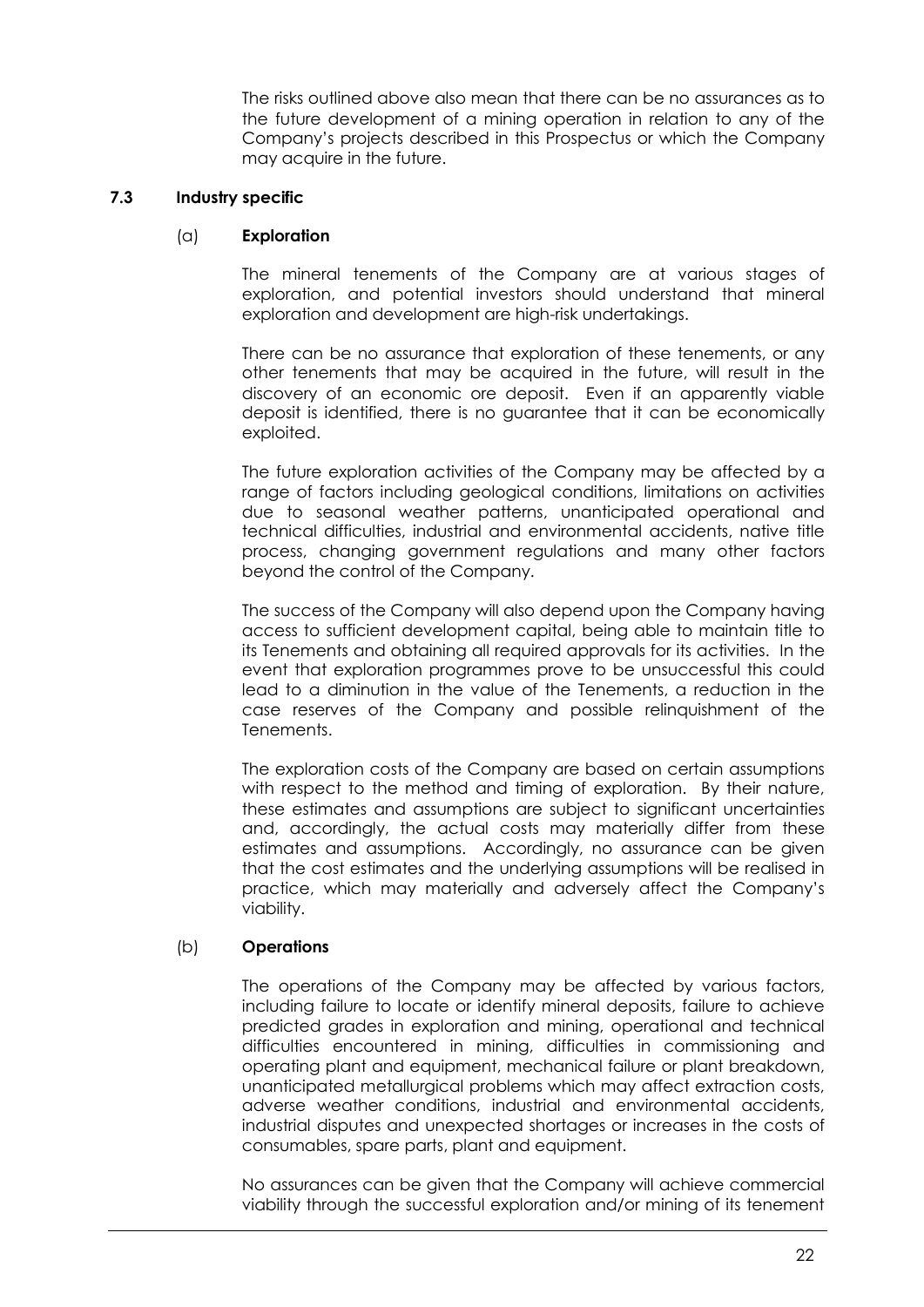interests. Until the Company is able to realise value from its projects, it is likely to incur ongoing operating losses.

#### (c) **Commodity price volatility and exchange rate risks**

If the Company achieves success leading to mineral production, the revenue it will derive through the sale of commodities exposes the potential income of the Company to commodity price and exchange rate risks. Commodity prices fluctuate and are affected by many factors beyond the control of the Company. Such factors include supply and demand fluctuations for precious and base metals, technological advancements, forward selling activities and other macro-economic factors.

Furthermore, international prices of various commodities are denominated in United States dollars, whereas the income and expenditure of the Company are and will be taken into account in Indonesian and Australian currency, exposing the Company to the fluctuations and volatility of the rate of exchange between the United States dollar, the Indonesian Rupiah and the Australian Dollar as determined in international markets.

#### (d) **Changes in Indonesian law**

Changes to the mining law or other government legislation and regulations in Indonesia, or to the division of regulatory powers between the Central Government in Jakarta and local and provisional bodies, may materially impact on the ability of the Company to operate in Indonesia and on the ultimate profitability and financial performance of the Company. The Company's capacity to explore and mine, in particular the Company' ability to explore and mine any reserves, may be affected by changes in government policy, which are beyond the control of the Company. In the event that an economic resource is identified in the Sihayo Pungkut Gold Project there can be no assurance that all or any of the relevant approvals and permits necessary to conduct mining operations will be granted.

#### **7.4 General risks**

#### (a) **Economic**

General economic conditions, movements in interest and inflation rates and currency exchange rates may have an adverse effect on the Company's exploration, development and production activities, as well as on its ability to fund those activities.

#### (b) **Market conditions**

Share market conditions may affect the value of the Company's quoted securities regardless of the Company's operating performance. Share market conditions are affected by many factors such as:

- (i) general economic outlook;
- (ii) introduction of tax reform or other new legislation;
- (iii) interest rates and inflation rates;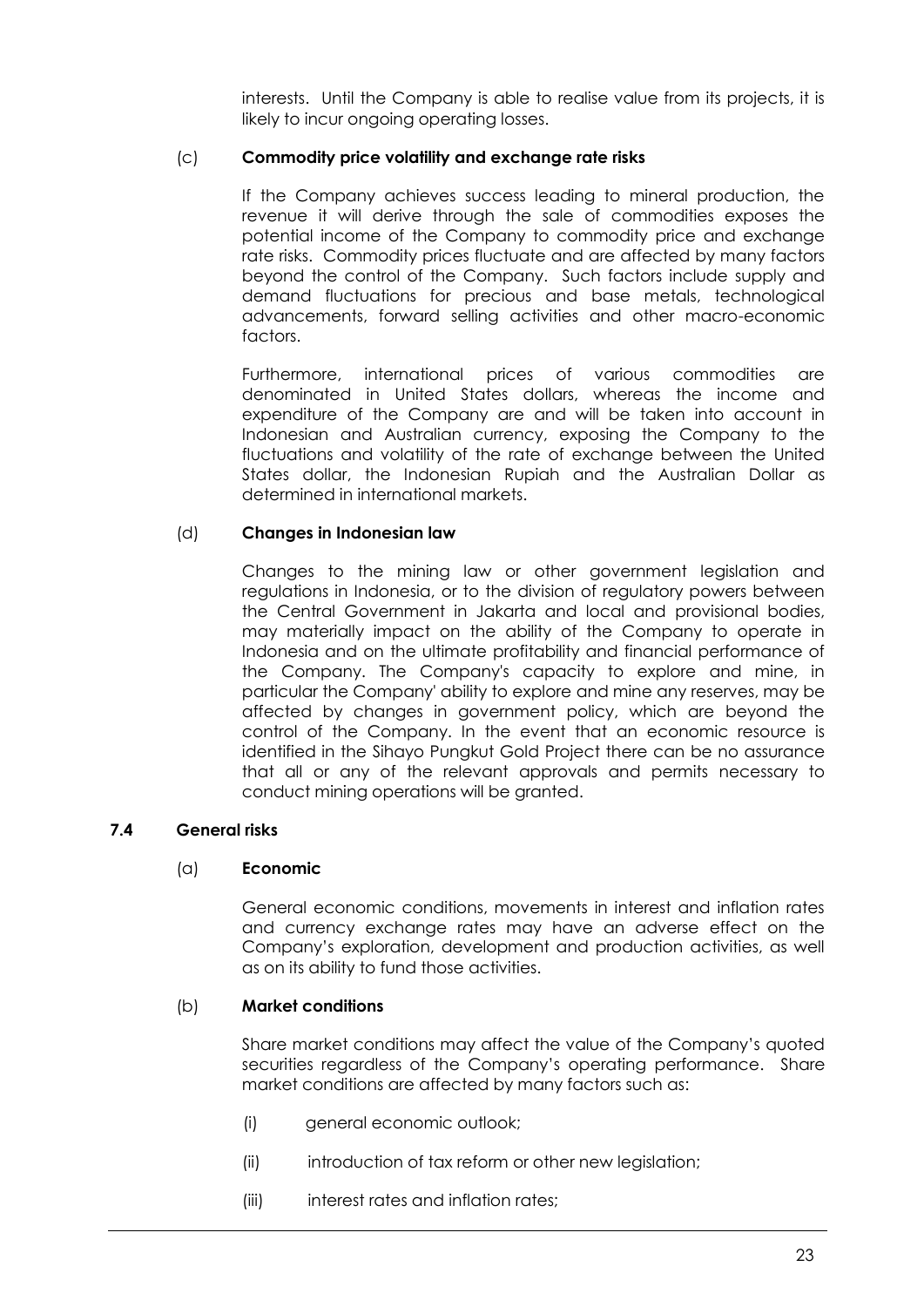- (iv) changes in investor sentiment toward particular market sectors;
- (v) the demand for, and supply of, capital; and
- (vi) terrorism or other hostilities.

The market price of securities can fall as well as rise and may be subject to varied and unpredictable influences on the market for equities in general and resource exploration stocks in particular. Neither the Company nor the Directors warrant the future performance of the Company or any return on an investment in the Company.

# (c) **Potential Acquisitions**

As part of its business strategy, the Company may make acquisitions of or significant investments in companies, products, technologies or resource projects. Any such future transaction would be accompanied by the risks commonly encountered in making acquisitions of companies, products, technologies or resource projects.

# (d) **Dividends**

Any future determination as to the payment of dividends by the Company will be at the discretion of the Directors and will depend on the financial condition of the Company, future capital requirements and general business and other factors considered relevant by the Directors. No assurance in relation to the payment of dividends or franking credits attaching to dividends can be given by the Company.

# (e) **Taxation**

The acquisition and disposal of Shares will have tax consequences, which will differ depending on the individual financial affairs of each investor. All potential investors in the Company are urged to obtain independent financial advice about the consequences of acquiring Shares from a taxation viewpoint and generally.

To the maximum extent permitted by law, the Company, its officers and each of their respective advisors accept no liability and responsibility with respect to the taxation consequences of subscribing for Shares under this Prospectus.

#### (f) **Reliance on key personnel**

The responsibility of overseeing the day-to-day operations and the strategic management of the Company depends substantially on its senior management and its key personnel. There can be no assurance given that there will be no detrimental impact on the Company if one or more of these employees cease their employment.

# **7.5 Speculative investment**

The above list of risk factors ought not to be taken as exhaustive of the risks faced by the Company or by investors in the Company. The above factors, and others not specifically referred to above, may in the future materially affect the financial performance of the Company and the value of the Shares offered under this **Prospectus**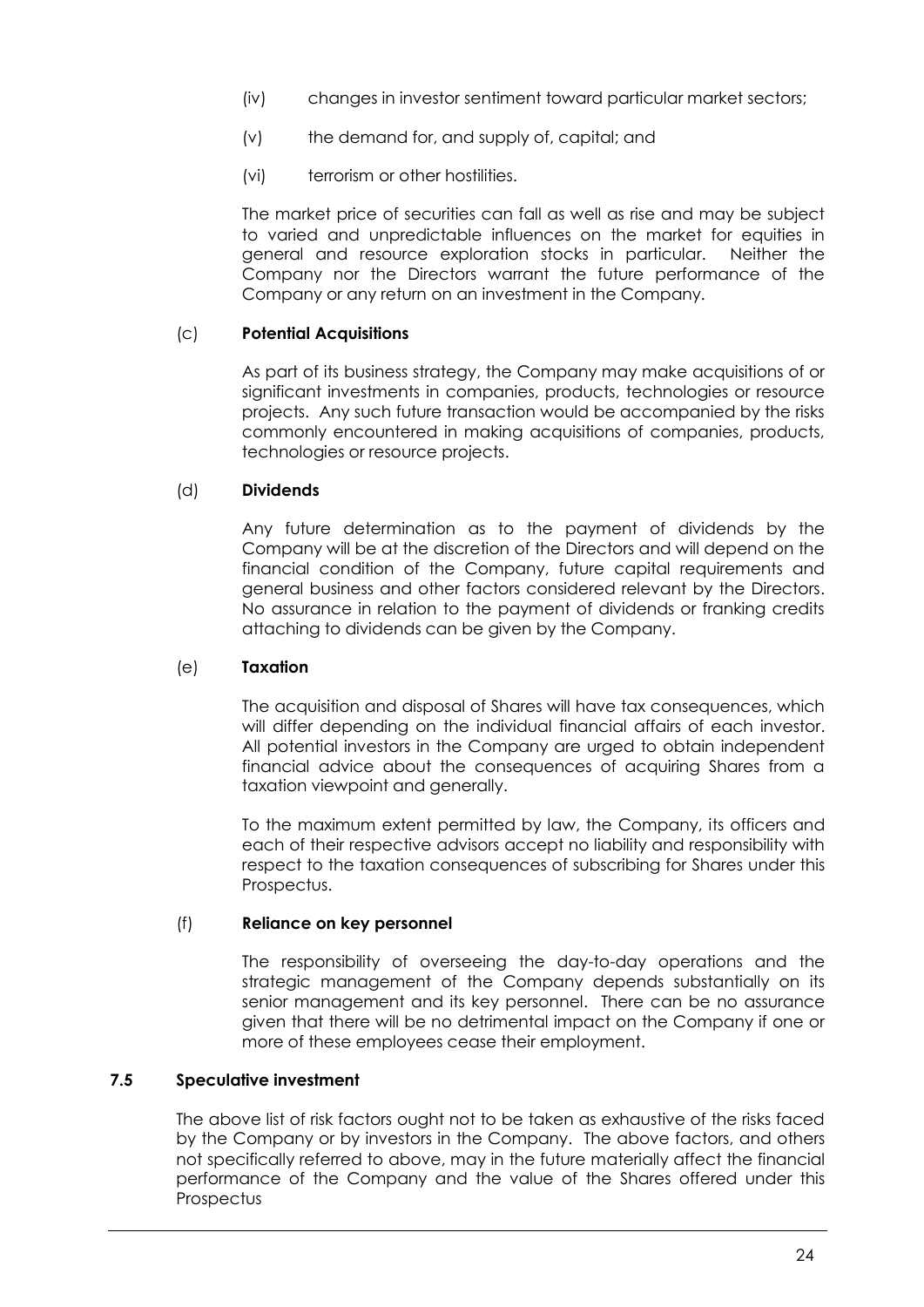Therefore, the Shares to be issued pursuant to this Prospectus carry no guarantee with respect to the payment of dividends, returns of capital or the market value of those Shares.

Potential investors should consider that the investment in the Company is speculative and should consult their professional advisers before deciding whether to apply for Shares pursuant to this Prospectus.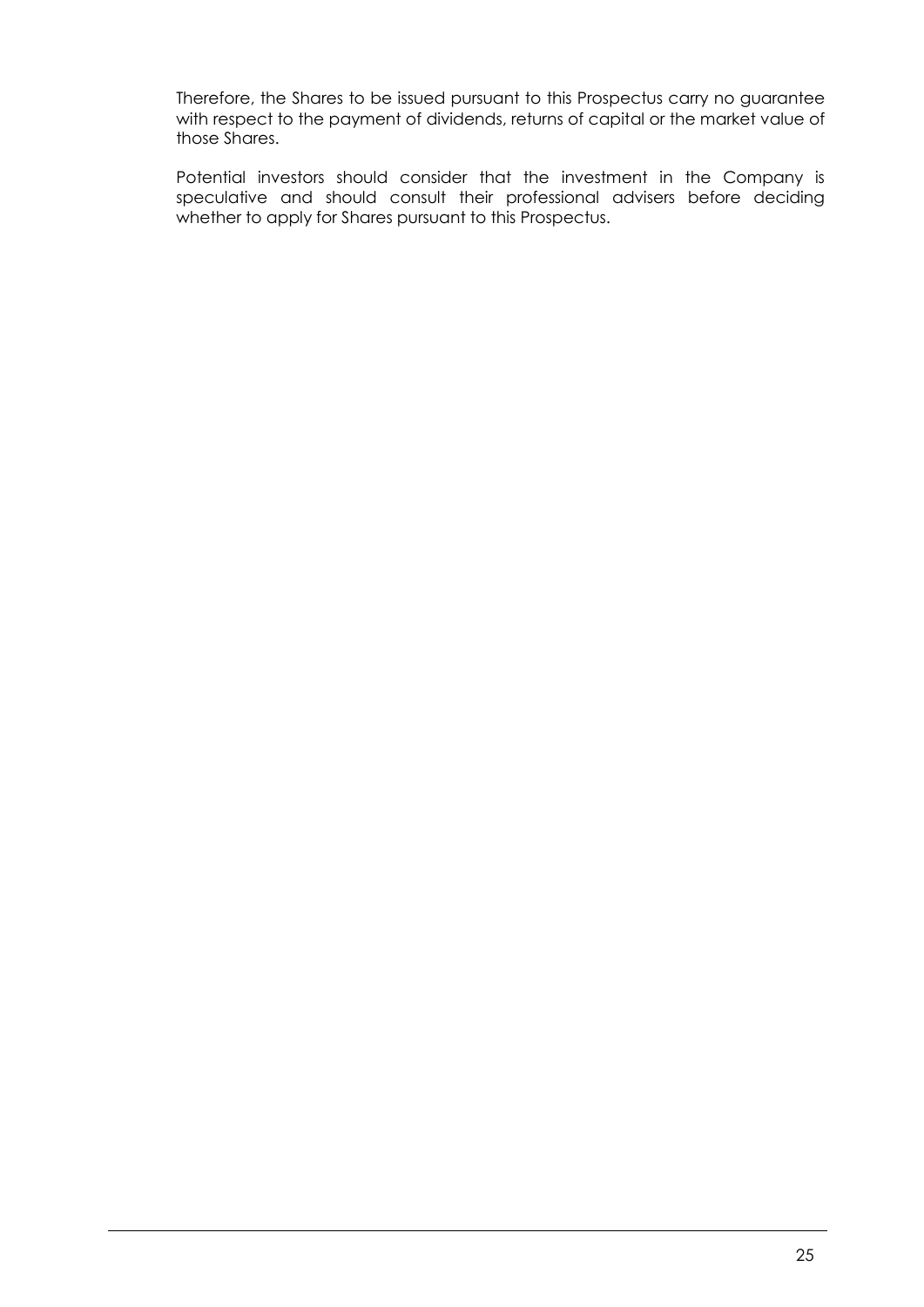# <span id="page-27-0"></span>**8. ADDITIONAL INFORMATION**

## **8.1 Litigation**

As at the date of this Prospectus, the Company is not involved in any legal proceedings and the Directors are not aware of any legal proceedings pending or threatened against the Company.

#### **8.2 Continuous disclosure obligations**

The Company is a "disclosing entity" (as defined in section 111AC of the Corporations Act) for the purposes of section 713 of the Corporations Act and, as such, is subject to regular reporting and disclosure obligations. Specifically, like all listed companies, the Company is required to continuously disclose any information it has to the market which a reasonable person would expect to have a material effect on the price or the value of the Company's securities.

This Prospectus is a "transaction specific prospectus". In general terms a "transaction specific prospectus" is only required to contain information in relation to the effect of the issue of securities on a company and the rights attaching to the securities. It is not necessary to include general information in relation to all of the assets and liabilities, financial position, profits and losses or prospects of the issuing company.

This Prospectus is intended to be read in conjunction with the publicly available information in relation to the Company which has been notified to ASX and does not include all of the information that would be included in a prospectus for an initial public offering of securities in an entity that is not already listed on a stock exchange. Investors should therefore have regard to the other publicly available information in relation to the Company before making a decision whether or not to invest.

Having taken such precautions and having made such enquires as are reasonable, the Company believes that it has complied with the general and specific requirements of ASX as applicable from time to time throughout the 3 months before the issue of this Prospectus which required the Company to notify ASX of information about specified events or matters as they arise for the purpose of ASX making that information available to the stock market conducted by ASX.

Information that is already in the public domain has not been reported in this Prospectus other than that which is considered necessary to make this Prospectus complete.

The Company, as a disclosing entity under the Corporations Act states that:

- (a) it is subject to regular reporting and disclosure obligations;
- (b) copies of documents lodged with the ASIC in relation to the Company (not being documents referred to in section 1274(2)(a) of the Corporations Act) may be obtained from, or inspected at, the offices of the ASIC; and
- (c) it will provide a copy of each of the following documents, free of charge, to any person on request between the date of issue of this Prospectus and the Closing Date: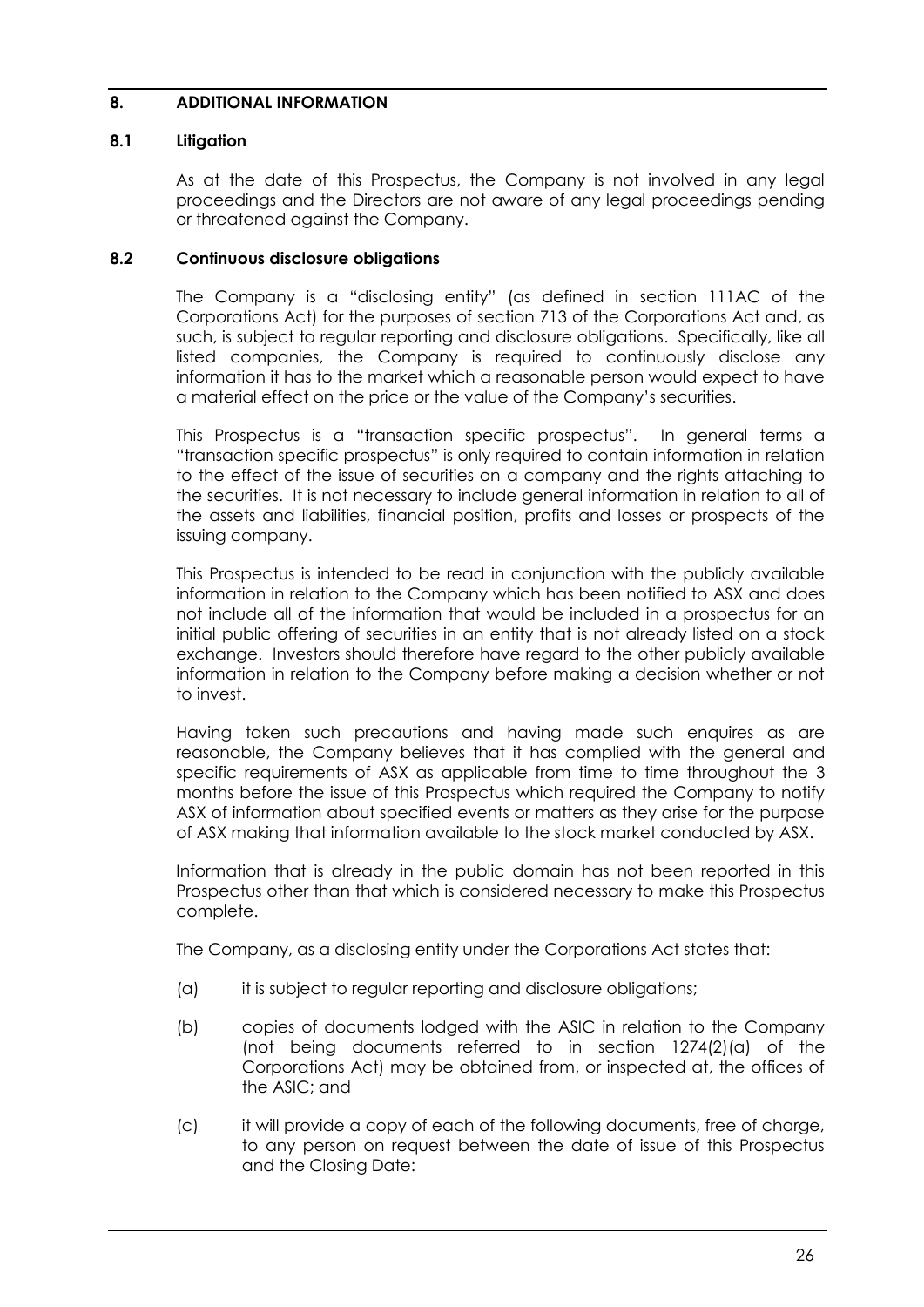- (i) the annual financial report most recently lodged by the Company with the ASIC;
- (ii) any half-year financial report lodged by the Company with the ASIC after the lodgement of the annual financial report referred to in (i) and before the lodgement of this Prospectus with the ASIC; and
- (iii) any continuous disclosure documents given by the Company to ASX in accordance with the ASX Listing Rules as referred to in section 674(1) of the Corporations Act after the lodgement of the annual financial report referred to in (i) and before the lodgement of this Prospectus with the ASIC.

Copies of all documents lodged with the ASIC in relation to the Company can be inspected at the registered office of the Company during normal office hours.

Details of documents lodged by the Company with ASX since the date of lodgement of the Company's latest annual financial report and before the lodgement of this Prospectus with the ASIC are set out in the table below.

| <b>Date</b> | <b>Description of Announcement</b>                  |
|-------------|-----------------------------------------------------|
| 31/01/2017  | Quarterly Activities and Cashflow Report            |
| 17/01/2017  | Becoming a Substantial Shareholder                  |
| 11/01/2017  | Change in Substantial Holding                       |
| 11/01/2017  | Change in Directors Interest Notice                 |
| 12/12/2016  | Change in Directors Interest Notice                 |
| 9/12/2016   | Change in Directors Interest Notice                 |
| 8/12/2016   | <b>Pungkut Project Construction Permit Received</b> |
| 6/12/2016   | Change in Directors Interest Notice                 |
| 30/11/2016  | Results of Meeting                                  |
| 31/11/2016  | Chairman's address to Shareholders                  |
| 30/11/2016  | <b>CEO Presentation to AGM</b>                      |
| 29/11/2016  | Change in Directors Interest Notice                 |
| 21/11/2016  | Sihayo Pungkut Contract of Work Exploration Review  |
| 3/11/2016   | <b>Potential for Increased Gold Recoveries</b>      |
| 2/11/2016   | Notice of General Meeting                           |
| 31/10/2016  | Quarterly Activities and Cashflow Report            |
| 27/10/2016  | Resignation of CEO                                  |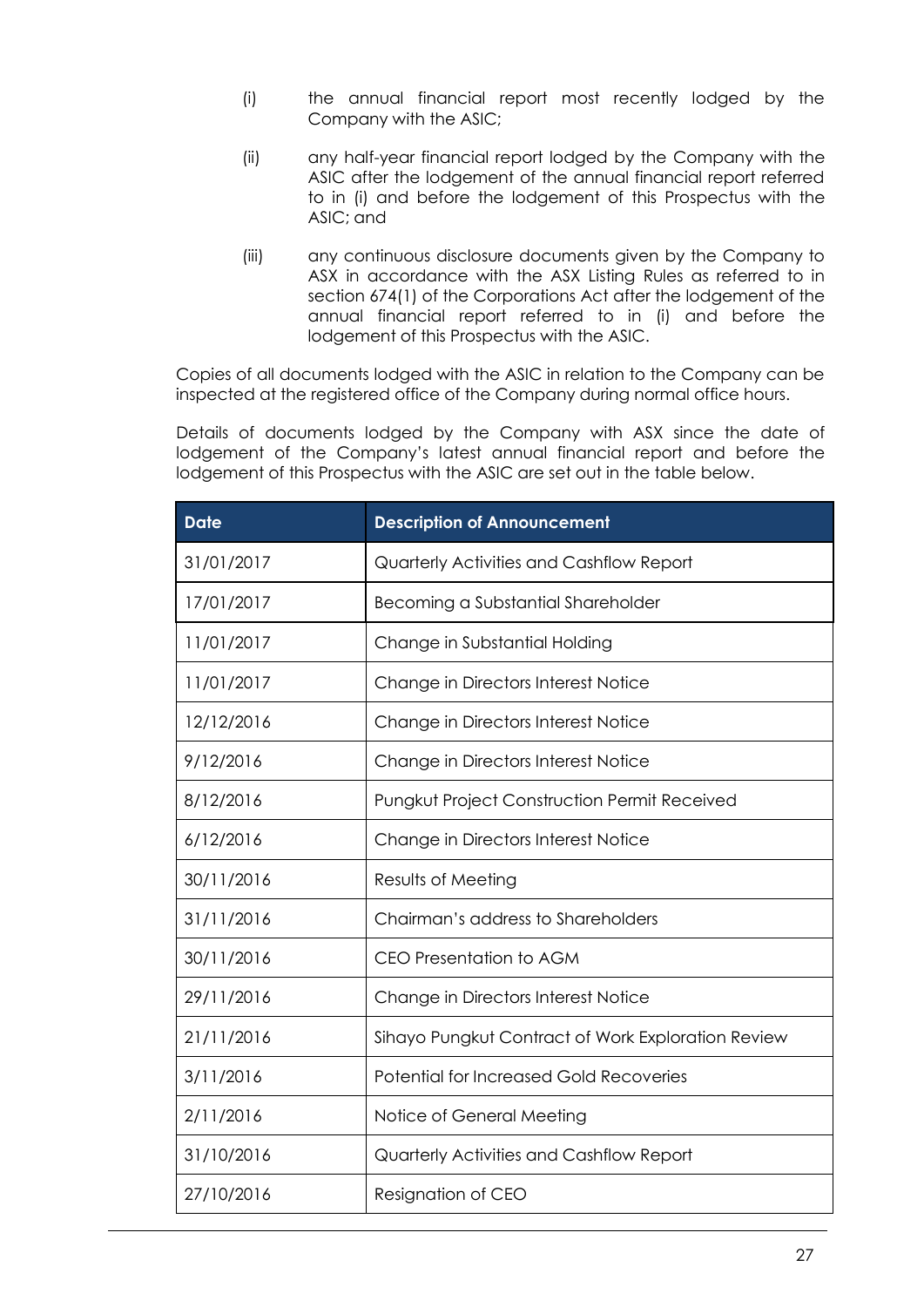| 27/10/2017 | Favourable Early Metallurgical Results |
|------------|----------------------------------------|
| 11/10/2017 | Operations Update                      |

ASX maintains files containing publicly available information for all listed companies. The Company's file is available for inspection at ASX during normal office hours.

The announcements are also available through the Company's website www.sihayogold.com.

#### **8.3 Market price of shares**

The Company is a disclosing entity for the purposes of the Corporations Act and its Shares are enhanced disclosure securities quoted on ASX.

The highest, lowest and last market sale prices of the Shares on ASX during the three months immediately preceding the date of lodgement of this Prospectus with the ASIC and the respective dates of those sales were:

| Highest | \$0.025 |
|---------|---------|
| Lowest  | \$0.012 |
| Last    | \$0.017 |

#### **8.4 Material contracts**

The following are summaries of the significant terms of the material agreements which relate to the business of the Company.

#### <span id="page-29-0"></span>**8.5 Underwriting Agreement**

By an agreement between the Underwriter and the Company (**Underwriting Agreement**), the Underwriter agreed to fully underwrite the Offer for that number of Shares which is equal to one (1) Share for every fourteen (14) Shares held by those Shareholders registered at the Record Date (**Underwritten Shares**).

Pursuant to the Underwriting Agreement, the Company has agreed to pay the Underwriter an underwriting fee of \$60,000.

The obligation of the Underwriter to underwrite the Offer is subject to certain events of termination. The Underwriter may terminate its obligations under the Underwriting Agreement if:

- (a) (**Indices fall**): the S&P ASX 200 Index is at any time after the date of the Underwriting Agreement 10% or more or more below its respective level as at the close of business on the Business Day prior to the date of the Underwriting Agreement;
- (b) (**Prospectus**): the Company does not lodge the Prospectus on 8 February 2017 or the Prospectus or the Offer is withdrawn by the Company;

#### (c) (**Supplementary prospectus**):

(i) the Underwriter, having elected not to exercise its right to terminate its obligations under this Underwriting Agreement as a result of an occurrence as described in section [8.5\(o\)](#page-29-0)[\(v\)](#page-31-0) of this Prospectus, forms the view on reasonable grounds that a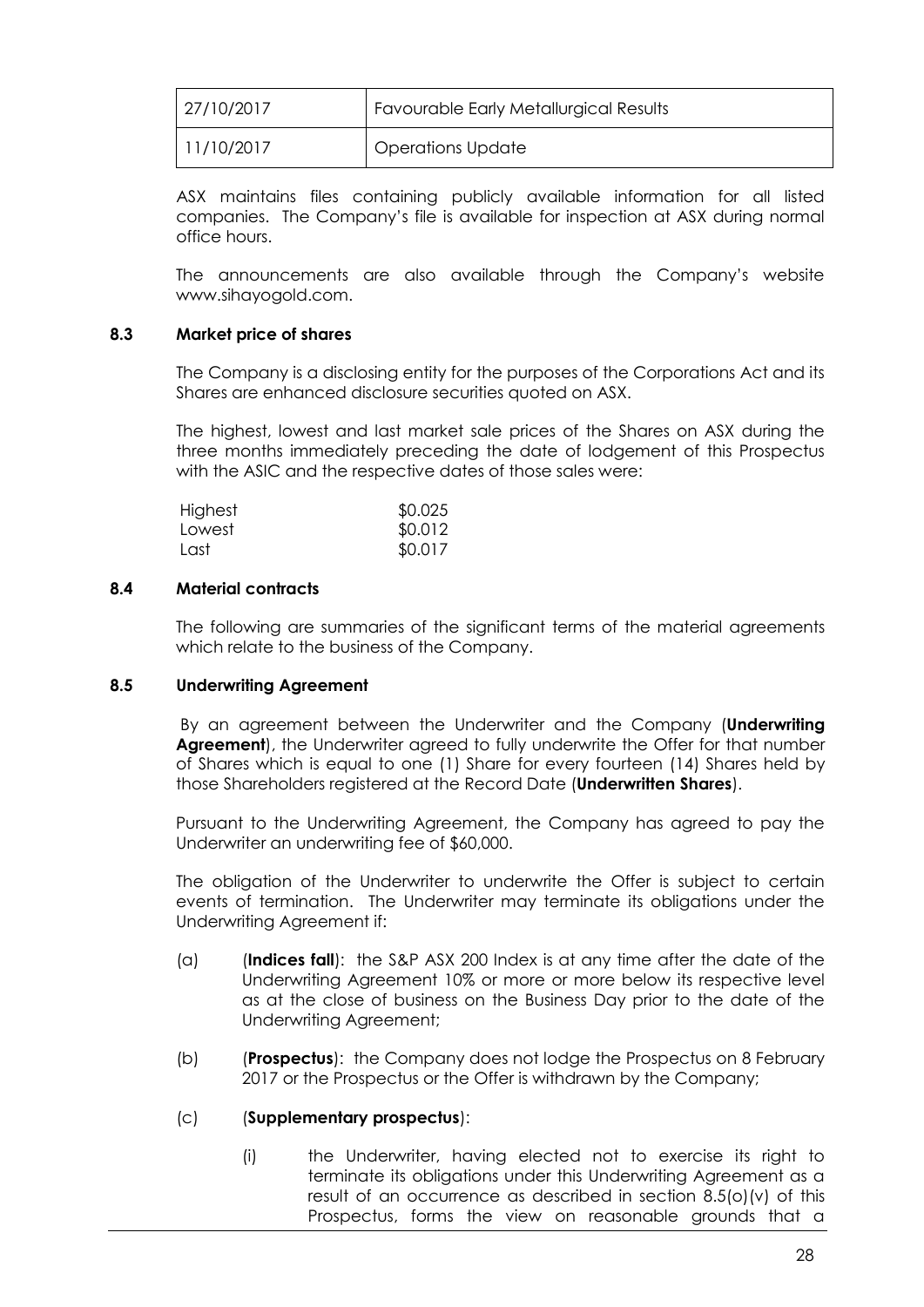supplementary prospectus should be lodged with ASIC for any of the reasons referred to in Section 719 of the Corporations Act and the Company fails to lodge a supplementary prospectus in such form and content and within such time as the Underwriter may reasonably require; or

- (ii) the Company lodges a supplementary prospectus without the prior written agreement of the Underwriter;
- (d) (**Non-compliance with disclosure requirements**): it transpires that the Prospectus does not contain all the information that investors and their professional advisers would reasonably require to make an informed assessment of:
	- (i) the assets and liabilities, financial position and performance, profits and losses and prospects of the Company; and
	- (ii) the rights and liabilities attaching to the Underwritten Shares;
- (e) (**Misleading Prospectus**): it transpires that there is a statement in the Prospectus that is misleading or deceptive or likely to mislead or deceive, or that there is an omission from the Prospectus (having regard to the provisions of Sections 711, 713 and 716 of the Corporations Act) or if any statement in the Prospectus becomes misleading or deceptive or likely to mislead or deceive or if the issue of the Prospectus is or becomes misleading or deceptive or likely to mislead or deceive;
- (f) (**Unable to Issue Securities**): the Company is prevented from issuing the Underwritten Shares within the time required by the Underwriting Agreement, the Corporations Act, the Listing Rules, any statute, regulation or order of a court of competent jurisdiction by ASIC, ASX or any court of competent jurisdiction or any governmental or semi-governmental agency or authority;
- (g) (**Withdrawal of consent to Prospectus**): any person (other than the Underwriter) who has previously consented to the inclusion of its, his or her name in the Prospectus or to be named in the Prospectus, withdraws that consent;
- (h) (**No Quotation Approval**): the Company fails to lodge an Appendix 3B in relation to the Underwritten Shares with ASX within 7 days of the Lodgement Date;
- (i) (**No Official Quotation**): Official Quotation has not been granted by 7 March 2017 or, having been granted, is subsequently withdrawn, withheld or qualified;
- (j) (**ASIC application**): an application is made by ASIC for an order under Section 1324B or any other provision of the Corporations Act in relation to the Prospectus, 8 February 2017 has arrived, and that application has not been dismissed or withdrawn;
- (k) (**ASIC hearing**): ASIC gives notice of its intention to hold a hearing under Section 739 of the Corporations Act in relation to the Prospectus to determine if it should make a stop order in relation to the Prospectus or ASIC makes an interim or final stop order in relation to the Prospectus under Section 739 of the Corporations Act;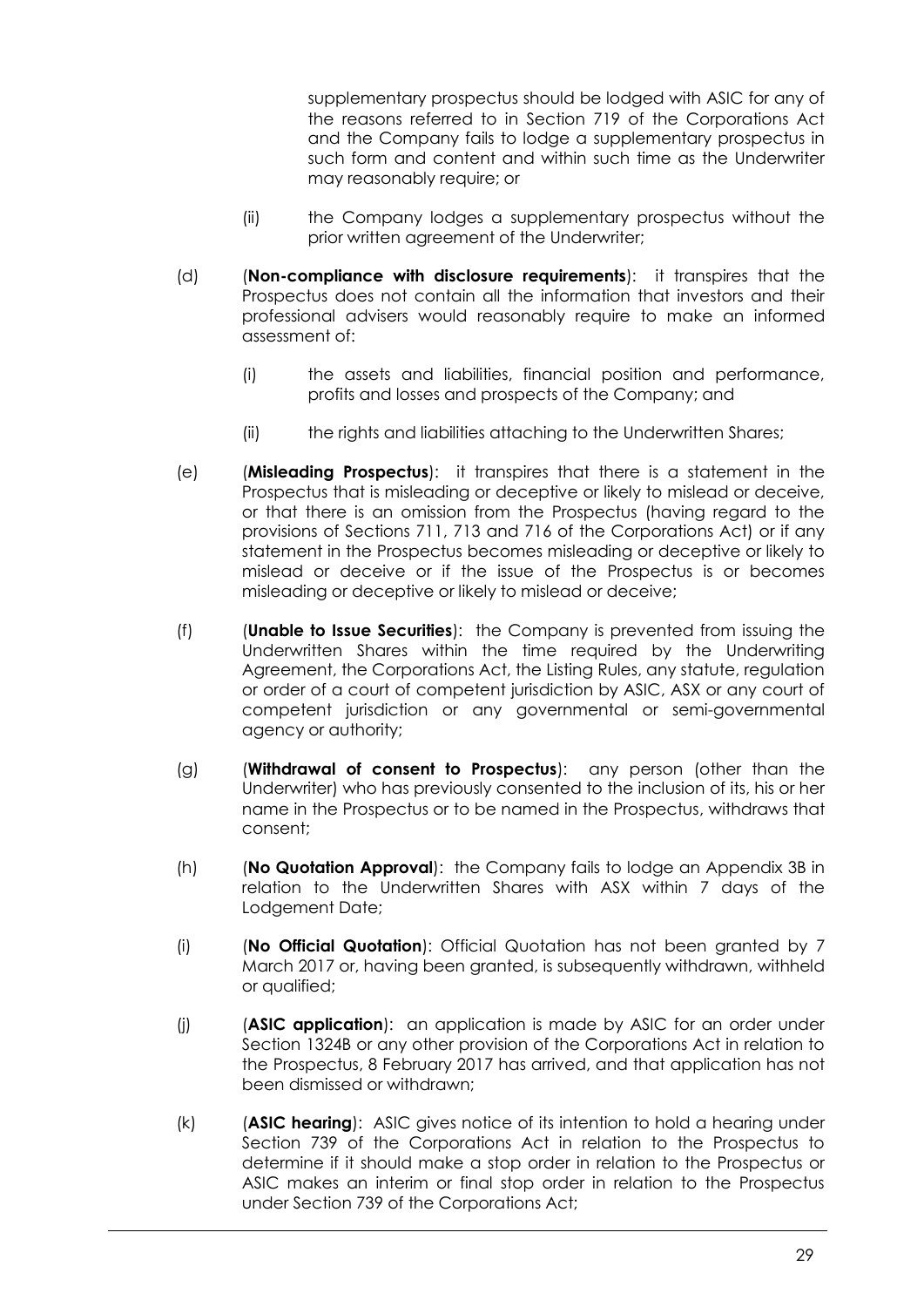- (l) (**Takeovers Panel**): the Takeovers Panel makes a declaration that circumstances in relation to the affairs of the Company are unacceptable circumstances under Pt 6.10 of the Corporations Act, which in the Underwriter's reasonable opinion has a Material Adverse Effect (as defined in the Underwriting Agreement);
- (m) (**Authorisation**): any authorisation which is material to anything referred to in the Prospectus is repealed, revoked or terminated or expires, or is modified or amended in a manner unacceptable to the Underwriter acting reasonably;
- (n) (**Indictable offence**): a director or senior manager of the Company or a subsidiary of the Company is charged with an indictable offence; or
- <span id="page-31-0"></span>(o) (**Termination Events**): any of the following events occurs:
	- (i) (**Hostilities**): there is an outbreak of hostilities or a material escalation of hostilities (whether or not war has been declared) after the date of this Agreement involving one or more of Australia, New Zealand, Indonesia, Japan, Russia, the United Kingdom, the United States of America, India, Pakistan, or the Peoples Republic of China or any member of the European Union other than hostilities involving Libya, Afghanistan, Iraq, Iran, Syria, Lebanon or Israel and the Underwriter believes (on reasonable grounds) that the outbreak or escalation is likely to result in the S&P ASX 200 Index falling by 10% or more;
	- (ii) (**Default**): default or breach by the Company under this Agreement of any terms, condition, covenant or undertaking;
	- (iii) (**Incorrect or untrue representation**): any representation, warranty or undertaking given by the Company in this Agreement is or becomes untrue or incorrect in a material respect;
	- (iv) (**Contravention of constitution or Act**): a material contravention by a Relevant Company of any provision of its constitution, the Corporations Act, the Listing Rules or any other applicable legislation or any policy or requirement of ASIC or ASX;
	- (v) (**Adverse change**): an event occurs which gives rise to a Material Adverse Effect or any adverse change or any development including a likely Material Adverse Effect after the date of this Agreement in the assets, liabilities, financial position, trading results, profits, forecasts, losses, prospects, business or operations of any Relevant Company including, without limitation, if any forecast in the Prospectus becomes incapable of being met or in the Underwriter's reasonable opinion, unlikely to be met in the projected time;
	- (vi) (**Significant change): a "new c**ircumstance" as referred to in Section 719(1) of the Corporations Act arises that is materially adverse from the point of view of an investor;
	- (vii) (**Public statements**): without the prior approval o**f the Underwriter** a public statement is made by the Company in relation to the Offer or the Prospectus other than a statement the Company is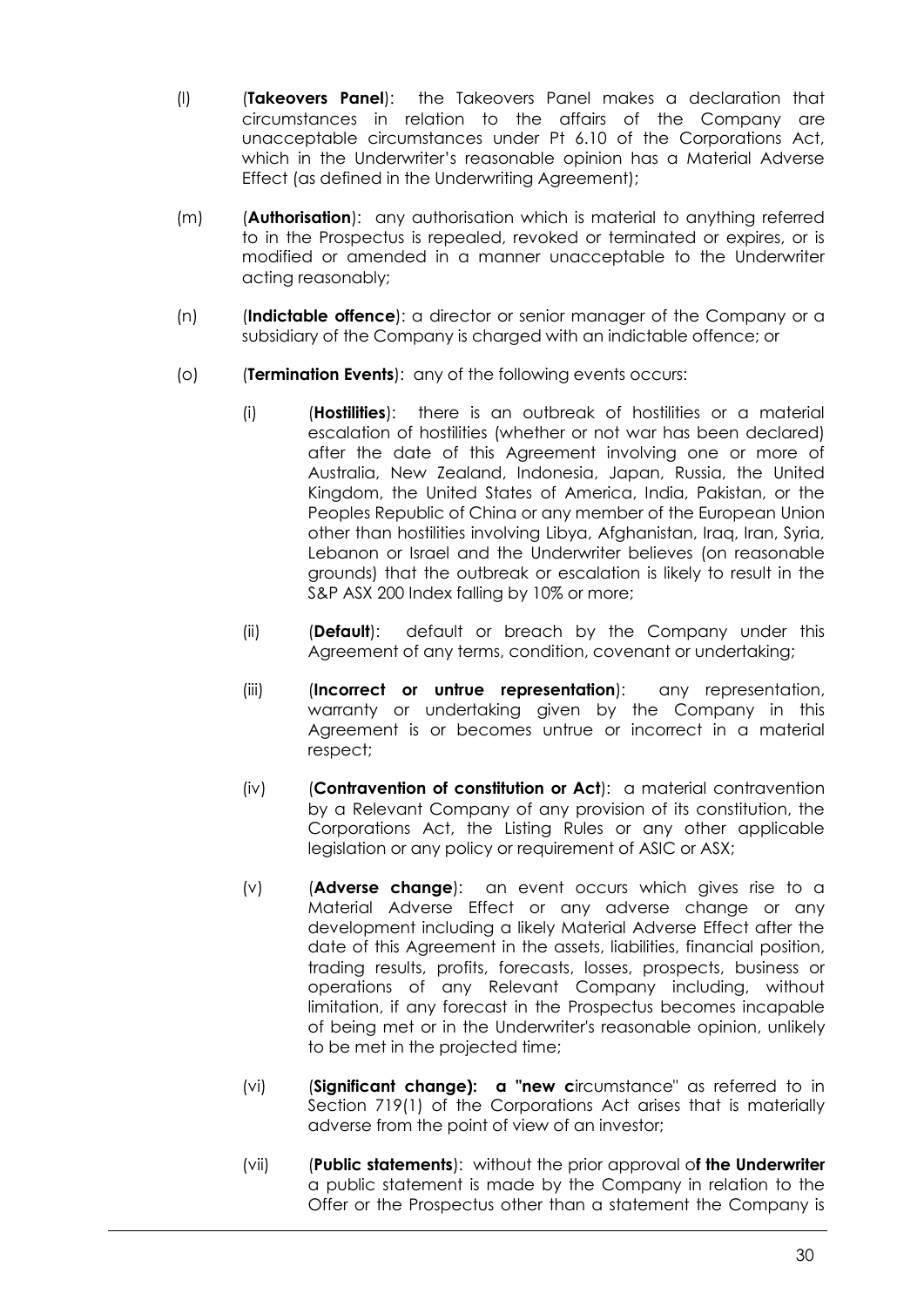required to make in order to comply with its disclosure obligations under the Listing Rules and/or the Corporations Act;

- (viii) (**Misleading information**): any information supplied at any time by the Company or any person on its behalf to the Underwriter in respect of any aspect of the Offer or the affairs of any Relevant Company is or becomes misleading or deceptive or likely to mislead or deceive;
- (ix) (**Official Quotation qualified**): the official quotation is qualified or conditional other than as set out in the Underwriting Agreement;
- (x) (**Change in Act or policy**): there is introduced, or there is a public announcement of a proposal to introduce, into the Parliament of Australia or any of its States or Territories any Act or prospective Act or budget or the Reserve Bank of Australia or any Commonwealth or State authority adopts or announces a proposal to adopt any new, or any major change in, existing, monetary, taxation, exchange or fiscal policy that has not been publicly disclosed or proposed as at the date of this Agreement;
- (xi) (**Prescribed Occurrence**): a Prescribed Occurrence occurs, other than as disclosed in the Prospectus;
- (xii) (**Suspension of debt payments**): the Company suspends payment of its debts generally;
- (xiii) (**Event of Insolvency**): an Event of Insolvency occurs in respect of a Relevant Company;
- (xiv) (**Judgment against a Relevant Company**): a judgment in an amount exceeding \$100,000.00 is obtained against a Relevant Company and is not set aside or satisfied within 7 days;
- (xv) (**Litigation**): litigation, arbitration, administrative or industrial proceedings are after the date of this Agreement commenced against any Relevant Company except as disclosed in the Prospectus;
- (xvi) (**Board and senior management composition**): there is a change in the composition of the Board or a change in the senior management of the Company before the date of issue of the Underwritten Shares without the prior written consent of the Underwriter (such consent not to be unreasonably withheld);
- (xvii) (**Change in shareholdings**): there is a material change in the major or controlling shareholdings of a Relevant Company (other than as a result of the Offer or a matter disclosed in the Prospectus) or a takeover offer or scheme of arrangement pursuant to Chapter 5 or 6 of the Corporations Act is publicly announced in relation to a Relevant Company;
- (xviii) (**Timetable**): there is a delay in any specified date in the Timetable which is greater than 3 Business Days;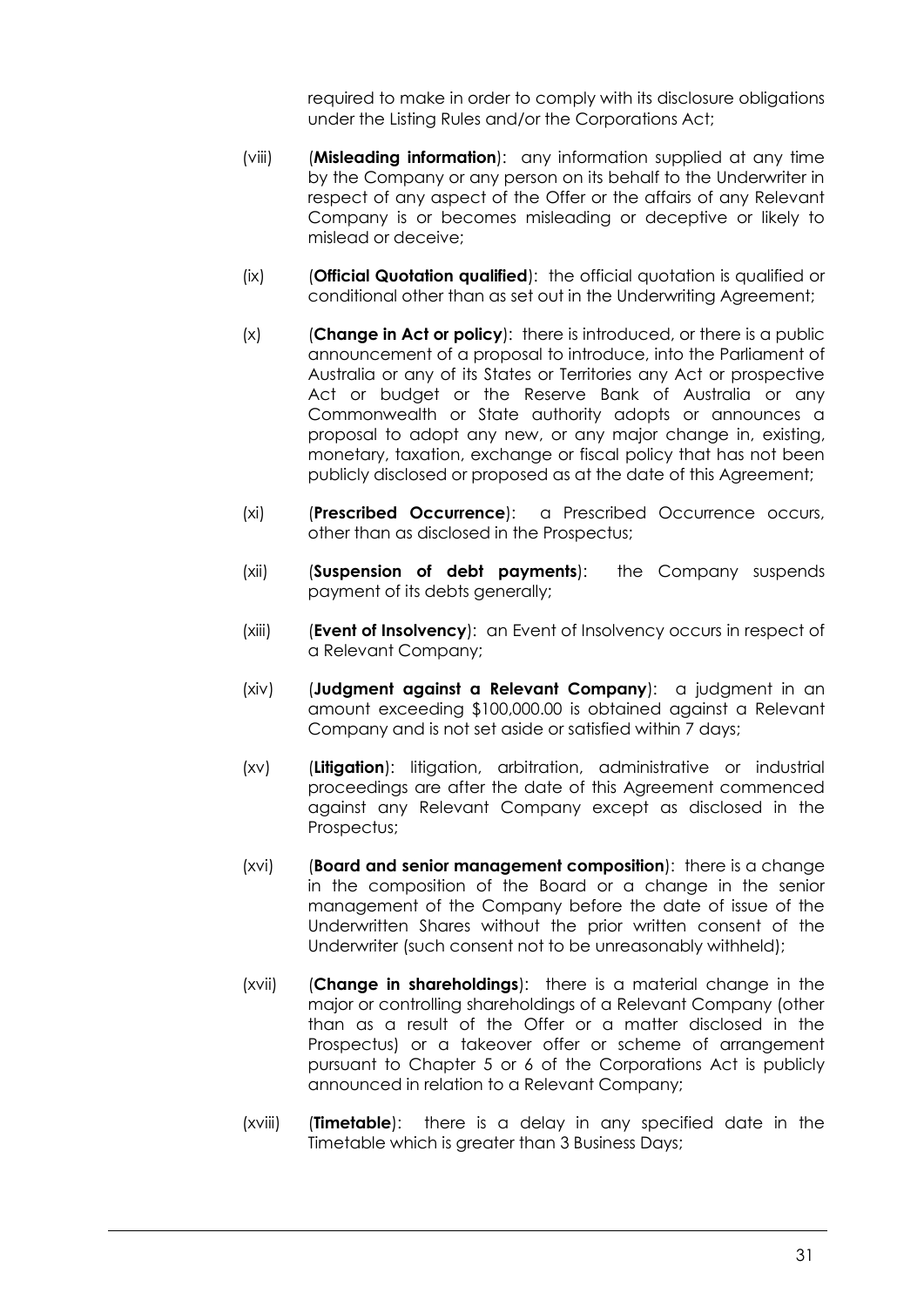- (xix) (**Force Majeure**): a Force Majeure affecting the Company's business or any obligation under the Underwriting Agreement lasting in excess of 7 days occurs;
- (xx) (**Certain resolutions passed**): a Relevant Company passes or takes any steps to pass a resolution under Section 254N, Section 257A or Section 260B of the Corporations Act or a resolution to amend its constitution without the prior written consent of the Underwriter;
- (xxi) (**Capital Structure**): any Relevant Company alters its capital structure in any manner not contemplated by the Prospectus excluding the issue of any Shares upon exercise of options, such options having been disclosed to the ASX as at the date of this Agreement;
- (xxii) (**Breach of Material Contracts**): any of the Contracts is terminated or substantially modified; or
- (xxiii) (**Market Conditions**): a suspension or material limitation in trading generally on ASX occurs or any material adverse change or disruption occurs in the existing financial markets, political or economic conditions of Australia, Japan, the United Kingdom, the United States of America or other international financial markets,

which in the reasonable opinion of the Underwriter, has or is likely to have, or those events together have, or could reasonably be expected to have, a Material Adverse Effect or could give rise to a liability of the Underwriter under the Corporations Act.

The Underwriting Agreement also contains a number of indemnities, representations and warranties from the Company to the Underwriter that are considered standard for an agreement of this type.

The Directors who do not have a material personal interest in the Underwriting Agreement consider the Underwriting Agreement to be on arm's length terms. Accordingly, Shareholder approval was not required to enter into the Underwriting Agreement.

#### <span id="page-33-0"></span>**8.6 Loan Agreements**

As announced to the ASX on 31January 2017 the Company has entered into a loan agreement (**Loan Agreement**) with Provident Minerals Pte Ltd (**Provident**), whereby the Company has borrowed funds for working capital and continuation of the permitting and licencing of the Sihayo Pungkut Gold Project.

Provident is a substantial holder of the Company, and Mr Gavin Caudle is a director and shareholder of Provident.

The Company has borrowed a total of USD201,889 (**Loan Amount**) from Provident as at the date of this Prospectus.

The Loan Amount is unsecured and interest is payable on the Loan Amount at the rate of 10% per annum.

The Loan Amount, together with any accrued interest, will be repaid from the proceeds of the Offer.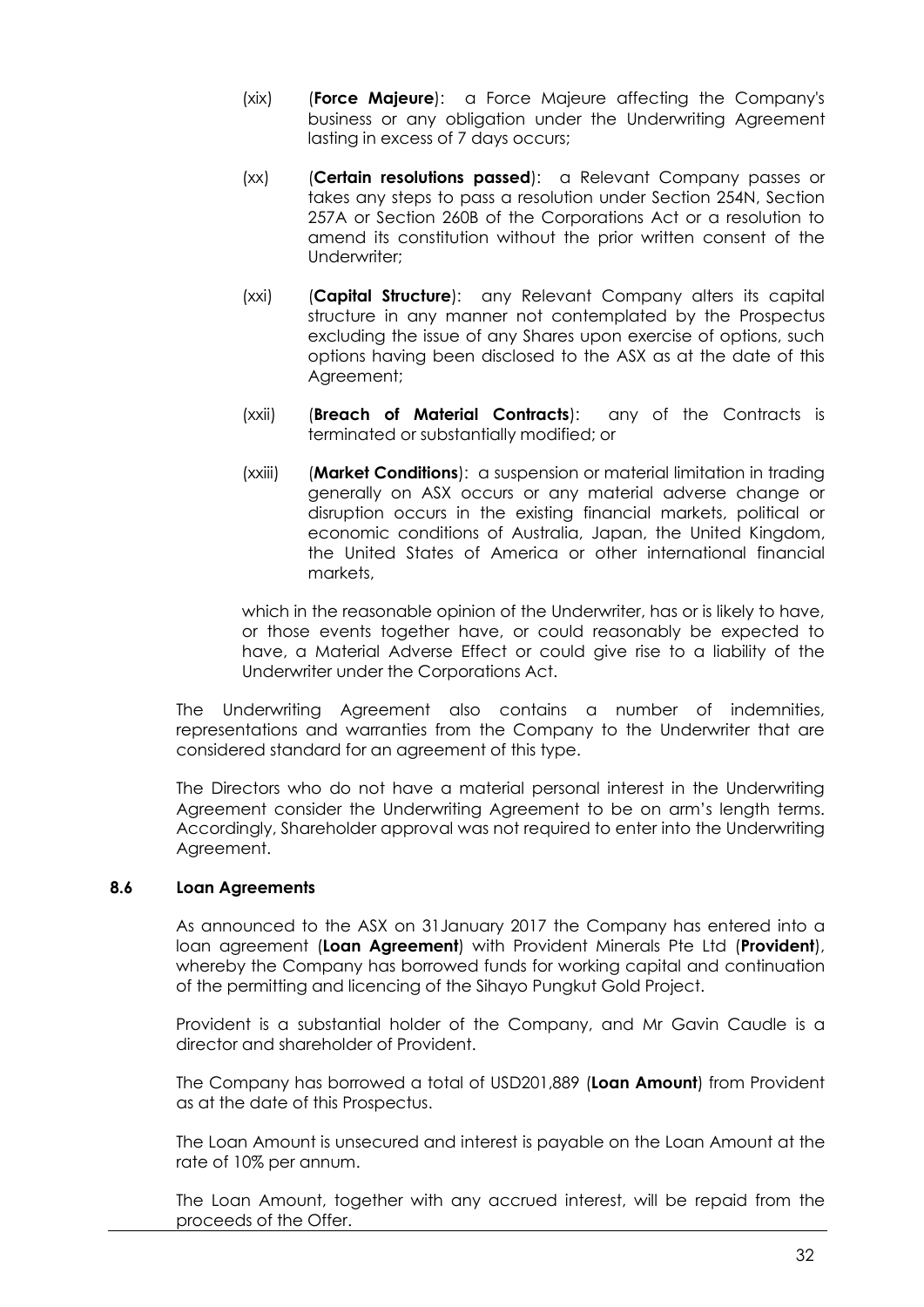It is an event of default under each of the Loan Agreements if:

- (a) the Company fails to pay any amount under the Loan Agreement within 2 business days of when it is due and payable;
- (b) the Company breaches a term or condition of the Loan Agreement (including any representation, warranty or undertaking), unless the breach is capable of remedy and is remedied to the lender's satisfaction within 14 business days (or such longer period as the lender may agree);
- (c) a change occurs in respect of the business, assets, liabilities, ownership, Board membership, condition (financial or otherwise) of the Company or a subsidiary which in the opinion of the lender would materially and adversely affect:
	- (i) the ability of the Company to perform, observe or fulfil any or all of its obligations; or
	- (ii) the rights of the lender,

under the Loan Agreement;

- (d) the Company or a subsidiary commences, without the consent of the lender, any substantive business activities not related to mineral exploration, mining and recovery;
- (e) the Shares of the Company are suspended from trading on ASX for more than 15 business days, or are removed from the official list of the ASX;
- (f) an insolvency event occurs in relation to the Company or a subsidiary; and
- (g) at any time it is unlawful for the Company to perform its material obligations under the Loan Agreement.

The Loan Agreements otherwise contains standard terms and conditions expected to be included in an agreement of this nature.

The Directors who do not have a material personal interest in the Loan Agreements consider the Loan Agreements to be on arm's length terms. Accordingly, Shareholder approval was not required to enter into the Loan Agreements.

#### **8.7 Interests of Directors**

Other than as set out in this Prospectus, no Director or proposed Director holds, or has held within the 2 years preceding lodgement of this Prospectus with the ASIC, any interest in:

- (a) the formation or promotion of the Company;
- (b) any property acquired or proposed to be acquired by the Company in connection with:
	- (i) its formation or promotion; or
	- (ii) the Offer; or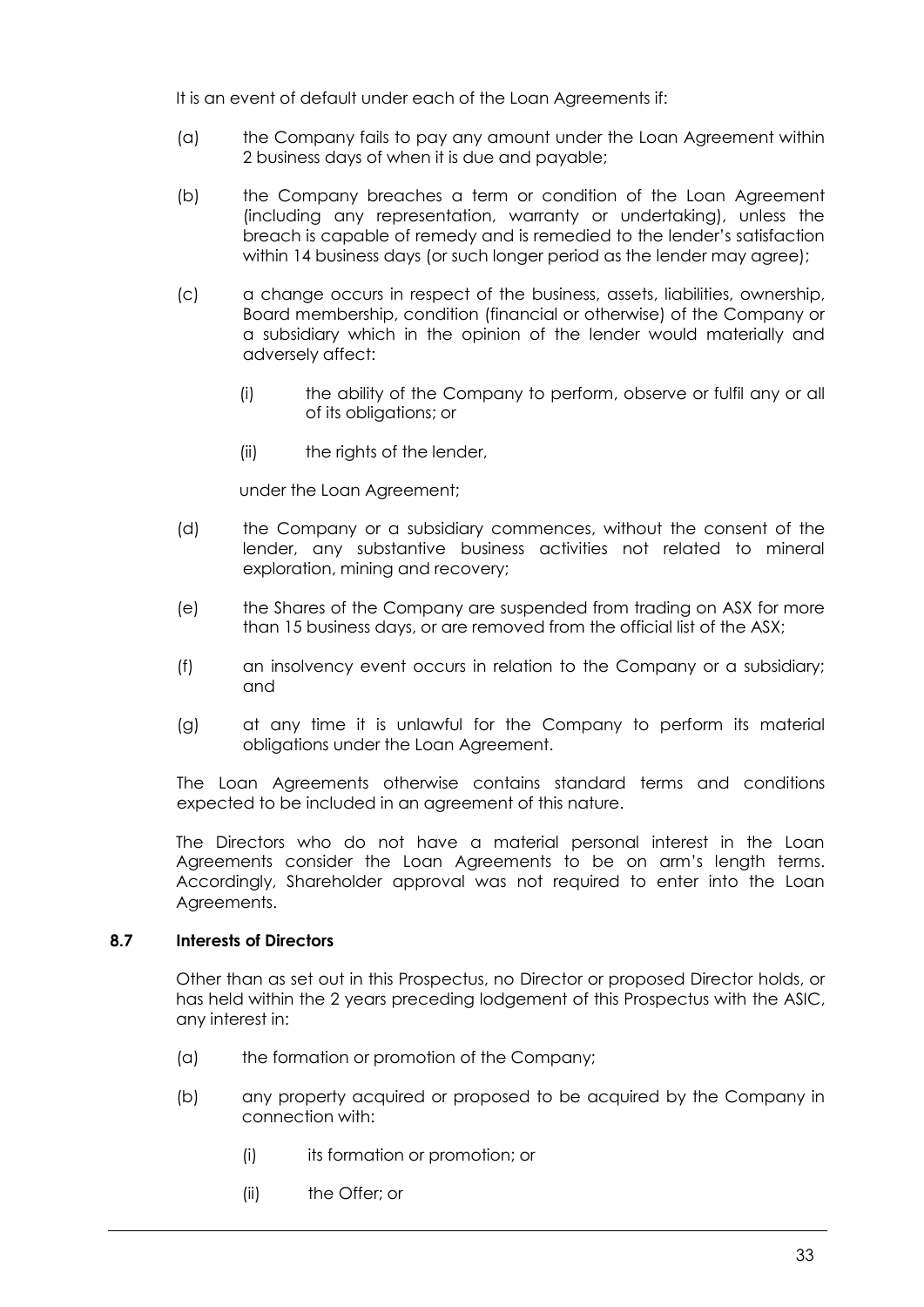(c) the Offer,

and no amounts have been paid or agreed to be paid and no benefits have been given or agreed to be given to a Director or proposed Director:

- (a) as an inducement to become, or to qualify as, a Director; or
- (b) for services provided in connection with:
	- (i) the formation or promotion of the Company; or
	- (ii) the Offer.

#### *Security holdings*

The relevant interest of each of the Directors in the securities of the Company as at the date of this Prospectus, together with their respective Entitlement, is set out in the table below.

| <b>Director</b> | <b>Shares</b> | <b>Options</b> | <b>Entitlement</b> | Ş          |
|-----------------|---------------|----------------|--------------------|------------|
| Misha Collins   | 32,336,6551   | Nil            | 2,309,761          | 30,026.89  |
| Gavin Caudle    | 458,216,9802  | Nil            | 32,729,784         | 425,487.20 |
| Stuart Gula     | 1,033,2693    | Nil            | 73,805             | 959.46     |
| Danny Nolan     | 4,350,919     | Nil            | 310,780            | 4,040.14   |

#### **Notes:**

- 1. These Shares are indirectly held through Insight Capital Management a company in which Mr Collins has an ability to influence how the Shares are voted/disposed.
- 2. Of these Shares:
	- (a) 6,613,984 Shares are held directly by Mr Caudle; and
	- (b) 451,602,996 Shares are indirectly held through Provident Minerals Pte Ltd of which Mr Caudle is a director and shareholder.

Provident Minerals Pte Ltd has agreed to fully underwrite the Offer. Refer to section [8.5](#page-29-0) of this Prospectus for further details of the Underwriting.

3. These Shares are indirectly held through SLSG Investments Pty Ltd a company in which Mr Gula has an ability to influence how the Shares are voted/disposed.

The Board recommends all Shareholders take up their Entitlement.

#### *Remuneration*

The total maximum remuneration of non-executive Directors is initially set by the Constitution and subsequent variation is by ordinary resolution of Shareholders in general meeting in accordance with the Constitution, the Corporations Act and the ASX Listing Rules, as applicable. The determination of non-executive Directors' remuneration within that maximum will be made by the Board having regard to the inputs and value to the Company of the respective contributions by each non-executive Director. The current amount has been set at an amount not to exceed \$245,000 per annum, plus statutory superannuation contributions.

A Director may be paid fees or other amounts (i.e. non-cash performance incentives such as Options, subject to any necessary Shareholder approval) as the other Directors determine where a Director performs special duties or otherwise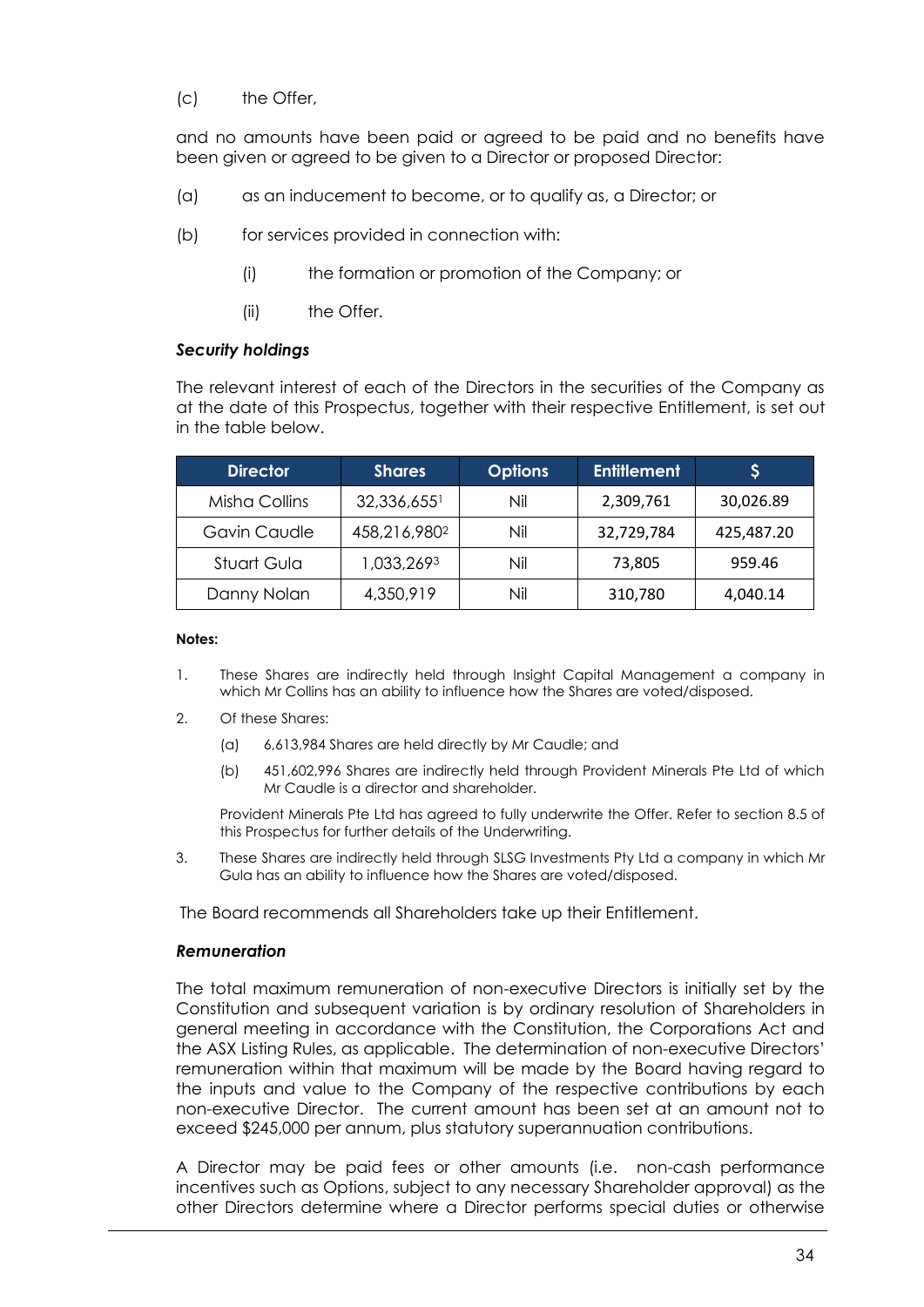performs services outside the scope of the ordinary duties of a Director. In addition, Directors are also entitled to be paid reasonable travelling, hotel and other expenses incurred by them respectively in or about the performance of their duties as Directors.

The following table shows the total (and proposed) annual remuneration paid to both executive and non-executive directors.

| <b>Director</b> | 2015/2016 | 2016/2017 | 2017/2018 |
|-----------------|-----------|-----------|-----------|
| Misha Collins   | \$66,565  | \$67,000  | \$67,000  |
| Gavin Caudle    | \$46,084  | \$46,500  | \$46,500  |
| Stuart Gula     | \$375,652 | \$266,100 | \$46,500  |
| Danny Nolan     | \$36,265  | \$36,500  | \$36,500  |

#### **8.8 Interests of experts and advisers**

Other than as set out below or elsewhere in this Prospectus, no:

- (a) person named in this Prospectus as performing a function in a professional, advisory or other capacity in connection with the preparation or distribution of this Prospectus;
- (b) promoter of the Company; or
- (c) underwriter (but not a sub-underwriter) to the issue or a financial services licensee named in this Prospectus as a financial services licensee involved in the issue,

holds, or has held within the 2 years preceding lodgement of this Prospectus with the ASIC, any interest in:

- (a) the formation or promotion of the Company;
- (b) any property acquired or proposed to be acquired by the Company in connection with:
	- (i) its formation or promotion; or
	- (ii) the Offer; or
- (c) the Offer,

and no amounts have been paid or agreed to be paid and no benefits have been given or agreed to be given to any of these persons for services provided in connection with:

- (a) the formation or promotion of the Company; or
- (b) the Offer.

Provident Minerals Pte Ltd will be paid an underwriting fee of \$60,000 in respect of the Offer. During the 24 months preceding lodgement of this Prospectus with the ASIC, Provident Minerals Pte Ltd has been paid fees of \$200,000 by the Company. Those fees represent the agreed fee for the underwriting of a non-renounceable entitlement issue undertaken by the Company in June 2016.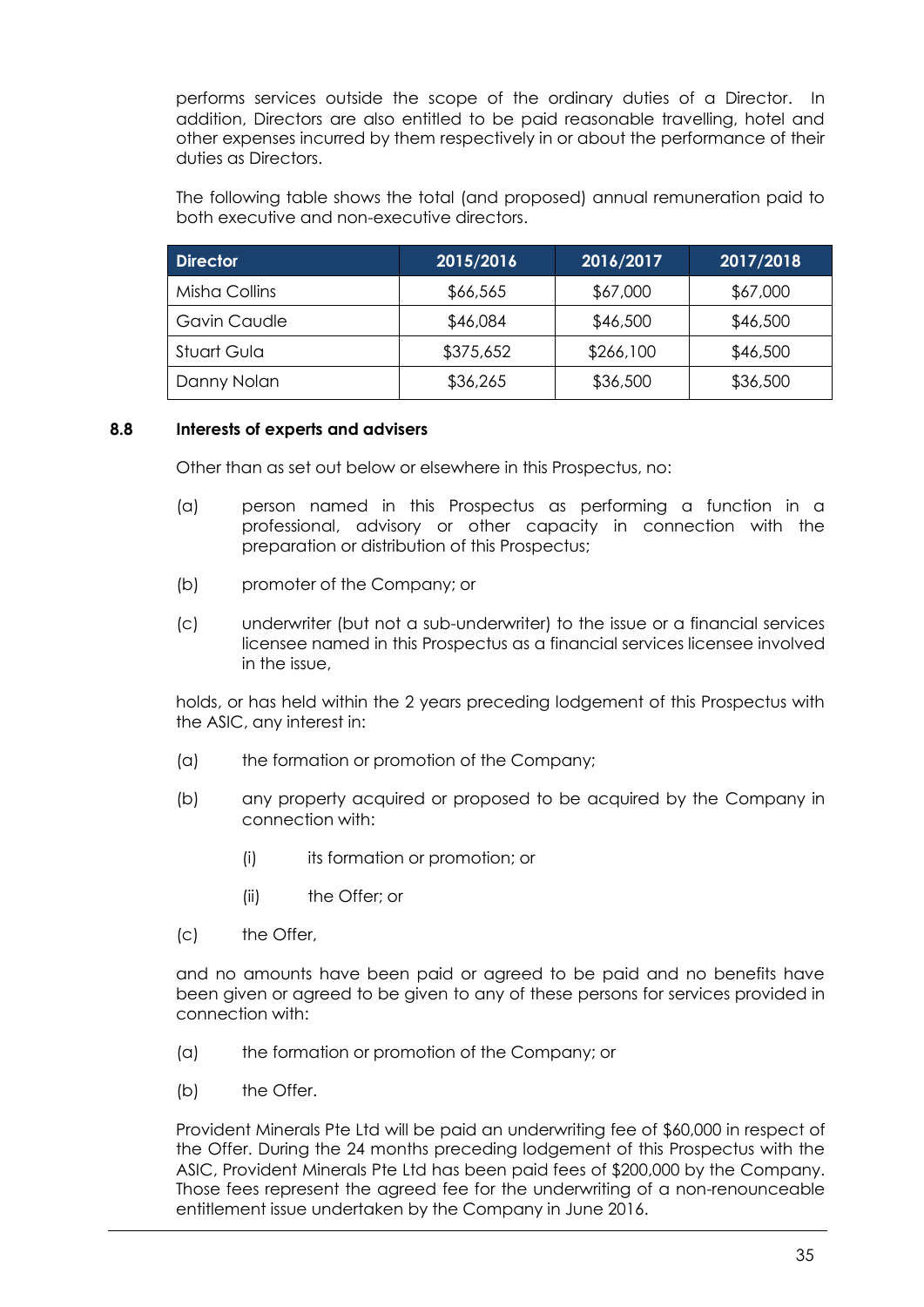Steinepreis Paganin has acted as the solicitors to the Company in relation to the Offer. The Company estimates it will pay Steinepreis Paganin \$2,000 (excluding GST and disbursements) for these services. During the 24 months preceding lodgement of this Prospectus with the ASIC, Steinepreis Paganin has been paid \$20,334.26 for legal services provided to the Company.

#### **8.9 Consents**

Each of the parties referred to in this Section:

- (a) does not make, or purport to make, any statement in this Prospectus other than those referred to in this Section; and
- (b) to the maximum extent permitted by law, expressly disclaim and take no responsibility for any part of this Prospectus other than a reference to its name and a statement included in this Prospectus with the consent of that party as specified in this Section.

Provident Minerals Pte Ltd has given its written consent to being named as underwriter to the Offer in this Prospectus, in the form and context in which it is named. Provident Minerals Pte Ltd is a Shareholder of the Company and currently has a relevant interest in 451,602,996 Shares. Provident Minerals Pte Ltd has indicated that it is its current intention to subscribe for its full Entitlement under the Offer in respect of all of the Shares in which it has a relevant interest.

Steinepreis Paganin has given its written consent to being named as the solicitors to the Company in this Prospectus. Steinepreis Paganin has not withdrawn its consent prior to the lodgement of this Prospectus with the ASIC.

Stantons International Audit and Consulting Pty Ltd (trading as Stantons International) has given its written consent to being named as the auditors to the Company in this Prospectus and the inclusion in Section [5.3](#page-14-1) of the audited consolidated statement of financial position as at 30 June 2016 and the consolidated statement of financial position in the form and context in which those references appear in this Prospectus and has not withdrawn its consent before lodgement of this Prospectus with the ASIC.

#### **8.10 Expenses of the offer**

In the event that all Entitlements are accepted, the total expenses of the Offer are estimated to be approximately \$103,500 (excluding GST) and are expected to be applied towards the items set out in the table below:

|                            | \$      |
|----------------------------|---------|
| ASIC fees                  | 2,350   |
| ASX fees                   | 6,547   |
| Underwriting fees          | 60,000  |
| Legal fees                 | 2,000   |
| Printing and distribution  | 7,500   |
| <b>Share Registry</b>      | 5,000   |
| Miscellaneous, Contingency | 20,103  |
| <b>Total</b>               | 103,500 |

#### **8.11 Electronic prospectus**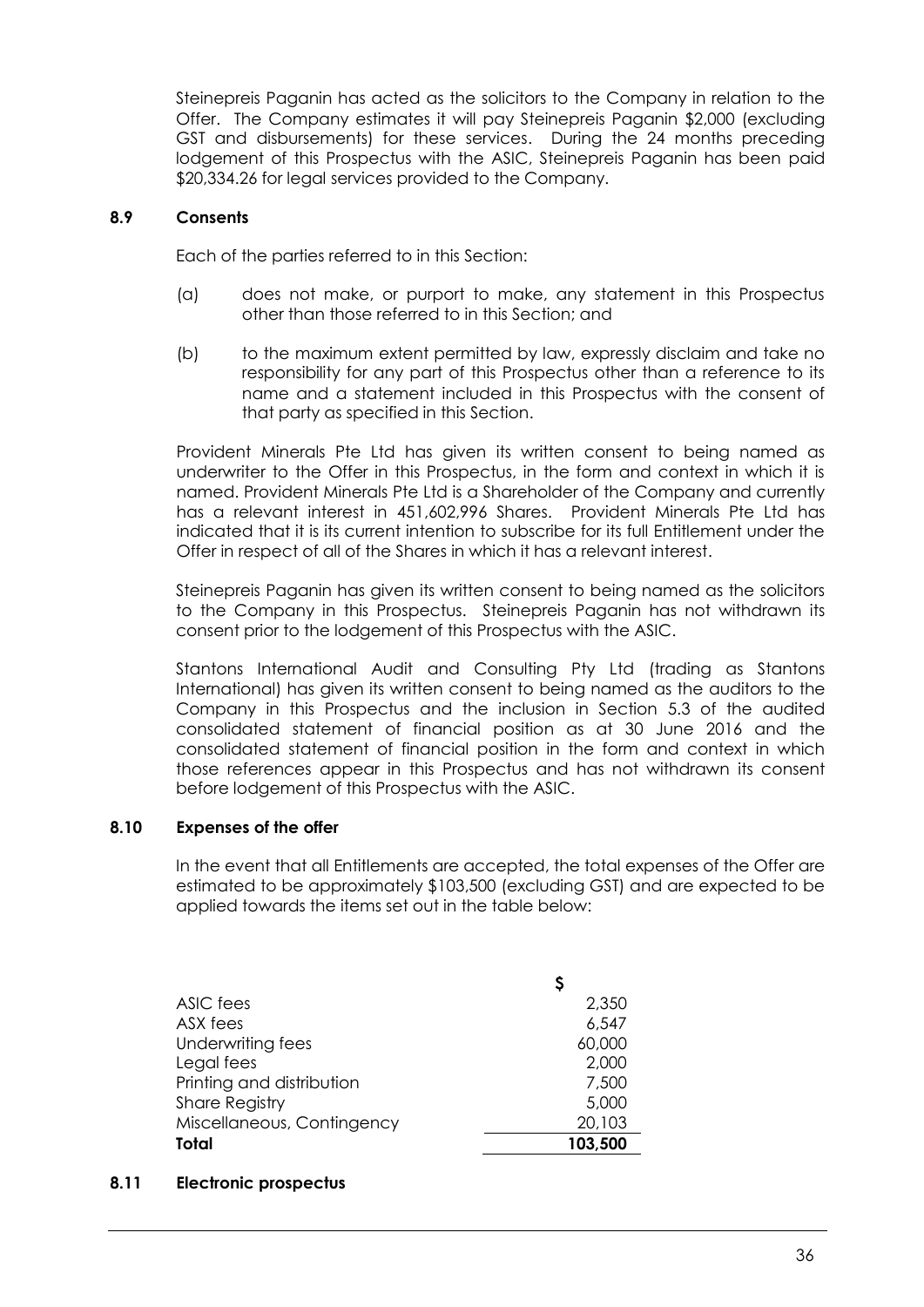If you have received this Prospectus as an electronic Prospectus, please ensure that you have received the entire Prospectus accompanied by the Application Forms. If you have not, please phone the Company on +61 427 401198 and the Company will send you, for free, either a hard copy or a further electronic copy of the Prospectus, or both. Alternatively, you may obtain a copy of this Prospectus from the Company's website at www.sihayogold.com.

The Company reserves the right not to accept an Application Form from a person if it has reason to believe that when that person was given access to the electronic Application Form, it was not provided together with the electronic Prospectus and any relevant supplementary or replacement prospectus or any of those documents were incomplete or altered.

# **8.12 Financial forecasts**

The Directors have considered the matters set out in ASIC Regulatory Guide 170 and believe that they do not have a reasonable basis to forecast future earnings on the basis that the operations of the Company are inherently uncertain. Accordingly, any forecast or projection information would contain such a broad range of potential outcomes and possibilities that it is not possible to prepare a reliable best estimate forecast or projection.

# **8.13 Clearing House Electronic Sub-Register System (CHESS) and Issuer Sponsorship**

The Company will not be issuing share certificates. The Company is a participant in CHESS, for those investors who have, or wish to have, a sponsoring stockbroker. Investors who do not wish to participate through CHESS will be issuer sponsored by the Company. Because the sub-registers are electronic, ownership of securities can be transferred without having to rely upon paper documentation.

Electronic registers mean that the Company will not be issuing certificates to investors. Instead, investors will be provided with a statement (similar to a bank account statement) that sets out the number of Shares issued to them under this Prospectus. The notice will also advise holders of their Holder Identification Number or Security Holder Reference Number and explain, for future reference, the sale and purchase procedures under CHESS and issuer sponsorship.

Further monthly statements will be provided to holders if there have been any changes in their security holding in the Company during the preceding month.

#### **8.14 Privacy Act**

If you complete an application for Shares, you will be providing personal information to the Company (directly or by the Company's share registry). The Company collects, holds and will use that information to assess your application, service your needs as a holder of equity securities in the Company, facilitate distribution payments and corporate communications to you as a Shareholder and carry out administration.

The information may also be used from time to time and disclosed to persons inspecting the register, bidders for your securities in the context of takeovers, regulatory bodies, including the Australian Taxation Office, authorised securities brokers, print service providers, mail houses and the Company's share registry.

You can access, correct and update the personal information that we hold about you. Please contact the Company or its share registry if you wish to do so at the relevant contact numbers set out in this Prospectus.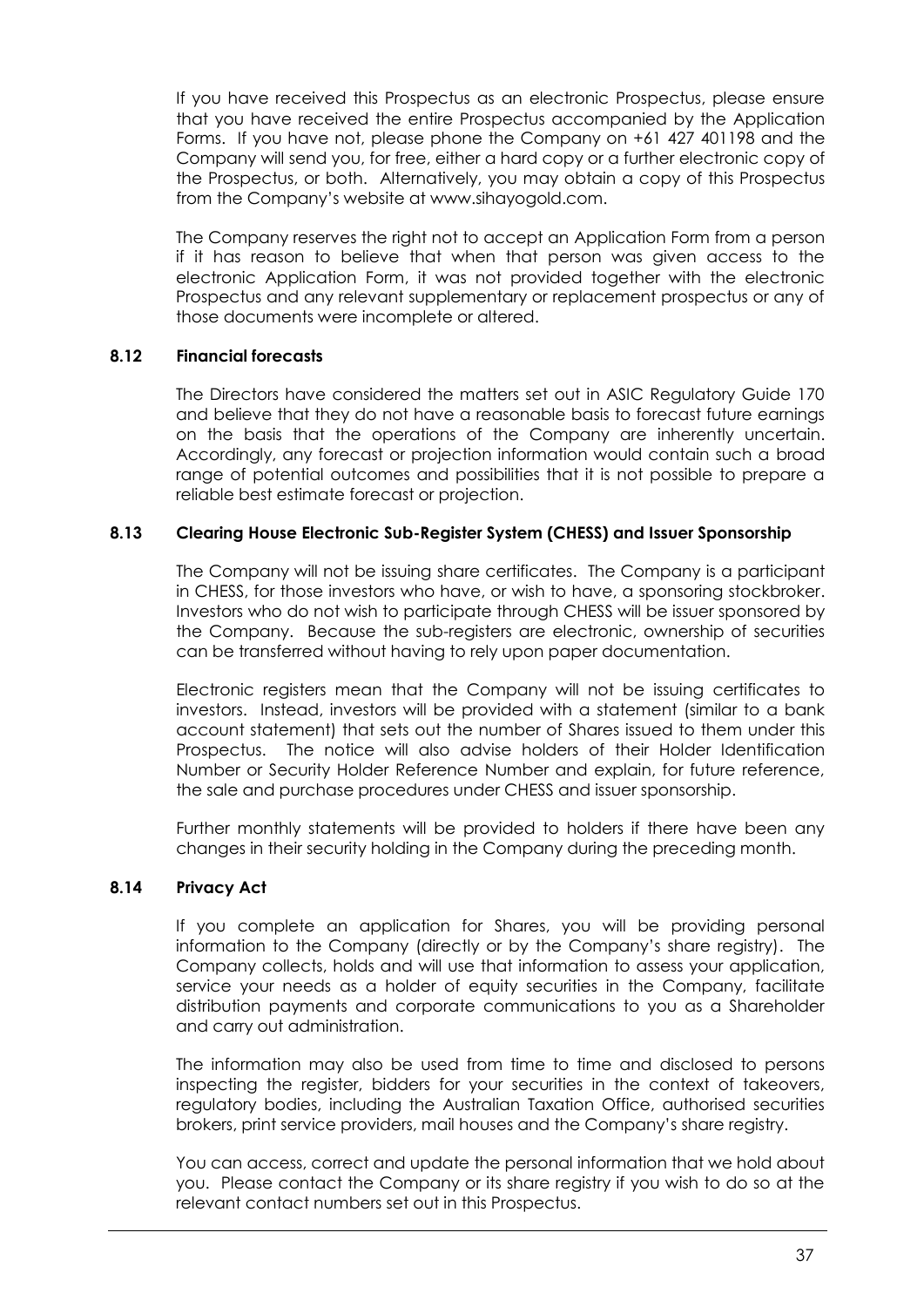Collection, maintenance and disclosure of certain personal information is governed by legislation including the Privacy Act 1988 (Cth) (as amended), the Corporations Act and certain rules such as the ASX Settlement Operating Rules. You should note that if you do not provide the information required on the application for Shares, the Company may not be able to accept or process your application.

#### <span id="page-39-0"></span>Directors' AUTHORISATION

This Prospectus is issued by the Company and its issue has been authorised by a resolution of the Directors.

In accordance with section 720 of the Corporations Act, each Director has consented to the lodgement of this Prospectus with the ASIC.

**Danny Nolan Executive Director For and on behalf of SIHAYO GOLD LIMITED**

\_\_\_\_\_\_\_\_\_\_\_\_\_\_\_\_\_\_\_\_\_\_\_\_\_\_\_\_\_\_\_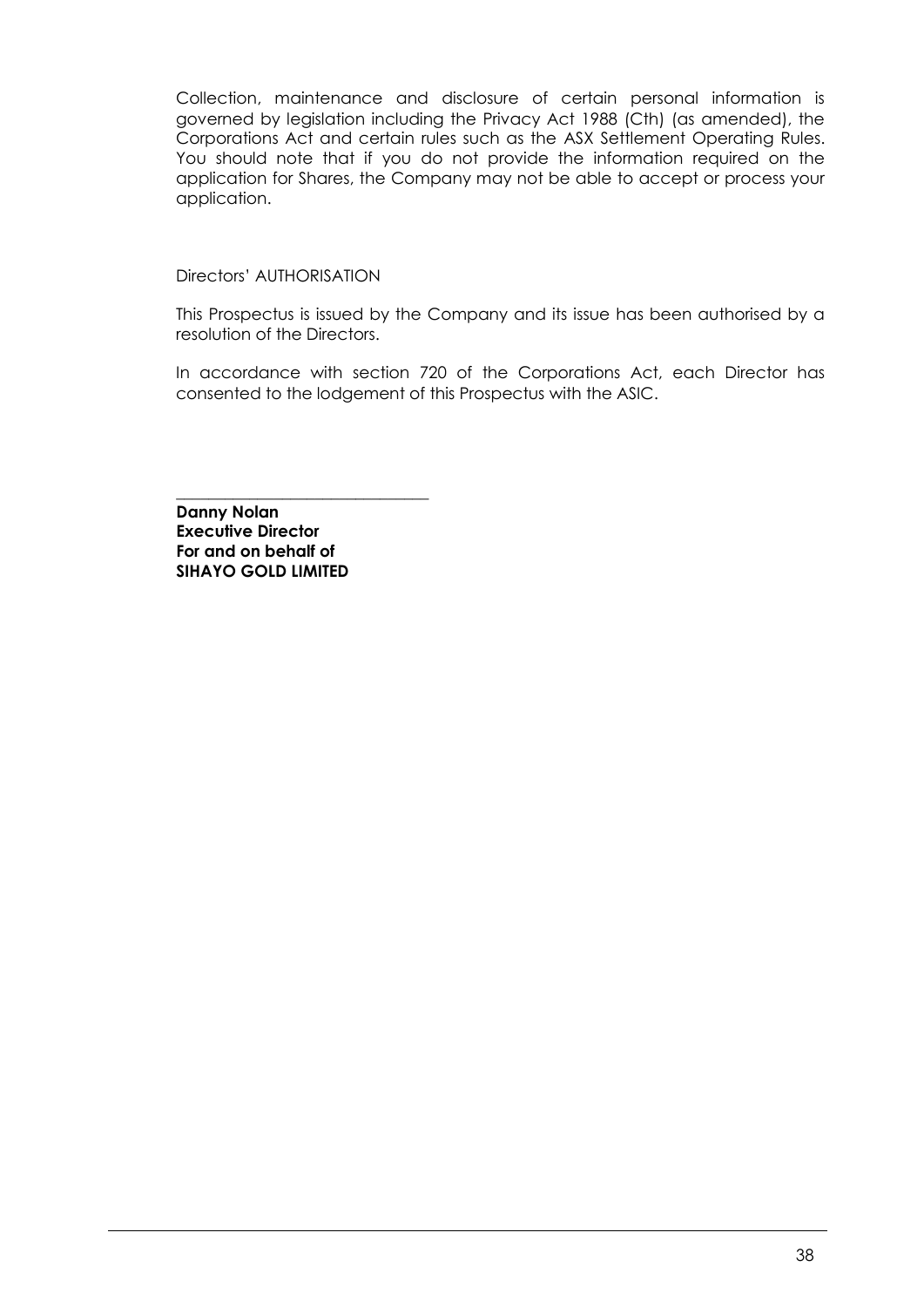#### <span id="page-40-0"></span>**9. GLOSSARY**

**\$** means the lawful currency of the Commonwealth of Australia.

**Applicant** means a Shareholder who applies for Shares pursuant to the Offer or a Shareholder or other party who applies for Shortfall Shares pursuant to the Shortfall Offer.

**Application Form** means an Entitlement and Acceptance Form or Shortfall Application Form as the context requires.

**ASIC** means the Australian Securities and Investments Commission.

**ASX** means ASX Limited (ACN 008 624 691) or the financial market operated by it as the context requires.

**ASX Listing Rules** means the listing rules of the ASX.

**ASX Settlement Operating Rules** means the settlement rules of the securities clearing house which operates CHESS.

**Board** means the board of Directors unless the context indicates otherwise.

**Business Day** means Monday to Friday inclusive, except New Year's Day, Good Friday, Easter Monday, Christmas Day, Boxing Day and any other day that ASX declares is not a business day.

**Closing Date** means the date specified in the timetable set out at the commencement of this Prospectus (unless extended).

**Company** means Sihayo Gold Limited (ACN 009 241 374).

**Constitution** means the constitution of the Company as at the date of this Prospectus.

**Corporations Act** means the Corporations Act 2001 (Cth).

**Directors** means the directors of the Company as at the date of this Prospectus.

**Eligible Shareholder** means a Shareholder who has a registered address at the Record Date that is in Australia, New Zealand, Singapore or Indonesia.

**Entitlement** means the entitlement of a Shareholder who is eligible to participate in the Offer.

**Entitlement and Acceptance Form** means the entitlement and acceptance form either attached to or accompanying this Prospectus.

**Offer** means the non-renounceable entitlement issue the subject of this Prospectus.

**Official Quotation** means official quotation on ASX.

**Option** means an option to acquire a Share.

**Optionholder** means a holder of an Option.

**Prospectus** means this prospectus.